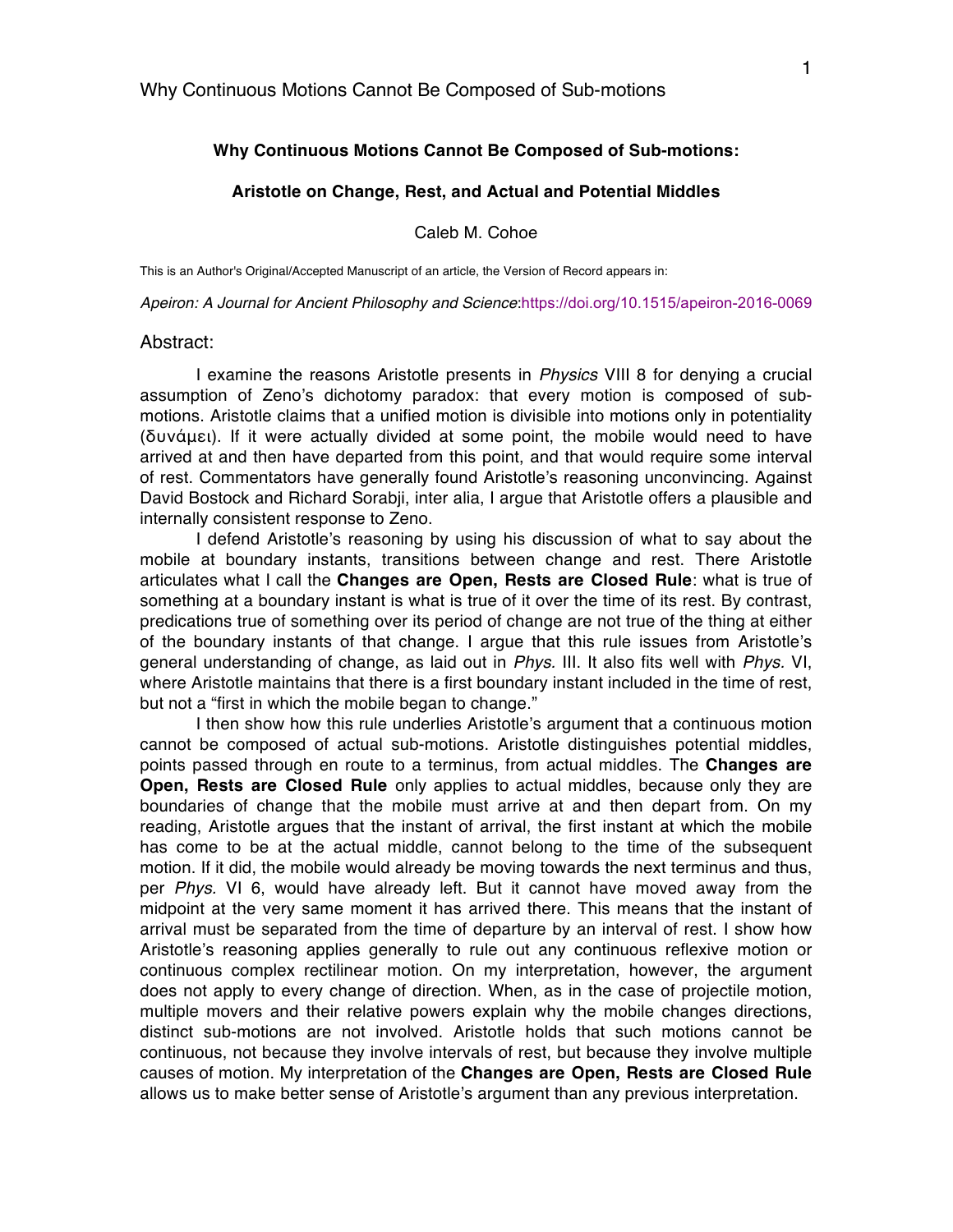## **A. Zeno's Dichotomy Paradox and Aristotle's Two Responses**

The paradoxes of Zeno of Elea offer some of the most intriguing arguments against motion ever made. Aristotle discusses four of Zeno's paradoxes in his *Physics*. Each of these paradoxes derives some impossibility from the assumption of motion. Zeno's first paradox, the dichotomy paradox, purports to show that in order for a mobile to complete any motion it must go through the infinite. Completing a motion requires going through an infinite number of half-distances, but this is impossible in any finite time, so motion is impossible. If Socrates walks up from the Piraeus to Athens, he must first go half the distance. Before going half the distance, he must go through half of the half and so on ad infinitum: Socrates will have to go through infinite half-distances in order to get from the Piraeus to Athens. Every motion requires going through the infinite, since in each case one must go through all the infinite half-distances. This is impossible in any given finite time, so motion is impossible in a finite time.<sup>1</sup>

Aristotle addresses Zeno's dichotomy paradox on three different occasions in the *Physics (Phys*)*.* He mentions the dichotomy paradox at *Phys* VI 9, 239b10-14 only to dismiss it, referring back to VI 2 where he argued that the infinite half-distances within a given finite distance can be traversed in the given finite time. According to Aristotle, Zeno's paradox brings out an equivocation on the meaning of infinite. Continuous things are said to be infinite (ἄπειρον) in two ways. They can be called infinite "either according

<sup>1</sup> My formulation of this argument is based on Aristotle's discussion in *Phys.* VI 2,

 $2$  For further discussion of Aristotle on the infinite see Coope 2012 and Cooper 2016.

<sup>3</sup> Cf. B. Russell, *Introduction to Mathematical Philosophy* (London: 1919); A. Grünbaum, *Modern Science and Zeno's Paradoxes* (Middletown, CT, 1967); W. C. Salmon, *Zeno's Paradoxes*, 2<sup>nd</sup> edn. (Indianapolis: 2001).

See G. Vlastos, 'A Zenonian Argument against Plurality', in *Studies in Greek Philosophy*, i. *The Presocratics* (Princeton, 1993), 219-40 [originally in J. P. Anton and G. L. Kustas (eds.), *Essays in Ancient Greek Philosophy* (New York, 1971), 119-44] for an important statement of the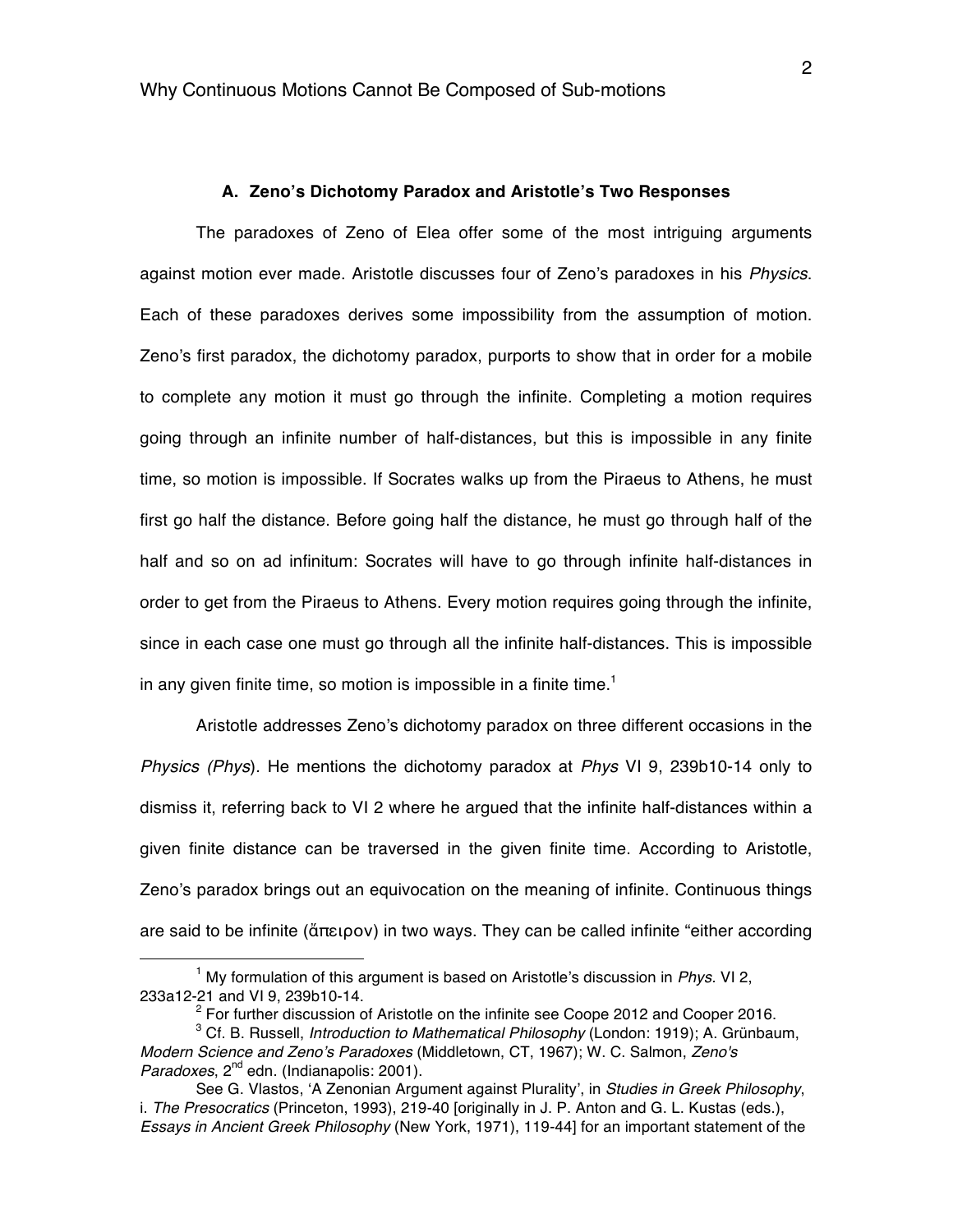to division or with respect to their limits" (*Phys* VI 2, 233a25-6). Continuous things are said to be quantitatively infinite when they do not have limits, as a line is said to be infinitely long when its length is not limited. They are said to be infinitely divisible when their continuous quantity can always be subdivided. A quantitatively infinite distance cannot be traversed in a finite time, but the infinite half-distances within the finite distance from the Piraeus to Athens can be traversed in a finite time since "time itself is also infinite in this way" (*Phys* VI 2, 233a29). Even if the distance from the Piraeus to Athens were to be infinitely divided, the journey of Socrates would still take two hours since the time of the journey would be infinitely divided in exactly the same way as the length.

Thus Aristotle's first response is to say that the paradox dissolves once one distinguishes between these two ways of being infinite. Magnitudes, motions, and times are infinite according to division (there is no limit to the number of divisions one can make in them), but they are not infinite with respect to their boundaries or limits.<sup>2</sup> Traversing a quantitatively infinite distance would be impossible in a finite time, but traversing an infinitely divisible distance is not a problem. However, Aristotle returns to the dichotomy paradox in *Phys* VIII and presents it in what he thinks is a more challenging form.

Here Aristotle brings out a difficulty implied in the notion of infinite divisibility, apart from any relation of time and distance. If we grant that, before a mobile can traverse a given distance, half the distance must be traversed and so on *ad infinitum*, then it will need to go through an infinite number of half-distances. If we number each of

 $2$  For further discussion of Aristotle on the infinite see Coope 2012 and Cooper 2016.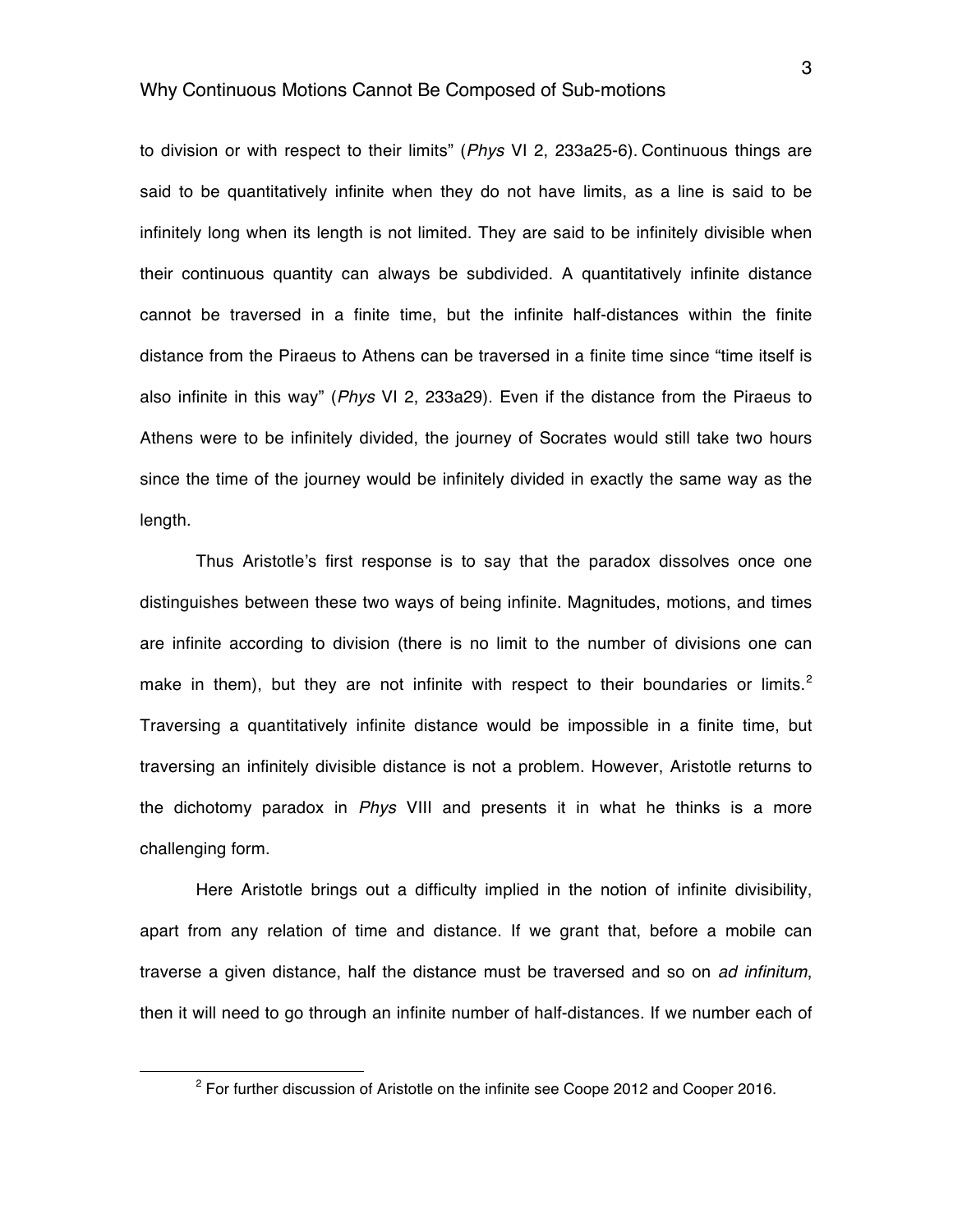the half-distances the mobile goes through, "having gone through the whole, it follows that we will have counted an infinite number; and this, admittedly, is impossible." (*Phys* VIII 8, 263a9-11) Aristotle then states that his earlier answer was dialectically sufficient, but did not reveal the full truth of the matter. (263a15-22) If there are an infinite number of times numbered, then this collection of times will itself be infinite. This would mean that motion would require going through or numbering infinite things, something Aristotle concedes is impossible in a finite time.

We can put the reformulated dichotomy paradox thus:

- A) Any motion requires going through an infinite number of distances (since to traverse a given distance one must go through or number all its infinite halfdistances, 263a5-10)
- B) Going through an infinite number of distances is impossible in any finite time (an assumption Aristotle accepts, 263a10-11)
- C) Any motion is impossible in a finite time (from A and B)

Contemporary thinkers have predominantly taken the structure of space and time to be atomistic, with time and space being composed out of dimensionless points, and they have responded to Zeno on this basis.<sup>3</sup> Their response is to deny premise B) by noting a mathematical fact: if we add all the half-distances together  $(1/2+1/4+1/8+\ldots)$ , their sum converges on the whole distance but will never exceed it. This suggests that the infinite number of half-distances could be gone through or numbered without taking an infinite time, making premise B) false.

<sup>3</sup> Cf. B. Russell, *Introduction to Mathematical Philosophy* (London: 1919); A. Grünbaum, *Modern Science and Zeno's Paradoxes* (Middletown, CT, 1967); W. C. Salmon, *Zeno's Paradoxes*, 2nd edn. (Indianapolis: 2001).

See G. Vlastos, 'A Zenonian Argument against Plurality', in *Studies in Greek Philosophy*, i. *The Presocratics* (Princeton, 1993), 219-40 [originally in J. P. Anton and G. L. Kustas (eds.), *Essays in Ancient Greek Philosophy* (New York, 1971), 119-44] for an important statement of the arithmetical understanding of Zeno's arguments.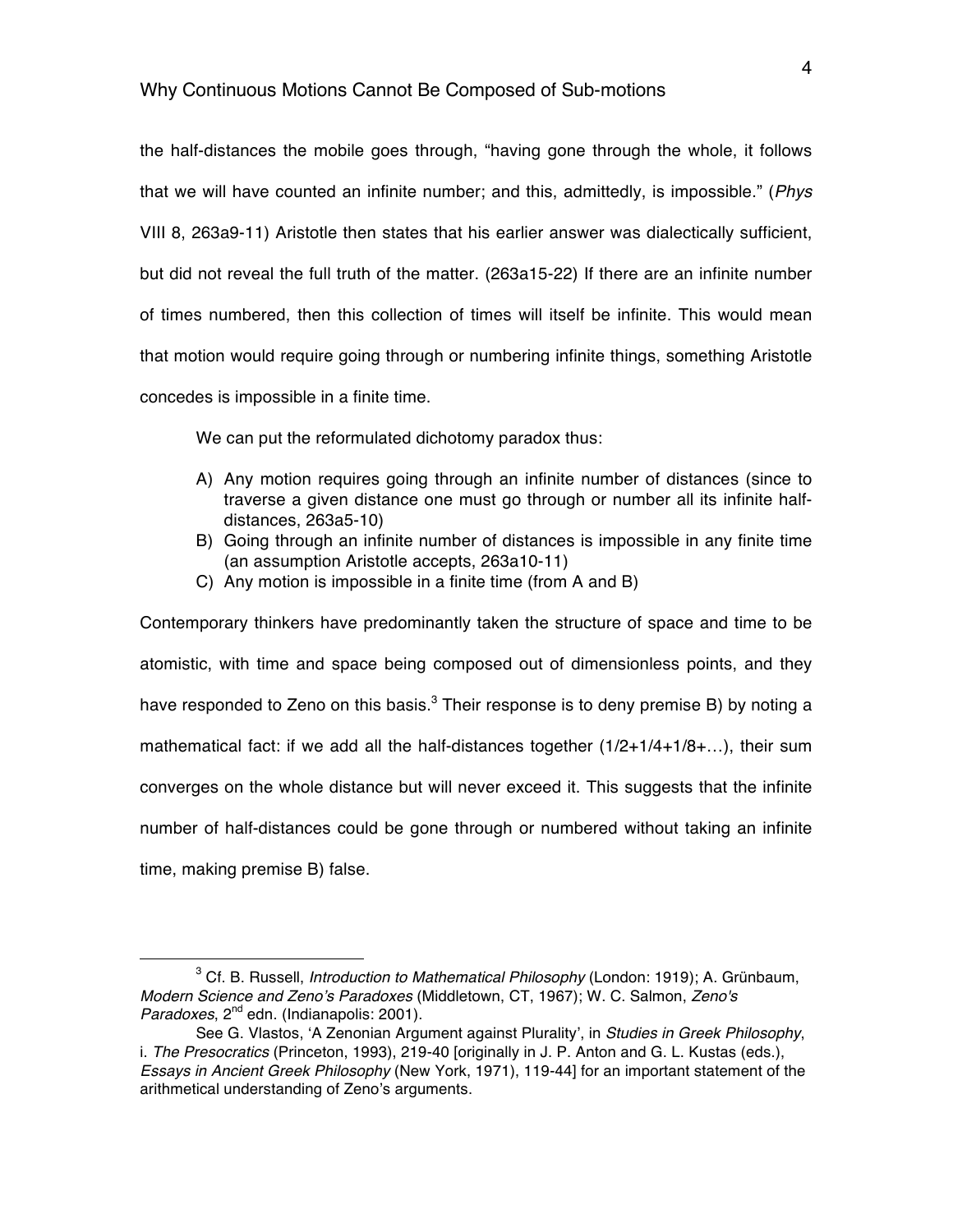Now Aristotle is aware of this fact about half-distances, as evidenced in *Phys* III 6, 206b3-11. He does not, however, make use of it in responding to Zeno. Consequently, those interpreters who think that Zeno's paradoxes are to be resolved by appealing to the mathematics of infinite series often find fault with Aristotle's response. However, as Pieter Sjoerd Hasper has argued, Zeno's paradoxes are best understood not as mathematical problems but as metaphysical ones.<sup>4</sup> Zeno's arguments rest on mereological claims: if the whole is nothing other than the sum of the parts and the parts are unlimited, then the whole must be unlimited in a similar way. We should not be surprised that Aristotle objects primarily to Zeno's metaphysics, not his mathematics. Aristotle's own metaphysical commitments concerning, inter alia, mereology, the nature of the continuous, and the infinite prevent him from straightforwardly endorsing the mathematical response to Zeno.<sup>5</sup>

 $\overline{a}$ 

<sup>4</sup> Pieter Sjoerd Hasper, 'Zeno Unlimited', *OSAP* 30 (2006), 49-85.

<sup>5</sup> To begin with, Aristotle denies that continuous entities are (or could be) composed out of indivisible parts (*Physics* VI 1, 231a21-232a22). In this respect, Aristotle's theory of the continuous resembles contemporary gunky theories, according to which continuous entities can be composed out of atomless gunk, which is always divisible into smaller parts (though on gunky theories these parts are all actual, whereas for Aristotle these parts are merely potential). Cf. J. Schaffer, 'Is There a Fundamental Level?', *Nous*, 37 (2003): 498-517); Dean Zimmerman, 'Could Extended Objects Be Made Out of Simple Parts? An Argument for "Atomless Gunk" ', *Philosophy and Phenomenological Research*, 56 (1996), 1-29.

Further, Aristotle rejects views of the continuity of motion that make time prior to motion, since in his view the dependency goes the other way. (*Physics* IV 12, 220b25-221b23; cf. IV 13) He also rejects reductive analyses of motion: motion is an incomplete and in process way of being that cannot be reduced to a sequences of times and locations (*Physics* III 3). For further discussion of the differences between Aristotle's conception of motion and contemporary at-at analyses, see Michael J. White, *The Continuous and the Discrete: Ancient Physical Theories from a Contemporary Perspective* (Oxford, 1992) 58-9 and 109-115.

Finally, Aristotle also famously denies that there can be anything that is infinite in a fully complete or actual way (*Physics* III 6-8). He does not think that I can do an infinite number of things in a finite time or complete an infinite series of tasks.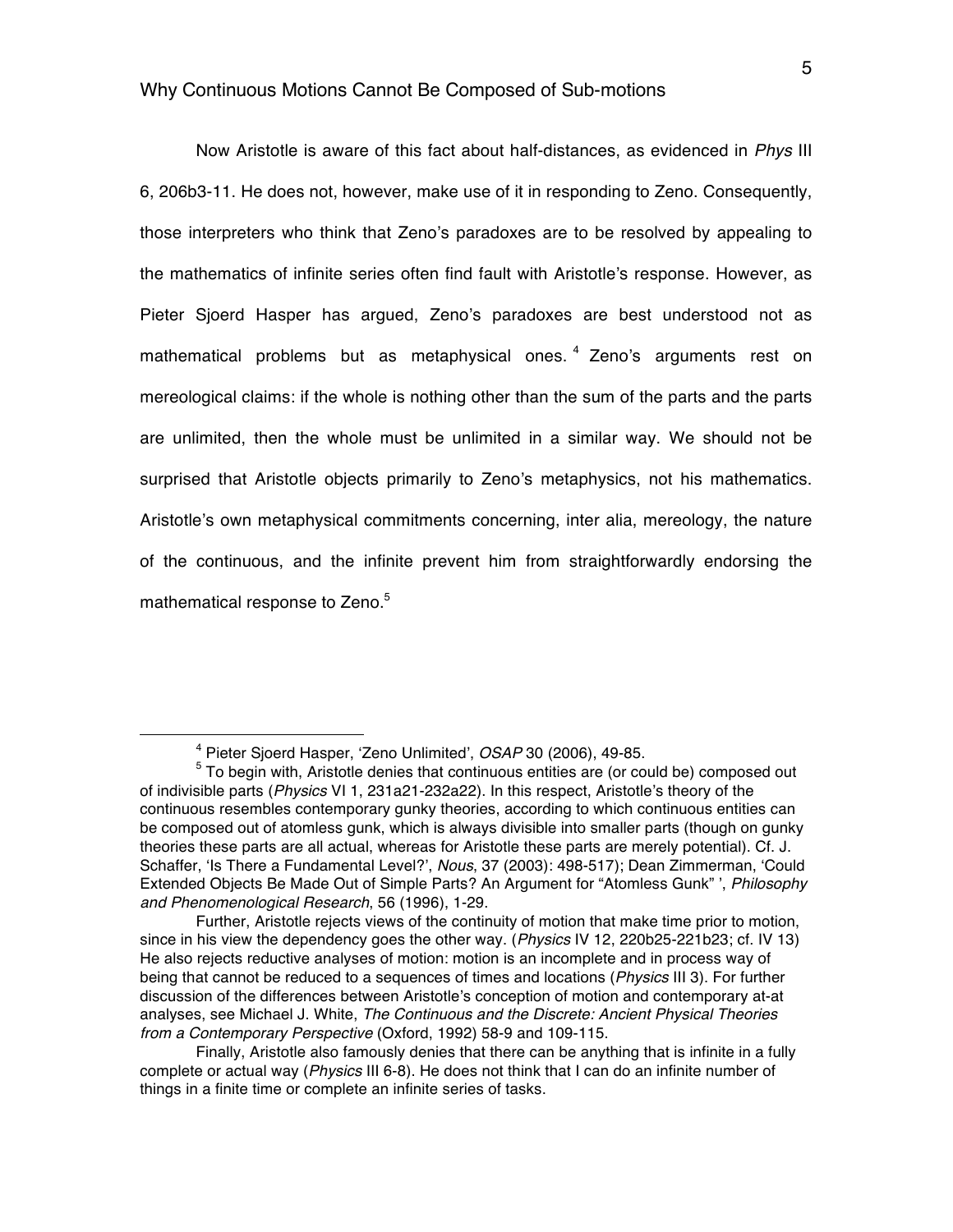$\overline{a}$ 

While some commentators, such as KRS, have assimilated Aristotle's response to the mathematical one, Aristotle's rejoinder is, in fact, quite different.<sup>6</sup> Aristotle concedes that premise B) is true and attacks premise A).<sup>7</sup> Aristotle responds to the reformulated paradox by making a distinction: the mobile goes through the infinite in capacity (δυνάμει), but not in actuality (ἐνεργεία).<sup>8</sup> Aristotle claims that premise A) is false when interpreted as requiring the mobile to go through an *actually* infinite number of distances.<sup>9</sup> Aristotle's final response to the paradox is to deny that a continuous motion can be made up of multiple actual sub-motions. The mobile only actually goes

 $6$  KRS acknowledges the distinction between two ways of reading premises 1) and 2) laid out in this paragraph, but they only discuss the *potentially* infinite formulation of the argument, where premise 2) is rejected (271). Thus their discussion ends up assimilating Aristotle's response to the mathematical response and fails to sufficiently consider why Aristotle rejects premise 1) when it is interpreted as speaking of the *actually* infinite.<br><sup>7</sup> Since the classical modern conception formulates continuity in terms of being

successively at infinitely many locations at infinitely many times, contemporary theorists using this conception of continuity are not in a position to deny A).

Further, many of them hold that B) is false even if there are an infinite number of motions separated by intervals of rest. Grünbaum, with the help of Friedberg, formulated the staccato run, a version of the dichotomy scenario on which the runner would complete an infinite number of tasks, pausing between each one for successively shorter times (Grünbaum 215-6). While some have claimed that such a run would not be consistent with classical dynamics (Burke 2000), others have defended it as both logically and physically possible by providing dynamic models that would satisfy what they take to be the relevant constraints. (Laraudogoitia 2006 and Lee 2013)

This points again to the significant differences between Aristotle's understanding of continuity and typical contemporary conceptions.

<sup>&</sup>lt;sup>8</sup> I will sometimes use "actually" and "potentially" and cognates to translate ἐνεργεία and δυνάμει and cognates, partly because these terms are easier to consistently render across cognates than exercise and capacity and partly because these terms are the standard English translations (via Latin usage). Nevertheless, I agree with Jonathan Beere in thinking that, for Aristotle, these two terms pick out different ways of being rather than signifying purely modal claims about capacity. Cf. Beere's discussion of *Met.* Θ 5 on being-in-capacity (2009, 152). So while I will use this language, I am understanding "potentially" and "actually" as making claims about different ways of being somewhere, not just different logical possibilities.<br><sup>9</sup> If we instead take premises A) and B) of the reformulated argument to be speaking of a

*potentially* infinite number of distances, not an *actually* infinite number, then Aristotle, in line with the mathematical response, would deny that premise B) is true (263b6-8). This formulation, however, is not significantly different from the original formulation because Aristotle takes the infinite divisibility of continuous quantities to imply a potentially infinite number of divisions (*Phys.* III 6, 206b4-19).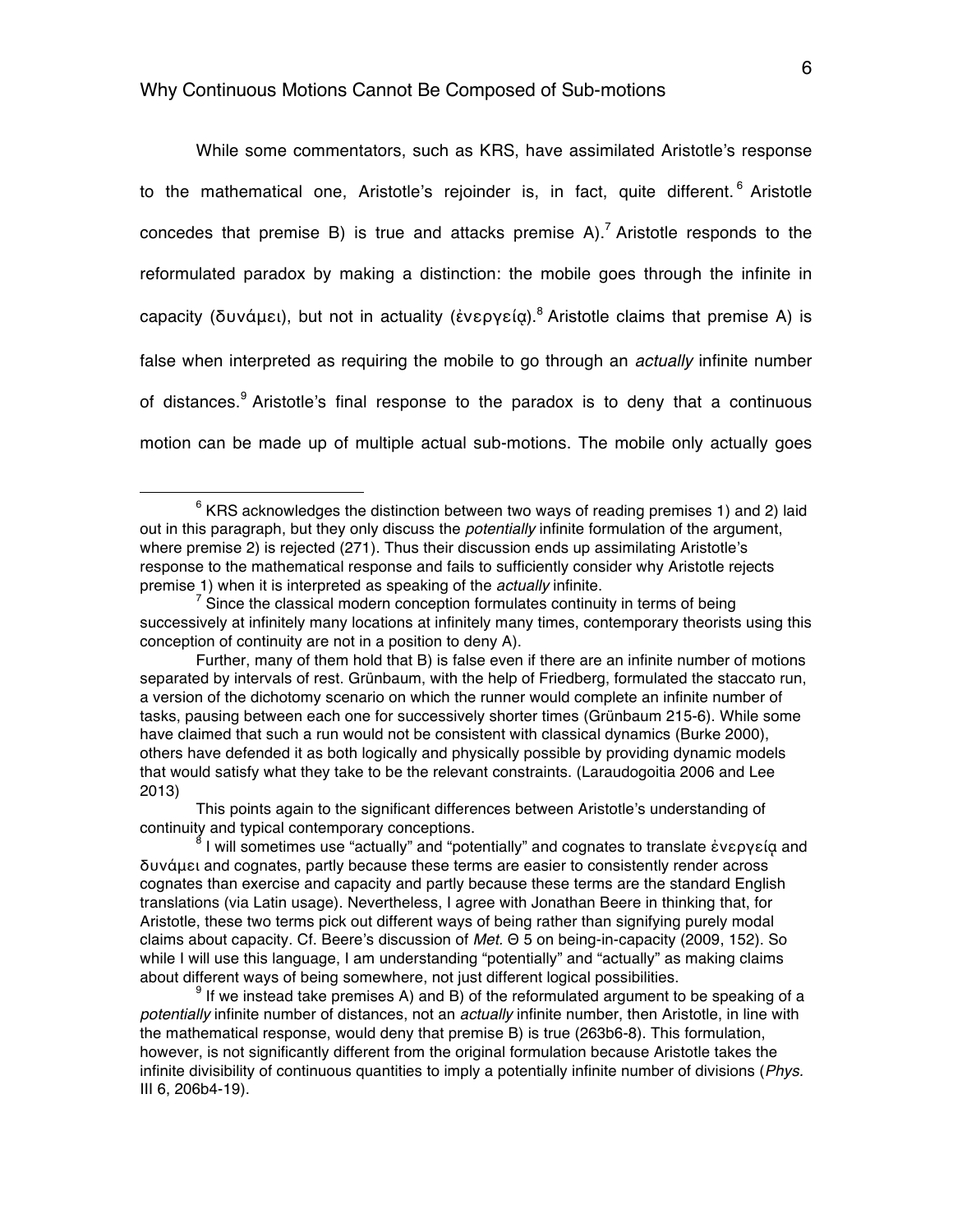through one distance and performs one motion. Thus, Aristotle insists, there is no impossibility in motion (VIII 8, 263a23-263b8).

## **B. Overview**

Aristotle's insistence that a continuous motion cannot be made up of actual submotions is crucial not just for his response to Zeno, but also for two other important claims made in this chapter. First of all, it is the key premise of Aristotle's strongest and most carefully laid out arguments for establishing that only circular motion can be everlastingly continuous (262a13-263a4). He also uses this claim about motion to criticize those natural philosophers who say that "all perceptible things are always moving." (265a3-4) For Aristotle, something cannot always be in flux: it must first complete a change (whether of place, alteration, or growth) and have a period of rest before beginning a new change. Thus Aristotle's views on this subject lie at the core of his picture of natural things as undergoing intrinsically goal-directed changes that have definite limits. Aristotle's cosmos is finite and the only endless motions it can contain are the everlasting circular motions of the heavens.

Aristotle introduces his core reasons for claiming that a continuous motion cannot be composed from a number of different motions earlier in *Phys* VIII 8. There Aristotle argues that when a motion is actually divided at some point the mobile must arrive at and then depart from this point and thus must rest. If this argument succeeds, one unified continuous motion cannot be composed out of multiple actual motions, since there would be intervals of rest in between, and a key premise of Zeno's reformulated argument would prove false. However, commentators, including Richard Sorabji and David Bostock, have found Aristotle's reasoning unconvincing, resting either on a fallacy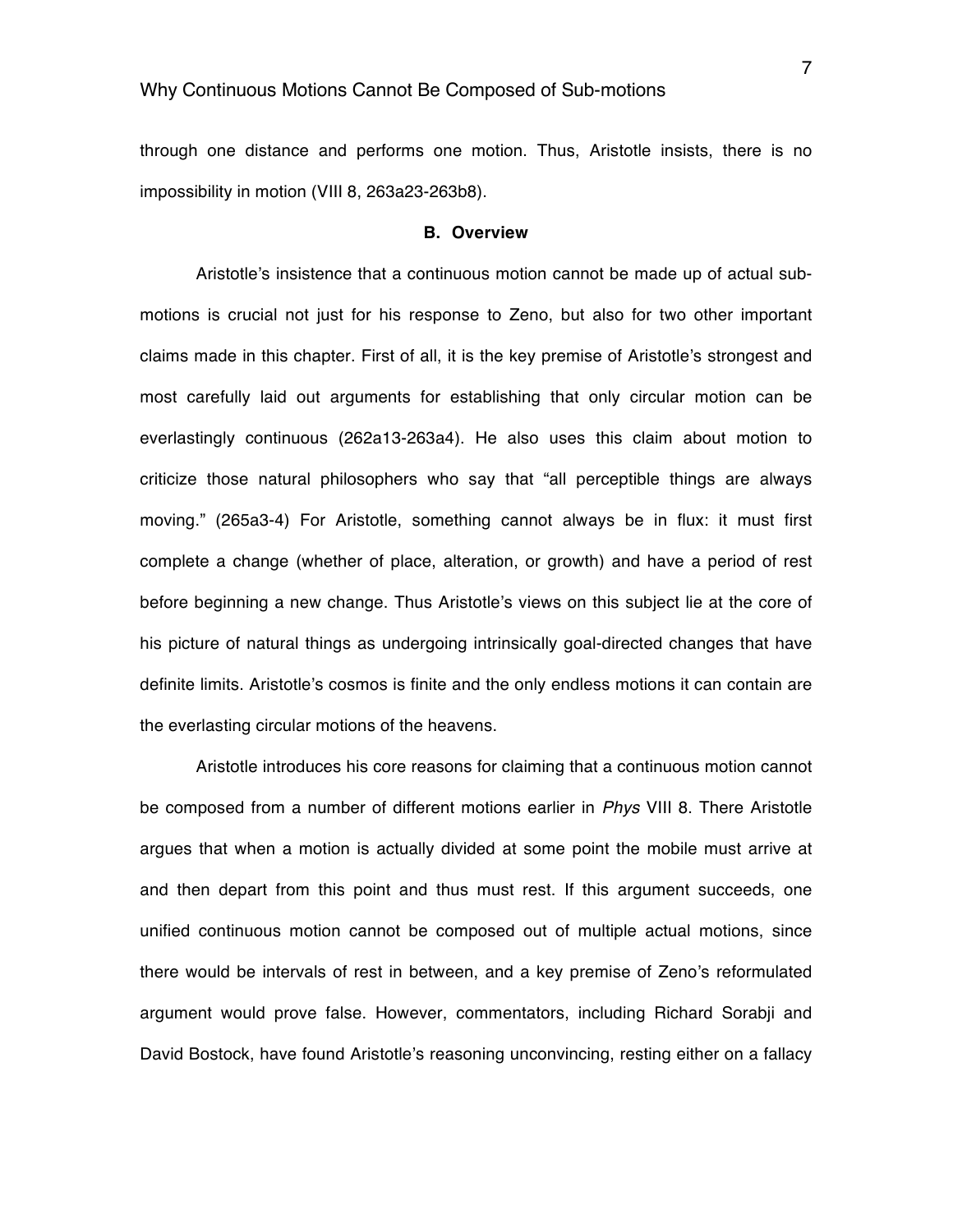or begging the question.<sup>10</sup> Further, several commentators, including Sarah Waterlow Broadie and Jacob Rosen, have argued that Aristotle's claims here do not fit well with his own discussions of motion and continuity in books V and VI of the *Physics*. 11

In this paper, I defend Aristotle's reasoning by using his discussion of what to say about the mobile at boundary instants, transitions between change and rest. I show that Aristotle articulates what I call the **Changes are Open, Rests are Closed Rule**: what is true of something at a boundary instant is what is true of it over the time of its rest. By contrast, predications true of something over its period of change are not true of the thing at either of the boundary instants of that change.<sup>12</sup> I argue that this rule issues from Aristotle's general understanding of change, as laid out in *Phys* III 1-3. I then show that it in fact fits well with *Phys* VI, where Aristotle maintains that there is a first boundary instant included in the time of rest, but not a "first in which the mobile began to change." To clarify the rule and its interpretation, I consider how Aristotle uses the **Changes are**

**Open, Rests are Closed Rule** to argue against the possibility of continuous alteration.

I then show how this rule underlies Aristotle's argument that a continuous motion cannot be composed of actual sub-motions. Aristotle distinguishes potential middles,

<sup>10</sup> Sorabji (*Time*, 323-4); Bostock, 120. White 1992, 54-62; and D. W. Graham (trans. and comm.), *Aristotle:* Physics *Book VIII* [*Physics* VIII] (Oxford: 1999), 141-3; 150-1 are not convinced by Aristotle's reasoning but work harder to find a plausible construal. John Bowin has recently argued that Aristotle's arguments are dialectical, using questionable premises to bring out the problems with Zeno's arbitrary divisions of change (John Bowin, Aristotle on the Unity of Change: Five *Reductio* Arguments in *Physics* viii 8, *Ancient Philosophy* 30 (2010): 319-345). My interpretation makes such a move unnecessary.

<sup>11</sup> Sarah Broadie (Sarah Waterlow (Broadie), *Nature, Change, and Agency in Aristotle's Physics* [*Nature*], (Oxford: 1982), 144-146; Jacob Rosen, "Physics V–VI versus VIII: Unity of Change and Disunity in the Physics," in Mariska Leunissen (ed.), *Aristotle's Physics, a Critical Guide*, Cambridge University Press, 2015.

 $12$  The adjective "closed," comes from the mathematical distinction between whether a boundary is included in an interval (in which case the interval is open with respect to that boundary) or not (in which case the interval is closed with respect to that boundary). I discuss this in detail in section E.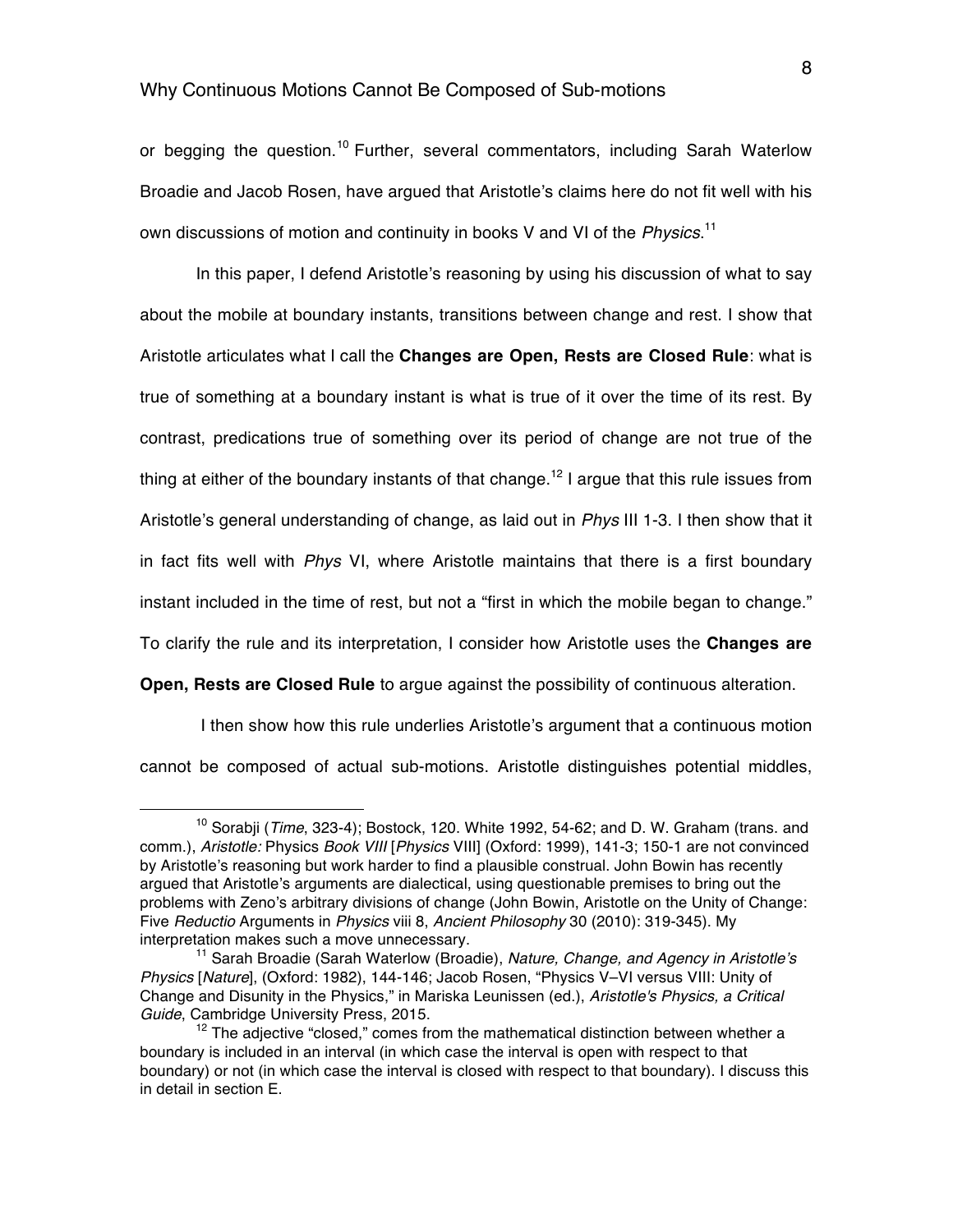points passed through en route to a terminus, from actual middles, points that serve as actual termini. The **Changes are Open, Rests are Closed Rule** only applies to actual middles, because only they are boundaries of change, since each is, by definition, the terminus ad quem of one motion and the terminus a quo of the subsequent motion. The mobile must arrive at and then depart from an actual middle.

On my reading, Aristotle argues that the instant of arrival, the first instant at which the mobile has come to be at the actual middle, cannot belong to the time of the subsequent motion. If it did, the mobile would already be moving towards the next terminus and thus, per Aristotle's argument in *Phys.* VI 6, would have already left. But it cannot have moved away from the midpoint at the very same moment it has arrived there. This means that the instant of arrival must be separated from the time of departure by an interval of rest. I show how Aristotle's reasoning applies generally to rule out any continuous reflexive motion or continuous complex rectilinear motion. On my interpretation, however, the argument does not apply to every change of direction. When, as in the case of projectile motion, multiple movers and their relative powers explain why the mobile changes directions, distinct sub-motions are not involved. The mobile need not have arrived at and then departed from any specific point, so the interval of rest argument does not apply. Aristotle needs other grounds for showing that such motions are not continuous. On my reading, Aristotle holds that such motions cannot be continuous precisely because these sorts of cases involve multiple causes of motion, contrary to his definition of continuous motion.

My interpretation of the **Changes are Open, Rests are Closed Rule** allows us to make good sense of Aristotle's argument for thinking that the mobile must stop at an actual middle. Aristotle is correct about the implications of his views on change: his rule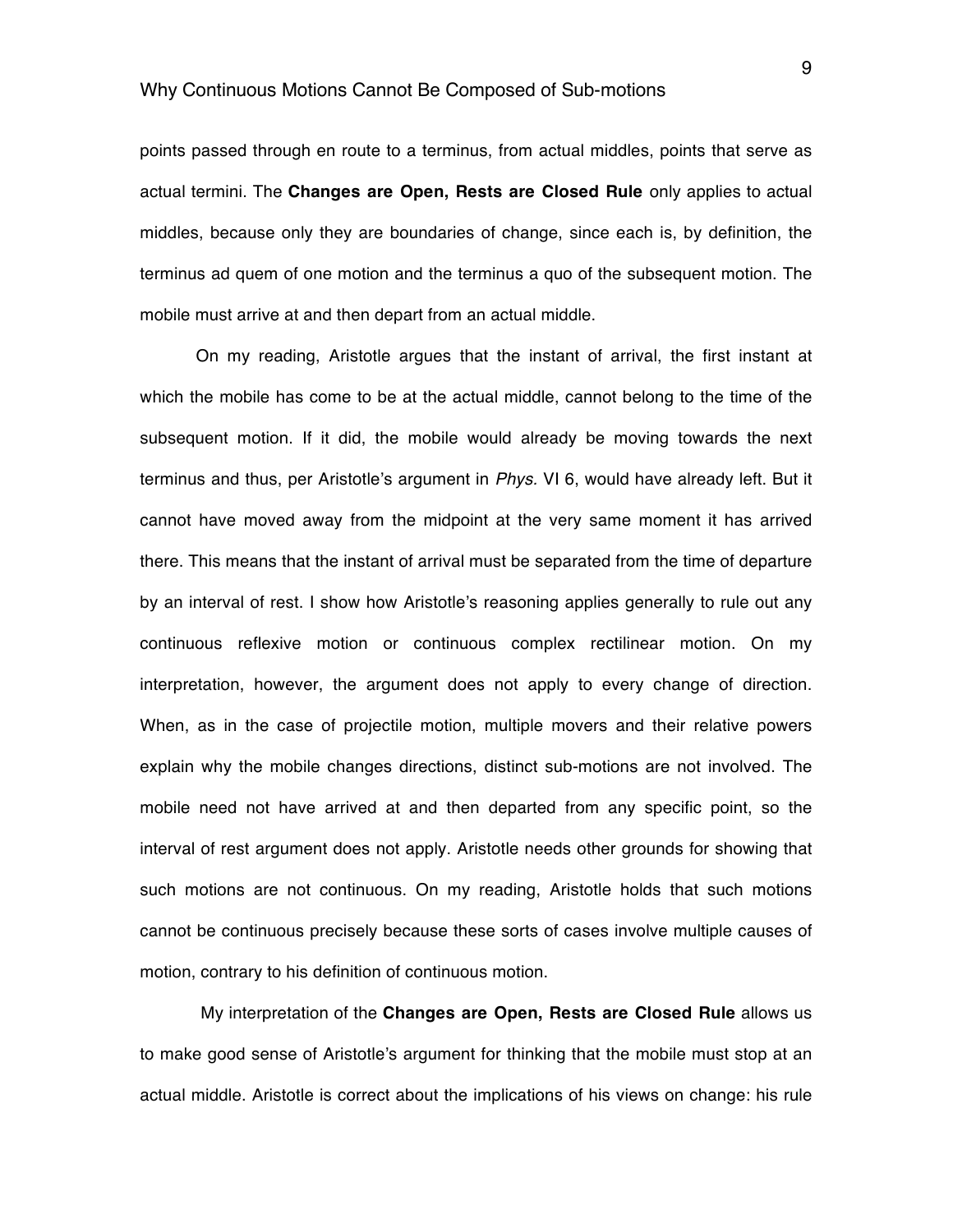implies that there cannot be successive actual sub-motions without intervals of rest. Given that most interpreters take Aristotle's position to beg the question or rest on a premise that is obviously mistaken, this is meaningful interpretative progress. By providing an account of Aristotle's reasoning based on a rule that follows from his general account of change and also has some intrinsic plausibility, I show that Aristotle's position is more defensible and plausible than commentators currently acknowledge, even if the rule on which he relies can be challenged.

## **C. Aristotle on Why Actual Division Requires Stopping**

Aristotle's claim—that a continuous motion cannot be composed of actual submotions—is not an obvious one. Nothing appears immediately problematic about taking Socrates' motion from the Piraeus to Athens to be composed of his motion from the Piraeus to a midpoint and his motion from the midpoint to Athens. This is precisely how Zeno's dichotomy paradox gets some purchase on us. Further, Aristotle himself in *Phys* V and VI seems at several points to speak of motions as having parts that are themselves motions, as Sarah Waterlow Broadie and Jacob Rosen point out.<sup>13</sup> What, then, entitles Aristotle to his strong claim?

Earlier in *Phys* VIII 8, Aristotle distinguishes between division in capacity and actual division in order to show that motion in a straight line back and forth between two limits cannot be continuous. Aristotle notes, following his definition in book V, that a motion, if it is to be one and continuous, must be "the motion of one thing and in one time and in what is undivided according to species." (VIII 8, 262a2-3; cf. V 4, 228b2-4)

<sup>13</sup> Relevant passages include *Phys.* VI 1, 232a8; VI 2, 232b7–8, a34–b2; VI 4, 235a18- 24; VI 6, 236b34–237a3; VI 7, 237b23–4. Waterlow, 144-146; Rosen, 214-218. Section D discusses how *Phys.* VIII 8 fits with *Phys.* VI.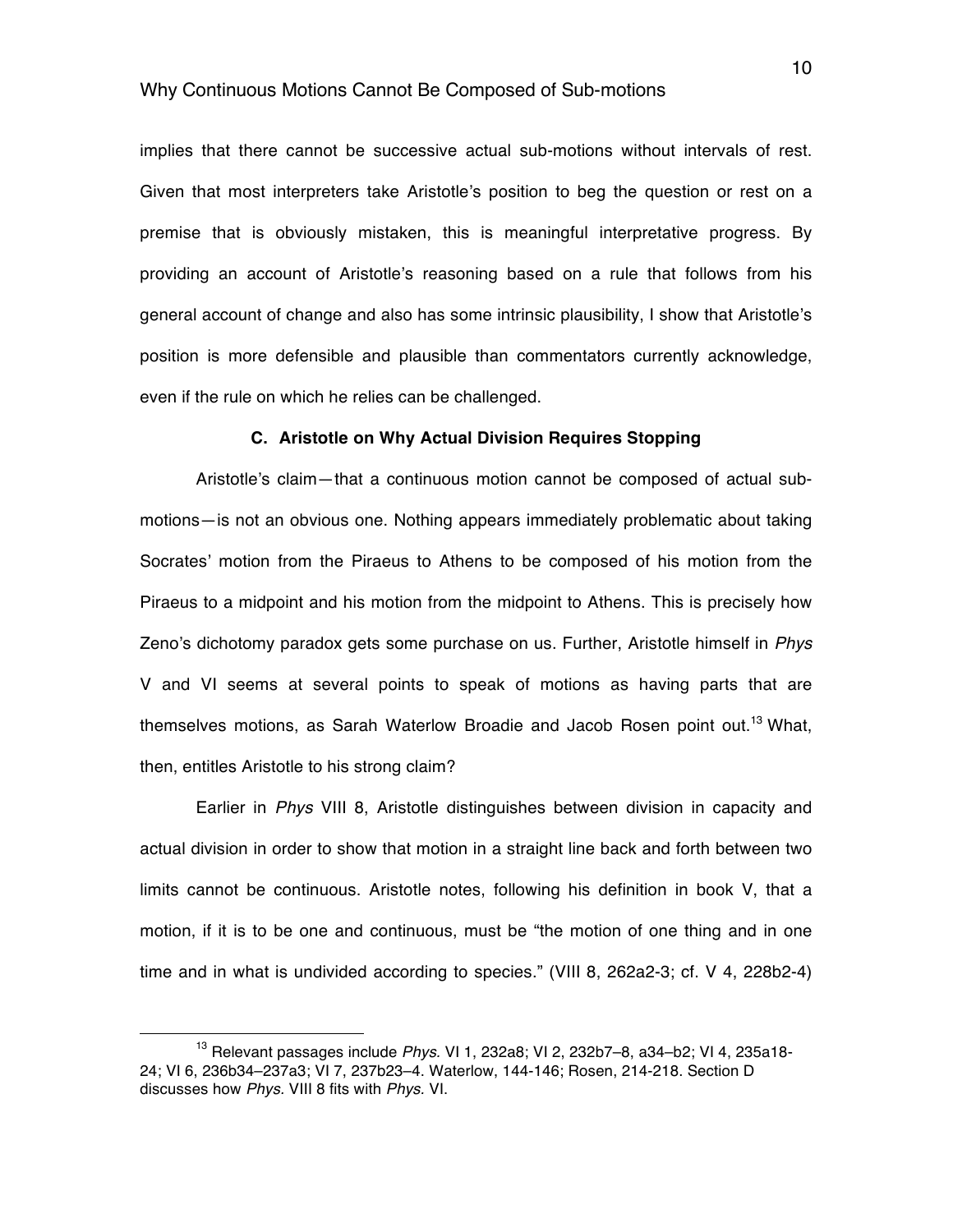Aristotle thinks that the most evident argument against the continuity of such a motion is that it will not be one in time (VIII 8, 262a13-a18).<sup>14</sup> He claims that a mobile moving back and forth between limits must come to a stand before it doubles back and thus its movements will not be continuous.<sup>15</sup> Any rectilinear motion that requires changing directions at some point will fail to be unified and continuous (VIII 8, 262a1-18).

This argument, crucial to establishing eternal circular motion and to Aristotle's

rejection of Zeno, has generally been found unimpressive. I will show that it rewards

closer examination. Aristotle lays out two principles for his argument:

there being three things, the beginning, the middle, and the end, the middle is both in relation to each, and is one in number, but two in account. Moreover, what is in capacity (τὸ δυνάμει) and what is in actuality (τὸ ἐνεργεία) are different. (*Phys.* VIII 8, 262a19-23)

Aristotle first applies these principles to a mobile moving along a straight line:

Any of the points lying between the limits of the straight line is a middle in capacity (δυνάμει), but not in actuality (ἐνεργείᾳ), unless the mobile divides the line by stopping at that point and beginning its motion again. Thus, however, the middle does come to be a beginning and an end, a beginning of the later part, and end of the first part. (*Phys.* VIII 8, 262a23-27)

Here Aristotle gives an example of the difference between being a middle in capacity

and being a middle in actuality. Let us take B, one of the points lying between A and C,

the limits of the straight line. If the mobile just passes through B en route, then B is a

 $14$  Aristotle initially argues that motion back and forth on a straight line (or any reflexive motion) will not be one and continuous because it will involve two contrary, and therefore different, species of motion (VIII 8, 262a6-a13), but he represents the argument based on time as the most evident and conclusive.

 $15$  It is important to note that this claim, if successfully defended, would also show that such a motion cannot consist of contiguous parts with a single instant serving as the end of one and the beginning of the other. Aristotle had, in *Physics* V, allowed for motions to be contiguous or successive by the limits of their times being one and continuous (V 4, 228a27-b1). If, however, reflexive motions (and other series of motions which require arriving at and then leaving a point) involve rest between each phase, they could not even be called contiguous and thus, since they do not touch one another and lack a common time, there would be no way to compose one motion from a number of these motions.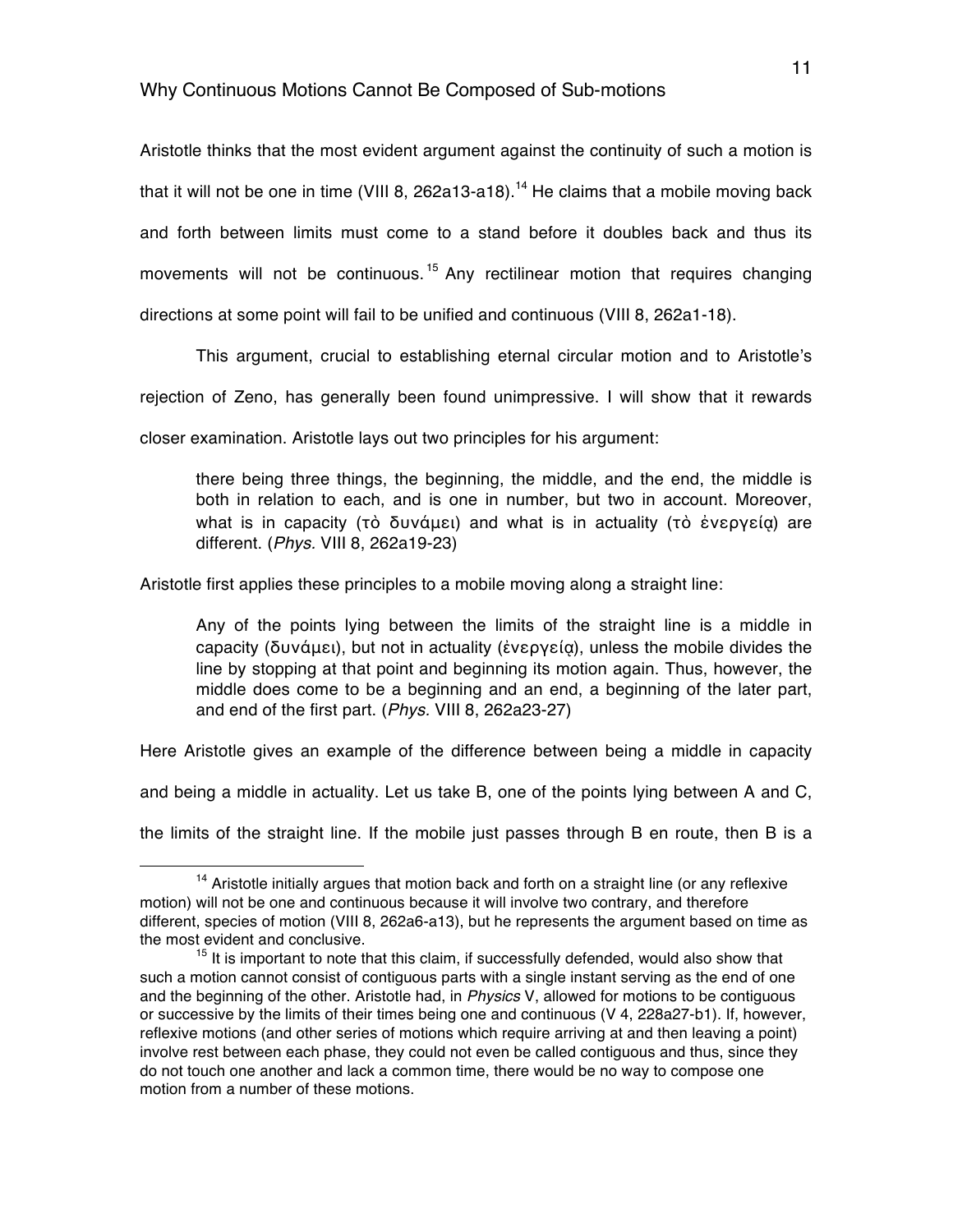potential middle. It *is* a middle in capacity because the mobile passed through B and could have stopped there. It is not a fully actual middle because B was not actually the end or beginning of a motion; the mobile did not arrive at and depart from B, it just passed through. If, however, the mobile completes a motion to B and then begins another motion away from B, B will be an actual middle. It will be the terminus ad quem of the motion from A to B and the terminus a quo of the motion from B to C; one in number, but two in account, as Aristotle said.

Can B (or any midpoint) serve as a terminus and be an actual middle without any pause between the two motion? For example, can the post (καμπτήρ) marking the halfway point of the Δίαυλος race serve as the end of the runner's motion to it and the beginning of his motion away from it without requiring any intervening rest at the post? This might initially seem plausible.

Aristotle disagrees. He uses the claim that the mobile must arrive at and then depart from an actual middle to argue that an interval of rest is always required:

Whenever it is borne continuously, A cannot have come to be at (γεγονέναι) or have come to be away from (ἀπογεγονέναι) point B; it can only be [there] in the now (ἐν τῷ νῦν), not in any time except in the whole of which the now is a division. If some will posit that it has arrived at and has departed from [B], A, while being borne, will always stand. For it is impossible that A has come to be at B and has come to be away from [it] at the same time. So [it will have done so] at different points in time. Therefore what is in the middle will be time. Hence A will rest at B. Likewise in the case of the other points, for the same account applies to all. Thus whenever what is borne, A, uses the middle, B, both as an end and as a beginning, it is necessary that it stop, because of making [B] two, just as if it were understood [to be two]. But it has departed from point A as a beginning, and when it has finished and comes to a stop, it has arrived at C. (VIII 8, 262a28- 262b8, OCT text)

To give a concrete example, Moschato, a point in between the Piraeus and Athens, will

only be the midpoint of Socrates' journey *actually* or *actively* if it is the end of the motion

from the Piraeus to Moschato and the beginning of the motion from Moschato to Athens.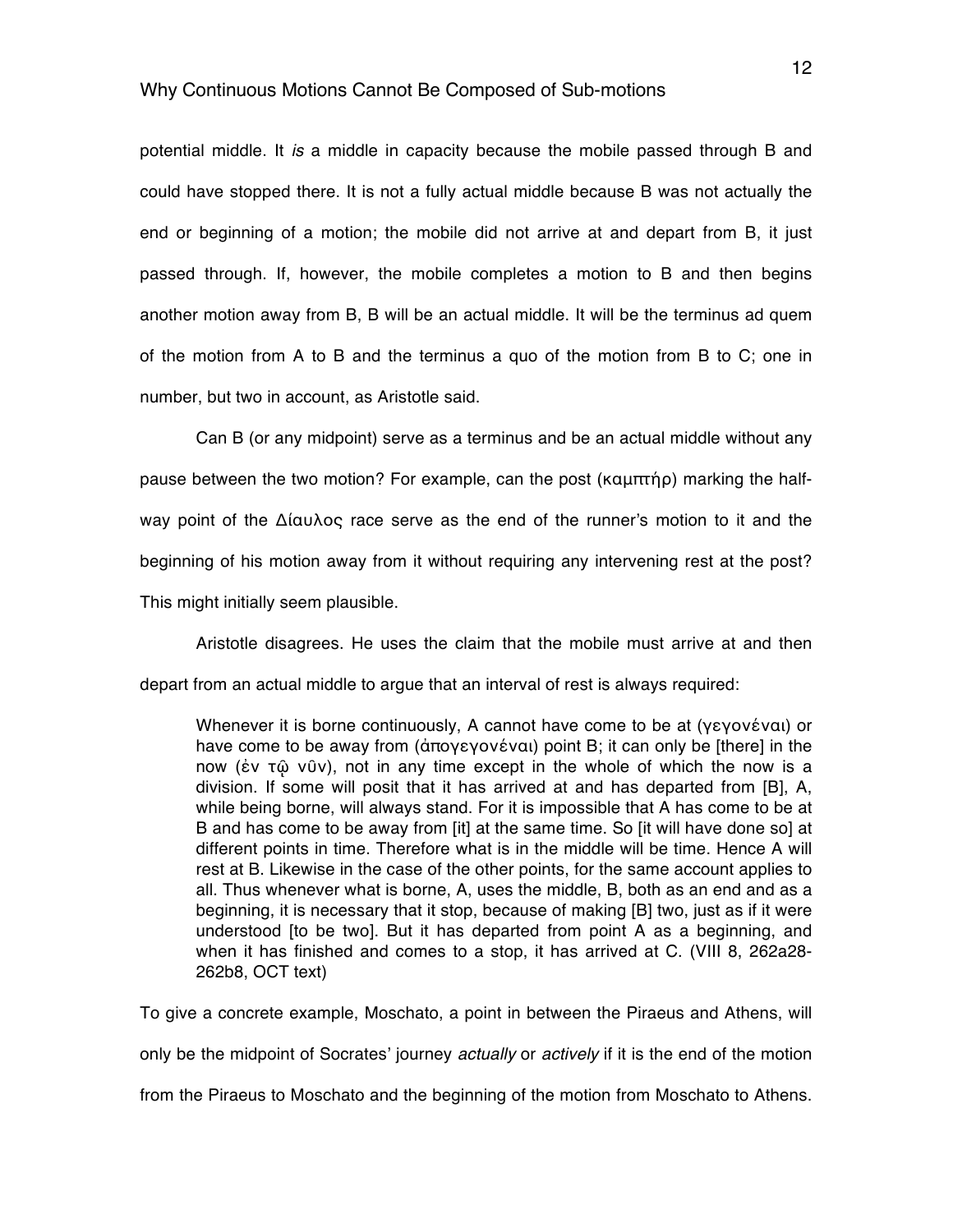It will only be the end of one motion and the beginning of the other if Socrates both completes his motion from the Piraeus to Moschato and then starts another motion from Moschato to Athens. But Socrates cannot complete his motion to Moschato and start his next motion at the same time, so he must pause. Thus, if Moschato is a midpoint in actuality, Socrates' motion cannot be continuous, since it involves an interval of rest. Any motion that requires arriving at and then departing from a point cannot be continuous.

## **D. The "Fallacious Instant of Departure" Interpretation**

Aristotle claims that the mobile must both have come to be at (γέγονε) the actual middle and have come to be away from (ἀπογέγονε) it.<sup>16</sup> He then claims that there must be an interval of rest in between the mobile's arrival and its departure. Interpreters do not have a problem with the first instant, the instant of arrival. Call this instant t<sub>1</sub>. In *Phys* VI 5, Aristotle holds that there is a "first in which the change has finished" (236a8-9), and argues that this must be an initial indivisible moment at which the relevant movement (from A to B in this case) has been completed. (235b33-a13)  $T_1$  is thus the first instant at which the mobile is at B; it is the instant at which the mobile has arrived at or come to be at B. At each instant before  $t_1$  the mobile is still moving and is not yet at B.  $T_1$  is the first instant of having moved, before which there was continuous moving to B.

The problem arises with Aristotle's claim that the mobile must have come to be away from the actual middle. A number of commentators, including Richard Sorabji and David Bostock, claim that Aristotle commits an obvious fallacy here. He assumes that

 $16$  Both Daniel W. Graham and White note that this is the central premise (Graham 1999, 139; White 1992, 54-55). Though initially inclined to take a reading similar to those of Sorabji and Bostock, White pursues the matter further and comes to a conclusion similar to mine, though, as he notes, does not manage to construe this argument as an 'ordinary language' one (White 1992, 54-58).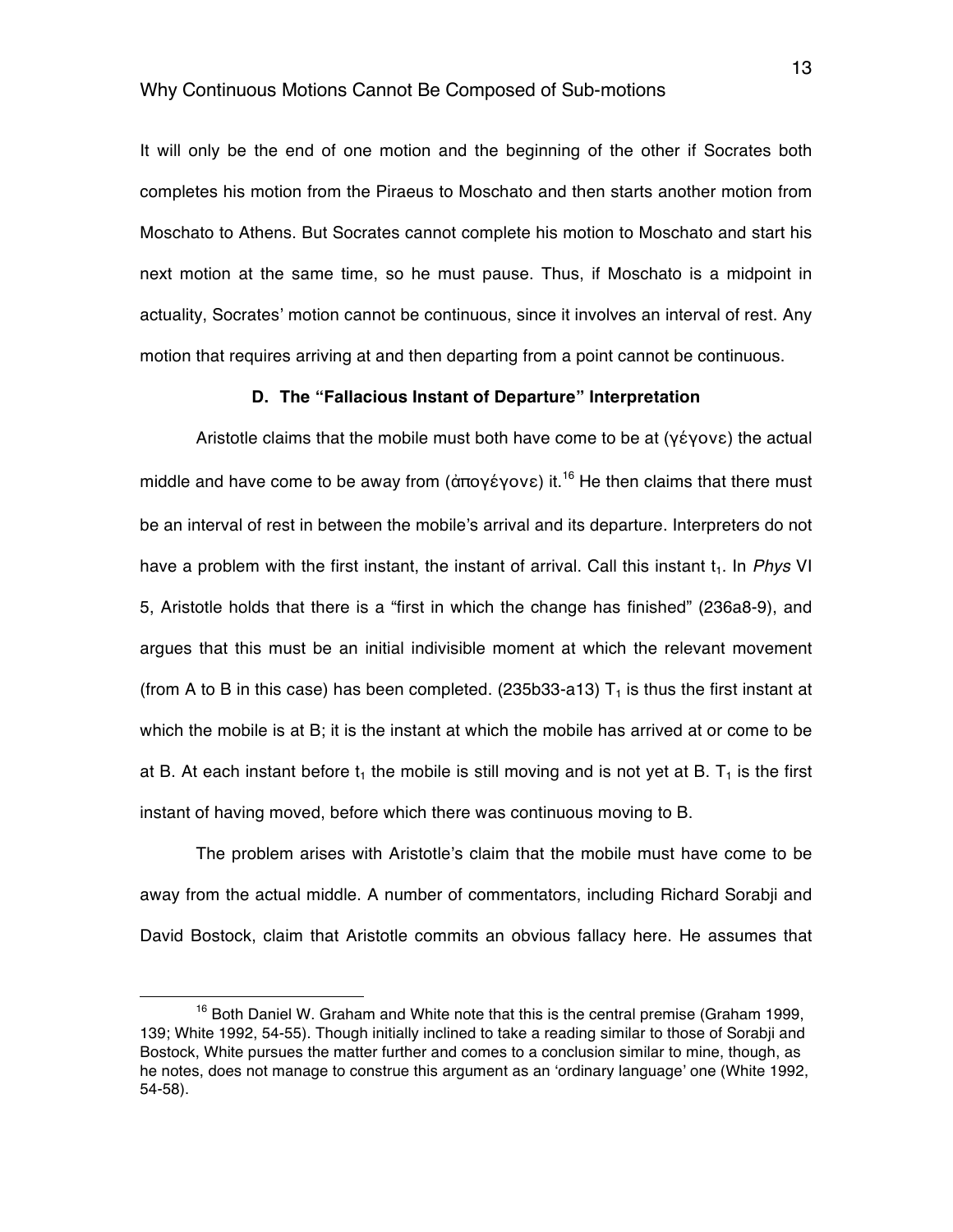there is an instant of departure when there is not. This becomes clear when we lay out the following reconstruction of the argument's premises:<sup>17</sup>

There is some time, call it  $t_1$ , when Socrates has arrived at Moschato.

1) Socrates is at Moschato at  $t_1$ . (ex hypothesi)

There is some time, call it  $t_2$ , when Socrates has left Moschato.

2) Socrates is not at Moschato at  $t<sub>2</sub>$ . (ex hypothesi)

3) Socrates cannot be at and not at Moschato at the same time. (by definition)

Therefore,

- 4)  $t_1$  is not the same time as  $t_2$ . (from 1-3)
- 5) Every time is separated from every other time by an interval of time. (by definition)

Therefore,

6) There is an interval of time between  $t_1$  and  $t_2$ . (from 4 and 5)

During the interval between Socrates' arrival at Moschato and his leaving Moschato, he must rest at Moschato. Therefore,

7) Socrates is at rest for the interval from  $t_1$  to  $t_2$ .

Therefore,

8) The motion of Socrates from the Piraeus to Athens is not continuous.

The obvious mistake is taken to be 2), the assumption of  $t<sub>2</sub>$ , some particular time when Socrates has left Moschato. On the reading of Bostock and Sorabji, Aristotle assumes

<sup>&</sup>lt;sup>17</sup> This construal of the argument and objection is seen in both Richard Sorabji (*Time*, 324) and David Bostock, 'Aristotle, Zeno, and the Potential Infinite', in *Space, Time, Matter, and Form: Essays on Aristotle's* Physics, (Oxford: 2006), 120.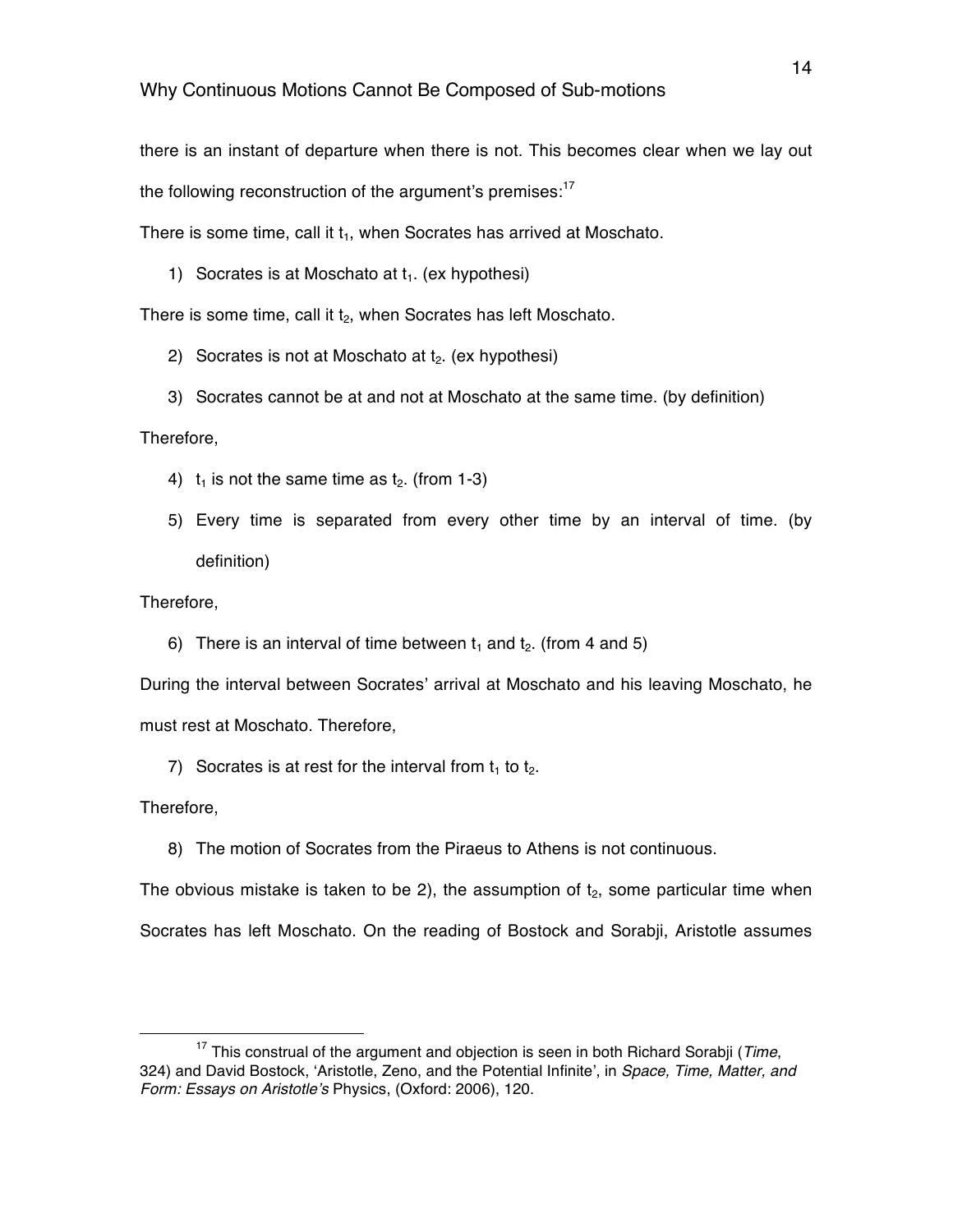that there is some first point of time at which Socrates has left Moschato. This assumption is false.

There is no first instant of change. There is no instant of departure at which the mobile has come to be away from the midpoint. Instead, a continuous range of times follows the instant at which the mobile is at the midpoint and at all of these instants the mobile is no longer there. Either Socrates is still at Moschato, in which case he has not departed from it, or he is some distance away from it, in which case he has already departed, meaning that the instant in question cannot be the first instant of departure. We can take instants of time that are very close to Socrates' departure, but there is no first instant there for us to pick out.

This interpretation is, however, prima facie problematic because Aristotle seems to be well aware that there is not a first instant of having changed. Aristotle earlier argues at length that there cannot be such a thing (VI 6, 236b33-237b9, considered below in section D), an interpretative difficulty Richard Sorabji addresses only by asserting that Aristotle lacked a "firm grasp" of the continuity of change.<sup>18</sup> In fact, we can make good sense of Aristotle's reasoning. I will show that instead of burdening him with a commitment he explicitly rejects elsewhere, we can use Aristotle's *Phys* VI views on changing and having changed to formulate a cogent and powerful interpretation of this passage. To do so, however, we need to better understand why Aristotle claims that the mobile must have come to be away from (ἀπογέγονε) the midpoint.

<sup>18</sup> Richard Sorabji, 'Aristotle on the Instant of Change', *Proceedings of the Aristotelian Society,* supplementary vol. 50 (1976), 85.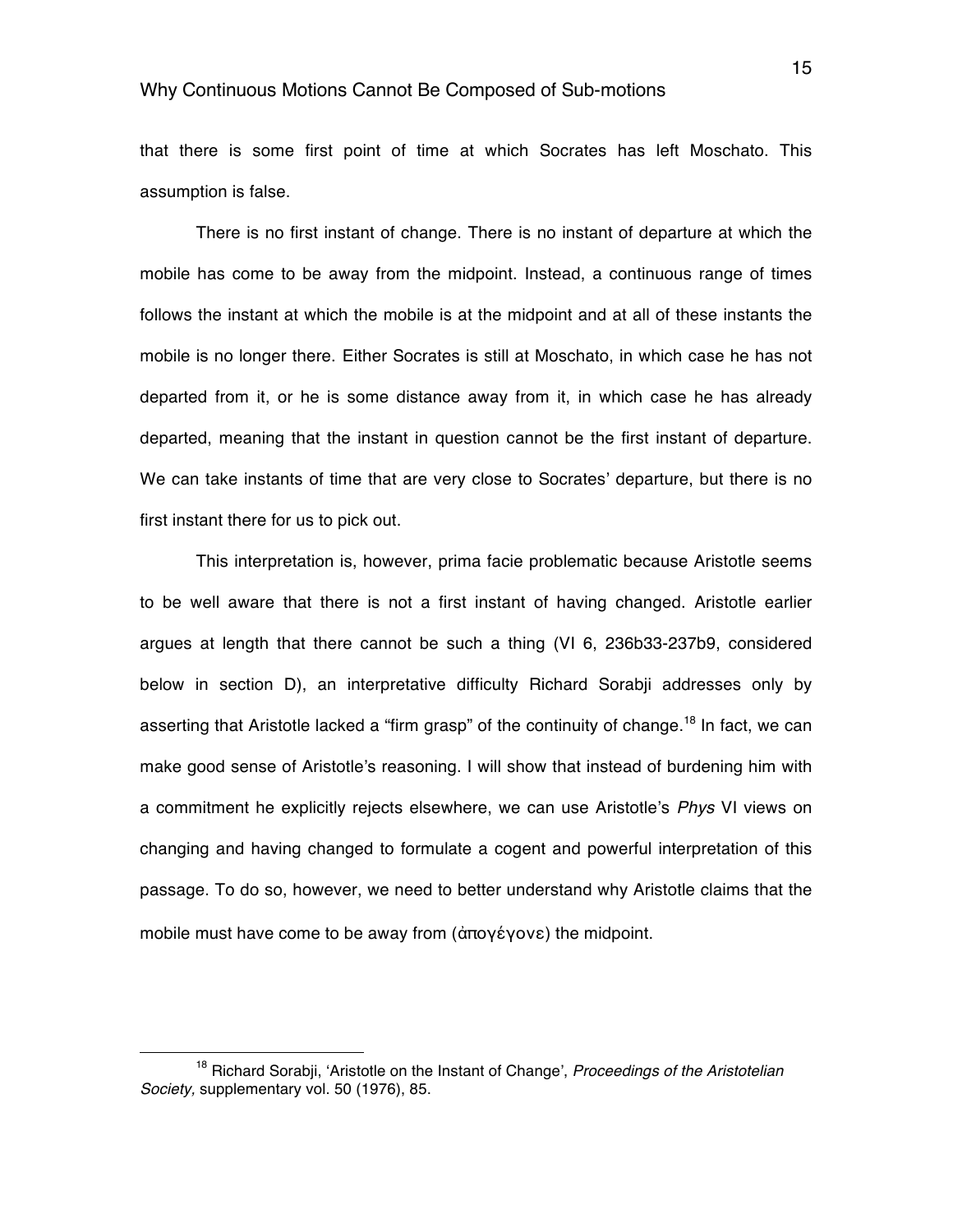# **E. Aristotle on Predications at Boundary Instants**

To reach this understanding, we need to look at a passage later in the chapter

where Aristotle discusses what is true about a mobile at boundary instants, using the

case of alteration:

It is also clear that unless one makes the point of time dividing the earlier and later always be, with respect to the thing, of what is later (τοῦ ὑστέρου τῷ πράγματι), the same thing will be and not be at the same time, and when it has come to be, it will not be. The point, then, is common to both (to the earlier and to the later [time]), and is the same and one in number; in account, however, it is not the same (for it is the end of the one, but the beginning of the other). In the thing, however, it is always of the later condition (τοῦ ὑστέρου πάθους). Let the time in which be ACB, the object, D. This in time A is white and in time B is not white. So in C it is white and not white. For in any [instant] whatever (ἐν ὁτωοῦν) of A it is true to say it is white, if it was white for this whole time, and in B not white, but C is in both. Thus one must not grant [that it is white] in every [now], but instead [in every now] except for the final now, C. This is already in the later time. And even if it was coming to be not white and white was perishing in the whole A, it *has* come to be or *has* perished (γέγονεν ἢ ἔφθαρται) in C. Hence, it is first true to say that it is white or not white in that instant. Otherwise, when it has come to be, it will not be and when it has perished, it will be; or it must be white and not-white at the same time and, generally, being and non-being. (*Phys.* VIII 8, 263b9-26)

In this passage, Aristotle is making a general claim about the boundary instant separating a time in which the subject possessed one status (but was moving towards having a different status) from the time in which it has gotten its new status. The instant C is the boundary for two times: the earlier time AC, over which thing D was white, and the later time CB, over which thing D was not white. In general, Aristotle insists that if something has a certain status over a whole time, that status also applies to all the instants within that time. If thing D was white over the time AC, then it was white at any instant within that time. But this brings up a potential problem. If the instant C belongs to both of the whole times, AC and CB, in the same way, then both the predications that are true over AC and those that are true over CB will apply. Thing D is white over time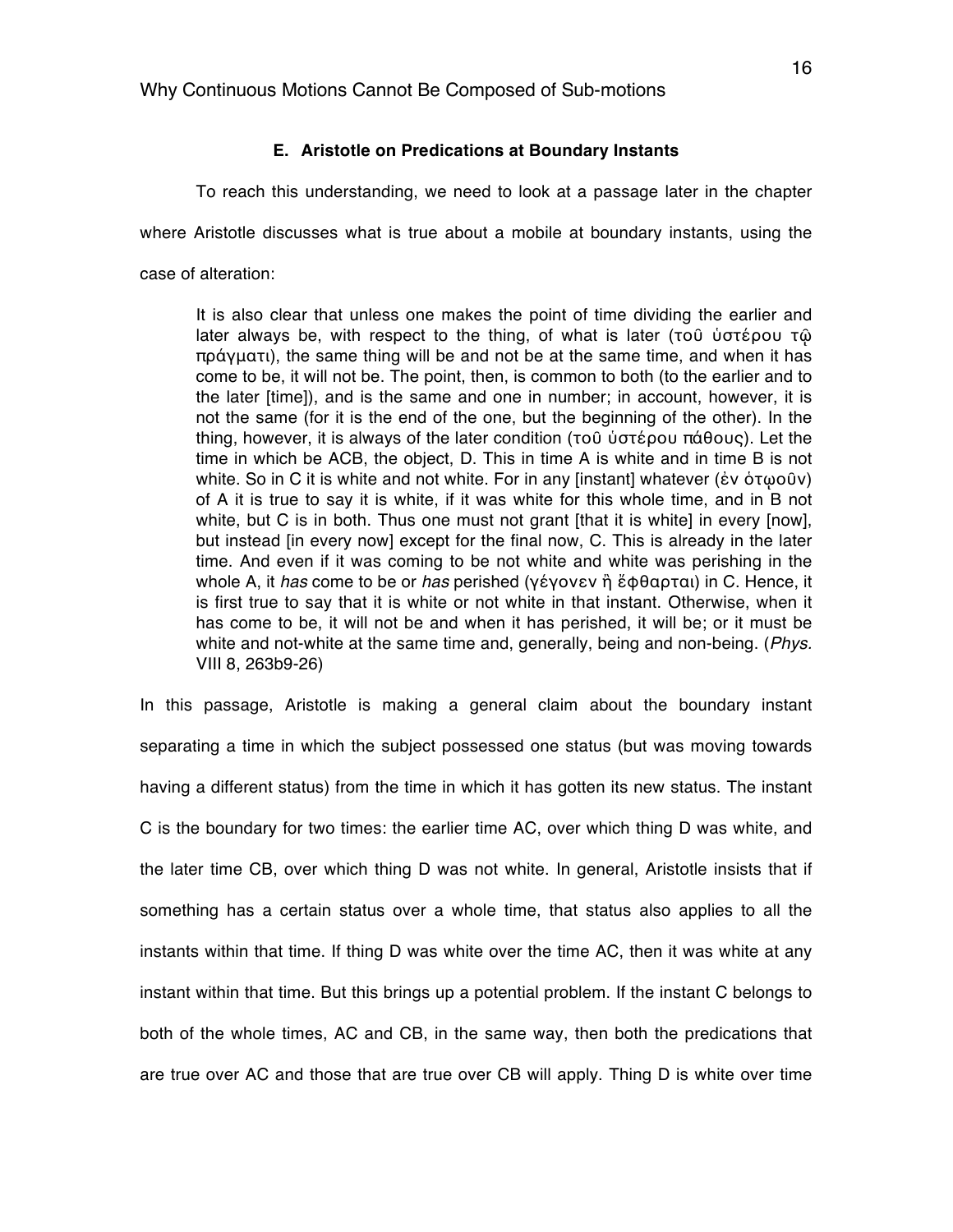AC, so it is white at C. Thing D is not-white over time CB, so it is not-white at C. Thus at instant C, thing D is white and not-white: contradictory predicates would be true of the same thing at the same time.

To avoid this, Aristotle says that the boundary instant should always be taken to belong to the later time, not the earlier one. W.D. Ross is not impressed with this move:

To avoid the difficulty involved in admitting that at one moment a thing may both be and not be possessed of a certain quality, Aristotle here states the equally difficult view that while a moment belongs both to the time which ends at it and to that which begins at it, it 'belongs to the later, i.e. to the later qualification, for the thing.<sup>19</sup> (Ross 1936, 714)

Ross is dubious about whether Aristotle's position is at all plausible or merely an ad hoc invention. I will consider how we should interpret it, show that it issues from Aristotle's earlier views on motion, and then lay out how it applies.

To begin with, how should we interpret Aristotle's claim? In my view, we can best articulate Aristotle's view by employing the mathematical notions of closed and open intervals. These notions apply well to Aristotle's understanding of continuous quantities on which they are conceptualized quasi-geometrically. A continuous quantity is closed if its limit points are included within the quantity and open if its limit points are not included.<sup>20</sup> On my view, when Aristotle claims that "one must not grant [that it is white] in every [now], but instead [in every now] except for the final now, C." we should read him as claiming that the time AC is open. It contains all the instants up to, but not including, its final limit, the instant C. This fits well with his next claim, that "[C] is already in the later time." The succeeding time CB includes the instant C, so CB is closed at that limit.

 $19$  Cf. Graham 1999, "Whereas a modern interpreter might look at this move as a mere stipulation to avoid problems, Aristotle sees it as required by the facts themselves." (144)

<sup>&</sup>lt;sup>20</sup> Weisstein, "Closed Interval," "Open Interval." It is half-open if one of its limit points is not included within the interval, but the other is.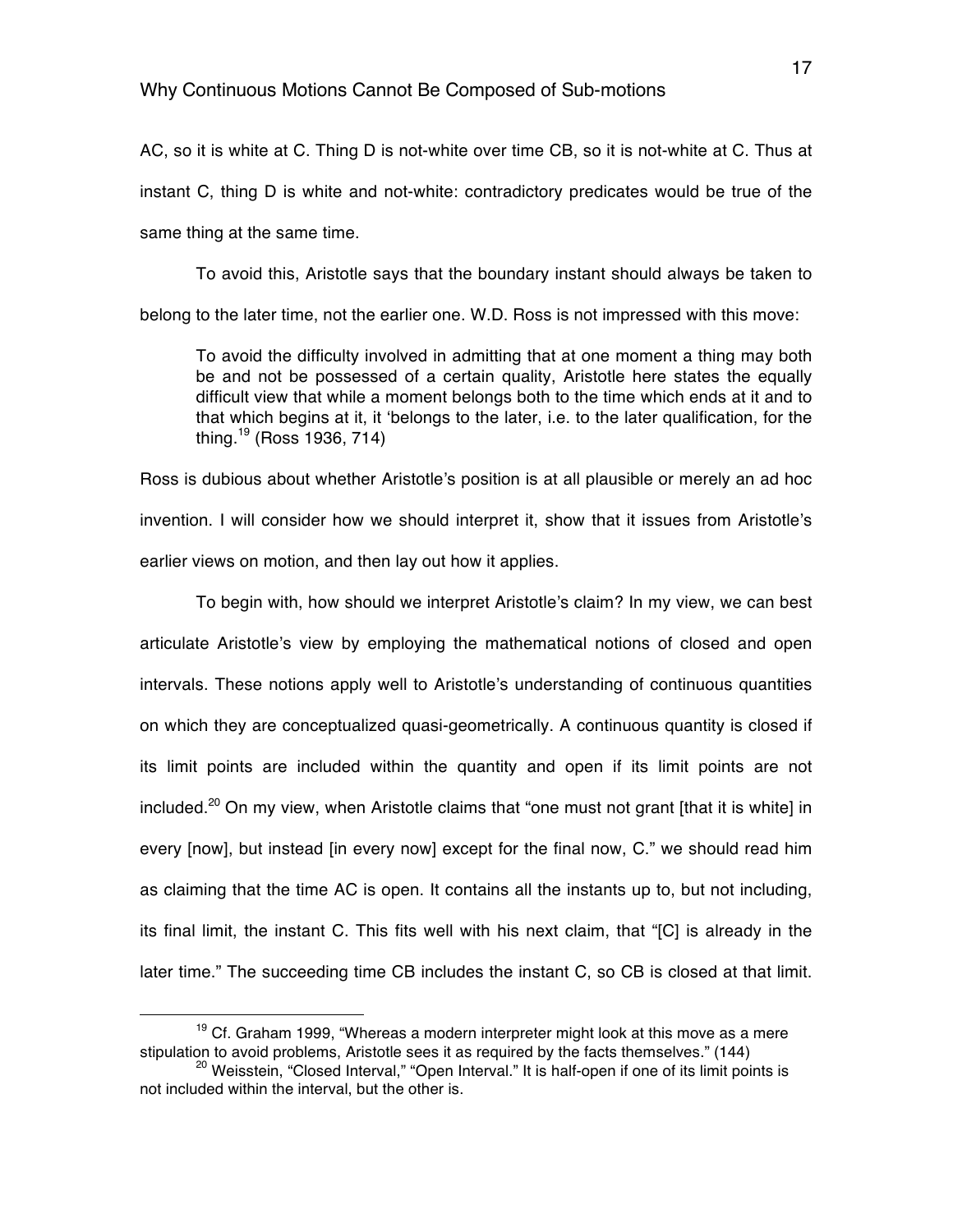This interpretation allows instant C to function as the limit for both times while properly being included in only one, avoiding contradictory predications.<sup>21</sup> The distinction between open and closed intervals is widely recognized as an important and valuable one, so there is no problem with the concept itself.

The question, however, is why Aristotle insists that it is the latter time that is closed and the earlier one that is open. In fact, this claim is not arbitrary but follows from Aristotle's views on motion, as expressed earlier in the *Physics*. Aristotle sees motion as a distinctive way of being, incomplete and in process. Aristotle describes motion as the "fulfillment (ἐντελέχεια) of the potential, as such." (III 1, 201a11-12) During a motion, something's potential is being made actual, but as long as the motion is ongoing this fulfillment is not yet complete. Aristotle illustrates with the example of building:

For each thing is sometimes active (ἐνεργεῖν) and sometimes not. Take, for example, the buildable (οἰκοδομητόν). The activity (ἐνέργεια) of the buildable, as buildable, is building (οἰκοδόμησις). For its activity is either building or the house, but when the house is, the buildable no longer is. It is the buildable, however, which is being built. It is necessary, therefore, for building to be its activity. But building is, indeed, a certain motion (κίνησίς) and the same account will apply to the other motions. (201b7-15)

Aristotle is pointing out two things. First, the buildable is only being fulfilled or made actual when it is being employed in building. Bricks and mortar can be built with (they are

 $21$  Aristotle's account of location offers further support for the importance he attaches on making distinctions even when the limit is one in number and for applying the closed/open distinction. In *Physics* III 4, Aristotle maintains that "the place is together with the thing. For the limits are together with the limited." (212a30-31) The container and the thing contained share the same boundary: for example, the inside of the amphora touches and has the same limit as the wine it contains. This boundary, just as in the case of the now, is one in number, but two in account (the end of the wine and the beginning of the amphora). There is still a real difference for Aristotle. Indeed, he characterizes place as "the first immobile limit of the containing." (a21-22) The place of something is given and defined by what does the limiting, not by what is being limited. The amphora, its shape and boundaries, give a location to the wine it contains. Thus the limit is a limit for both the thing contained and the container, but belongs primarily to the container. The contained thing is open with respect to its boundaries.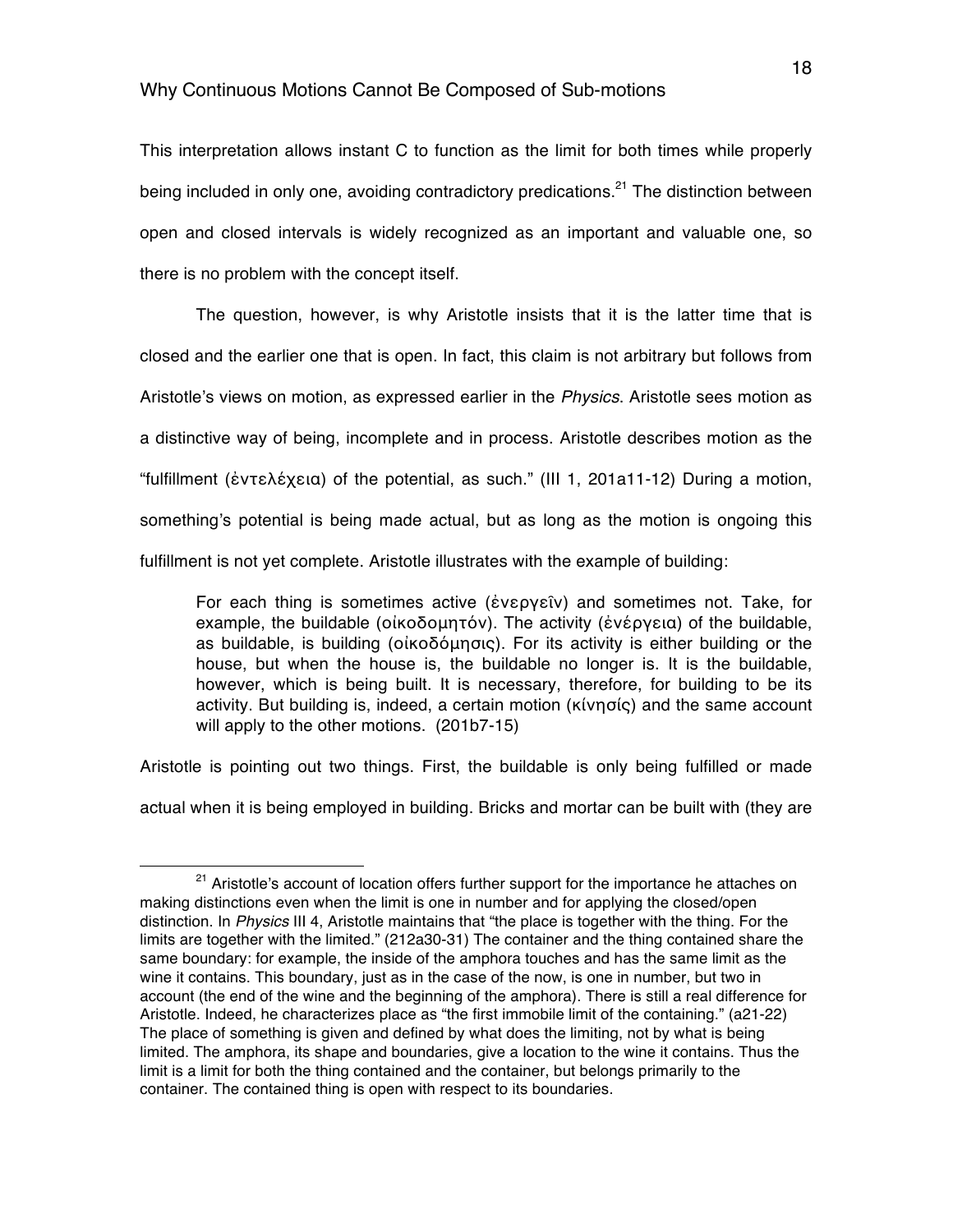building materials even when not being used), but they only become actually buildable things when employed in constructing a house. Secondly, when the bricks and mortar have become a house, they are no longer buildable. When they are components of an actual built thing, they no longer have the potential to be used as the material for building (as long as the house persists). The completion of building is the end of the buildable as such. So, for Aristotle, the end and limit of the motion is outside of the motion itself and involves the thing having a fundamentally different status than it did while the motion was ongoing.<sup>22</sup>

In *Phys.* VI, Aristotle works out the implications of these facts about motion for the times of motions. Here he makes claims about both the beginnings and ends of motions. First, he notes that, "there is no first [part] either of what is changing or of the time in which it changes." (VI 5, 236a36-7) Aristotle is claiming that there is no first instant at which something is changing. Insofar as something is moving it has already moved. If an apple is becoming red, it has already become partly red. If it were still entirely green without having ripened at all, it would not be true to say that it is becoming green, as its potentiality to become red would not be actualized at all. Thus the apple will already have come to be red (to some degree) at any instant of its ripening.<sup>23</sup>

As we will see, this means that the initial boundary of a change is also not included in the whole time of the motion. Instead, it belongs to the preceding time of rest. If instant G separates the earlier time of rest, FG, from the subsequent time of motion,

 $22$  For further discussion of this passage see Graham 1988, Kosman 1969, Waterlow 1982.

<sup>&</sup>lt;sup>23</sup> Similarly, there is not a first part of the change in the thing undergoing the change. Whether we take some initial redness of the apple, or movement of the animal, or growth of the plant, there will always have been some earlier alteration or locomotion or growth, some preceding change in the thing. (VI 5, 236a13-37)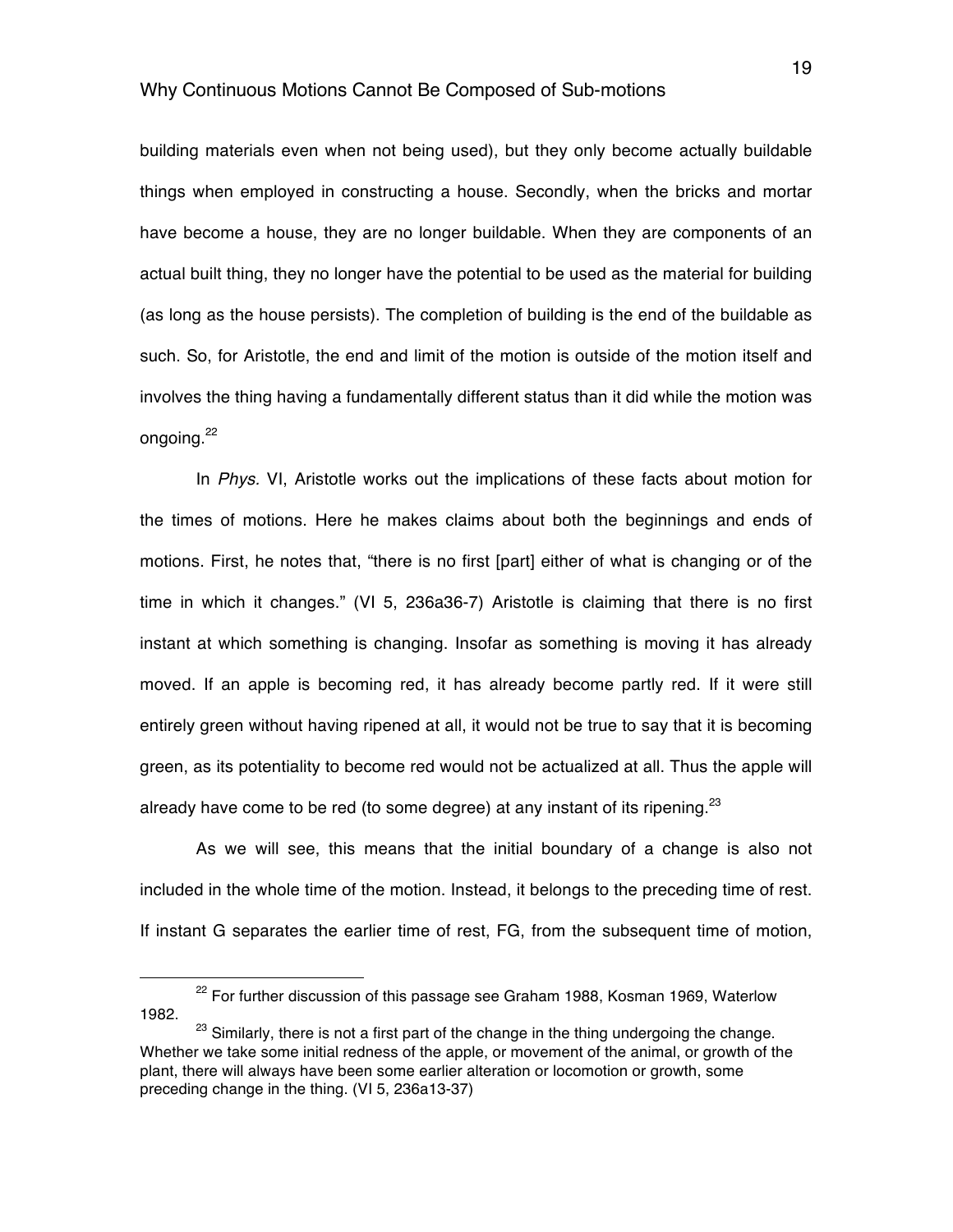GH, G itself will belong to the time of rest and the mobile's status at G will be determined by time FG. My view here is in line with Michael White's interpretation of the instant of departure. In his discussion of Aristotle's views on the beginning and end of motion, White presents and argues for understanding the instant of departure as the last instant of resting. It is the last instant of having not moved, after which there will be moving. Although Aristotle does not explicate this notion, it is the analogue of the instant of departure, to which Aristotle is explicitly committed, and it follows naturally from his denial of a first instant of change. It is similarly defined in terms of something stative, not something in motion.<sup>24</sup>

Aristotle's denial of a first instant of changing leads him to the further claim that, "everything which is moving has moved before." (VI 6, 236b33-34). If we take any instant within Socrates' motion from the Piraeus to Moschato, Socrates will have already moved away from the Piraeus. No matter how early in Socrates' motion we are, there will always be some previous interval of time during which he has already moved away from the Piraeus (236b34-237a30). If something is now moving, it has moved. This is the view that Sorabji and Bostock claim Aristotle is contradicting in *Phys* VIII. In fact, I will show that he is using this view—that if something is moving, it must have moved—to show that continuous motions cannot be composed of actual sub-motions.

Aristotle's views on what to say about the end of change in *Phys* VI also fit well with my interpretation of *Phys* VIII on boundary instants. He insists that there is, indeed, a "first in which the change has finished" (236a8-9), a first instant when the motion is over and the change is complete. With respect to D, the thing being altered, "it is first

<sup>&</sup>lt;sup>24</sup> White 1992, 57.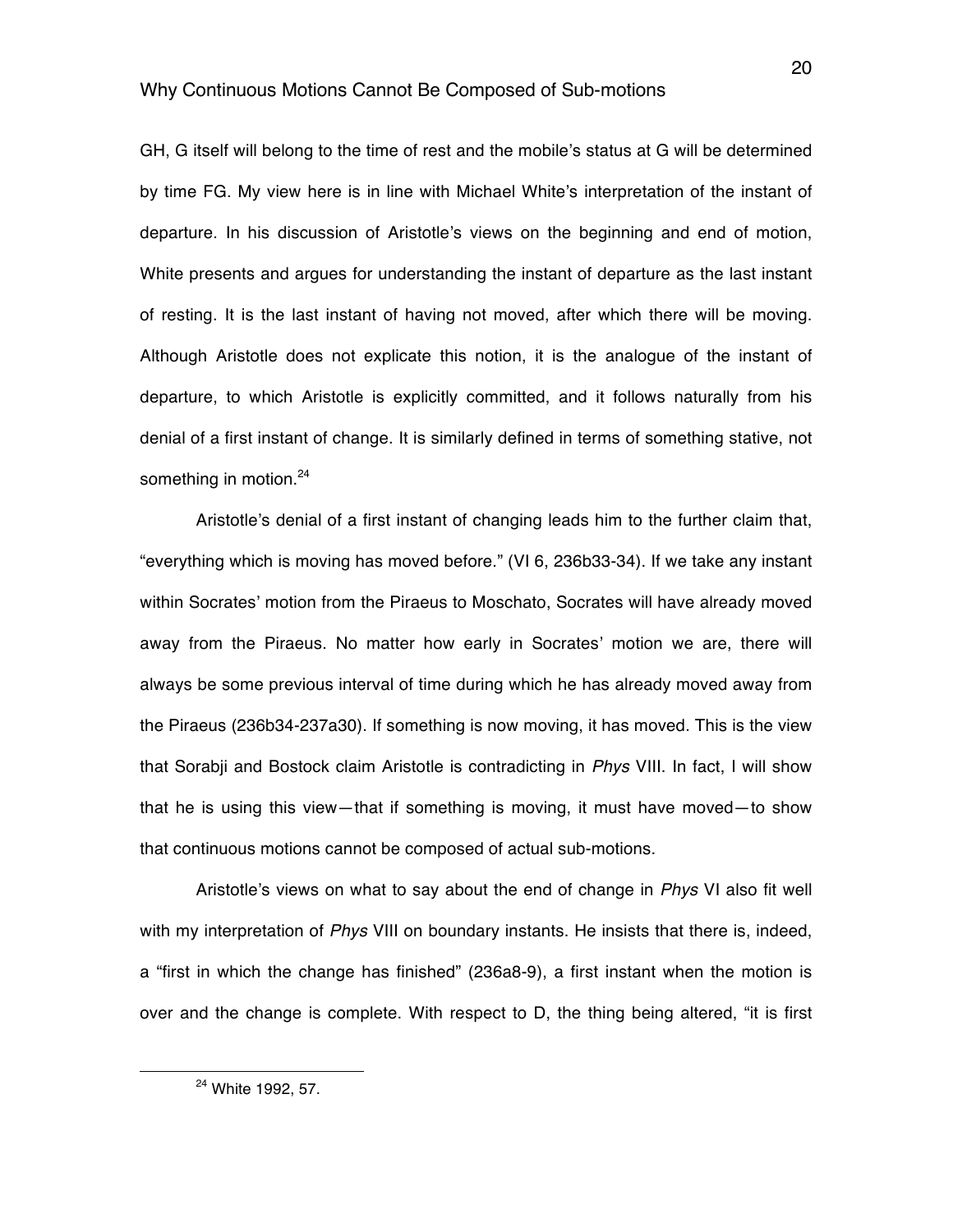true to say that it is white or not white in that now [i.e. C]." (263b23-4) If, as in the VIII 8 example, D is white over time AC and then not-white over time CB, the now or instant C is the first point at which it can be said to have come to be not white and at which it can be said that the white in it has been destroyed. It is the "first in which the change has finished." More generally, Aristotle is claiming that there is a first instant when the change has been completed and is no longer taking place.

On my interpretation, Aristotle's view of motion implies the claims he makes in *Phys* VIII. The boundary instant, as the first instant when the change has been completed, must belong to the subsequent period. Thus the predications that applied to the mobile during its previous motion no longer apply. More generally, we have seen that Aristotle insists that there is no first instant of motion and no last instant. This means that the times of motions are open (they do not include their end limits). On my interpretation, Aristotle's metaphysics of change implies a **Changes are Open, Rests are Closed Rule**:

*What is true of something at a boundary instant is what is true of it over the time of its rest, whether that time of rest precedes or is subsequent to the time of the change; predications true of something over its period of change are not true of the thing at either of the boundary instants.*

Times of change or motion are always open: they do not include either a first instant or last instant of change. Times of rest, by contrast, include their boundaries. There is a first instant of rest or completion and a last instant of resting, after which there is motion.

# **F. Rest at an Instant and Predications at Instants**

My interpretation might seem to be in tension with some of the views on time and rest that Aristotle expresses in VI 8. There he claims that just as there is no first in which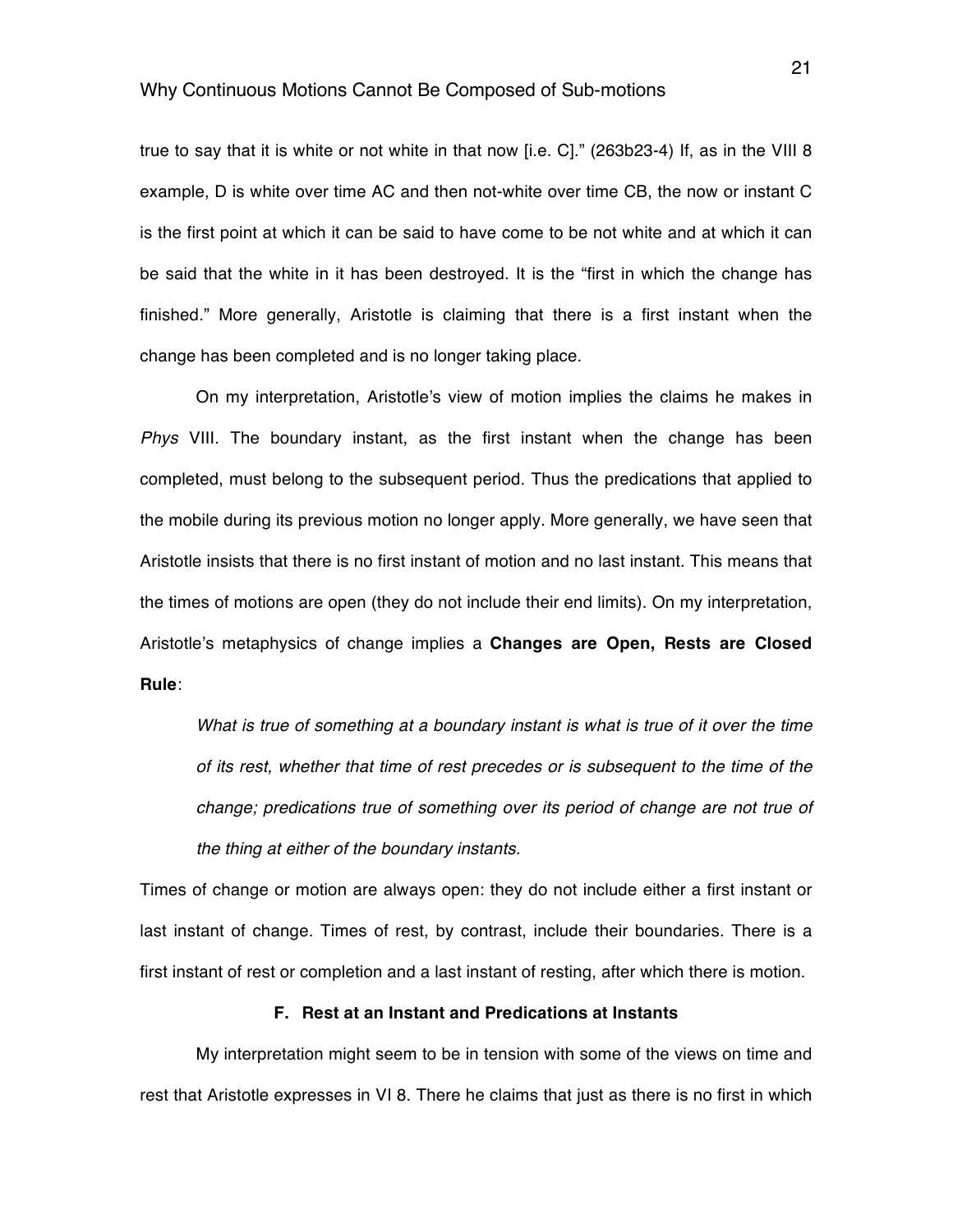something moves or comes to a stop, so "neither is there a first when the resting thing rested." (οὐδὲ δὴ τὸ ἠρεμοῦν ὅτε πρῶτον ἠρέμησεν ἔστιν) (239a12) Aristotle goes on to argue against both a first instant of rest and a first interval of rest. He argues that just as there can be no moving in what is indivisible, so there can be no resting in what is indivisible. Thus an instant is not the sort of thing that could be a candidate for when the first rest happens. (239a12-14) On the other hand, there can be no first interval of rest, because the supposed first interval could always be divided into parts, one of which would be prior. (239a14-19) Aristotle maintains that the lack of a first follows from the continuous character of the entities involved:

The cause of this is that everything rests and is moving in time, and there is not a first time, nor a first magnitude, nor, in general any first continuous [thing]; for these are all infinitely divisible. $25$  (239a20-23)

He later says that "neither moving nor resting are in the now" (239b2-3) (οὔτε γὰρ κινεῖσθαι οὔτ' ἠρεμεῖν ἔστιν ἐν τῷ νῦν) Does Aristotle's rejection of a first instant of rest call into question my **Changes are Open, Rests are Closed Rule**?

Aristotle's remarks show that he denies a first instant of rest in the sense of a first time over which rest is taking place. This, however, is not the sort of instant of completion that my **Changes are Open, Rests are Closed Rule** implies. VI 8 does not give us reason to reject the idea that the boundary instants should be included with the period of rest as opposed to the period of change. After all, it is not only in book VIII that Aristotle associates the boundaries with rest instead of change. As I noted earlier, in VI 5 Aristotle argues that there is a "first in which the change has finished" (τὸ ἐν ᾧ πρώτῳ μεταβέβληκε) (236a8-9), where this first is an instant. I take Aristotle's

<sup>&</sup>lt;sup>25</sup>Τούτου δ' αἴτιον ὅτι ἠρεμεῖ μὲν καὶ κινεῖται πᾶν ἐν χρόνῳ, χρόνος δ' οὐκ ἔστι πρ ῶτος οὐδὲ μέγεθος οὐδ' ὅλως συνεχὲς οὐδέν· ἅπαν γὰρ εἰς ἄπειρα μεριστόν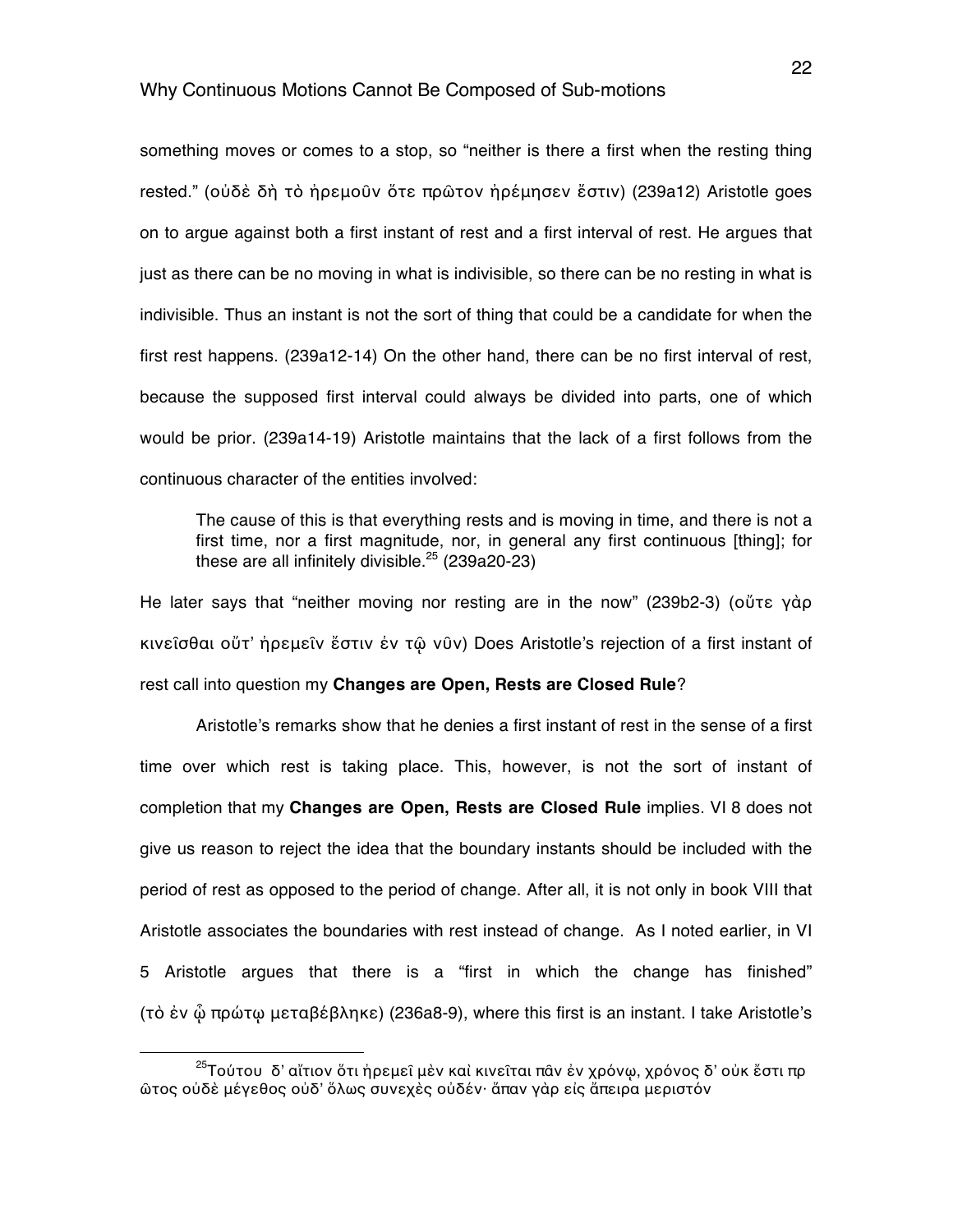claim there to imply that the predications that are true of the thing once it has completed the change apply at that instant (and going forward, for as long as it rests in that state). The appropriate predications for the first instant of completion or rest depend on the mobile's status during the period of rest. There is a first instant at which the mobile became pale or got to Athens or completed its growth and that instant is the first at which it is true to say that it is white, is grown, or is in Athens. It is in this sense that there is a first instant of rest or completion. Conversely, his denial in VI 5 that there is a "first in which the mobile began to change" (τὸ ἐν ᾧ πρώτῳ ἤρξατο μεταβάλλειν) implies that there is no instant or temporal interval at which it is first true to claim that the mobile is changing (e.g. becoming white, moving to Athens, or growing).

My interpretation concedes that, strictly speaking, the mobile neither moves nor rests over any instant, since motion or rest require an extended (hence divisible) time. However, the mobile will either be moving or resting over the temporal interval in which an instant is included. This allows for a derivative sense in which the mobile can be said to be in motion or at rest in the instant. The mobile is in this state at the instant insofar as it is in that state over the whole time in which this particular instant is included. Aristotle clearly thinks that predications that are true over the whole time can rightly be applied to the instants included in it. This is precisely how he reasons about boundary instants at 263b19-20: "for in any [instant] whatever (ἐν ὁτῳοῦν) of A it is true to say it is white, if it was white for this whole time [A]." If we pick an instant halfway through Usain Bolt's record-setting 100m sprint, he will not be running in the instant itself. Nevertheless, it is still true to say that he is running at that instant insofar as that instant is included in the larger temporal interval throughout which he is running.

23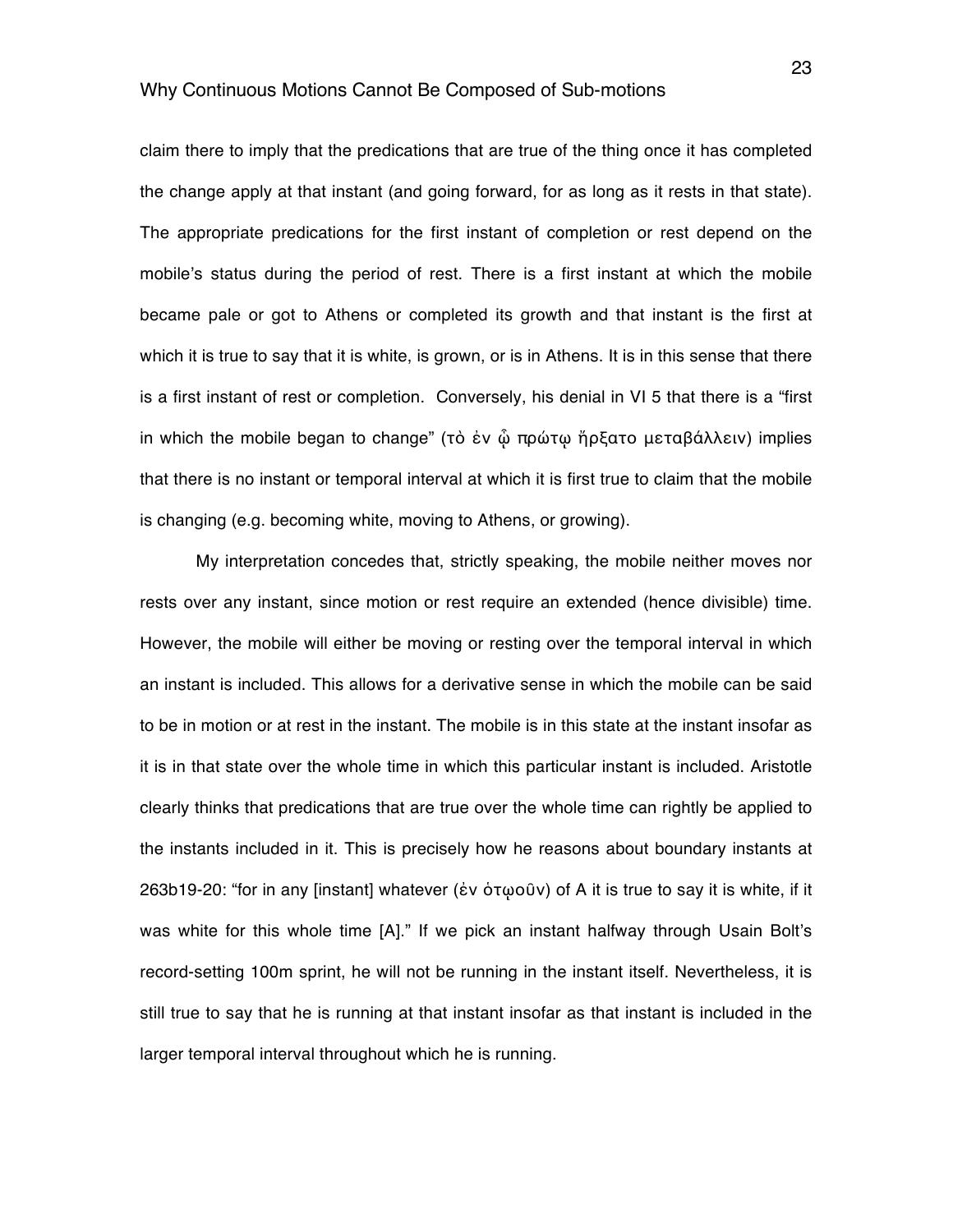#### **G. Using Boundary Instants against Continuous Alteration**

Another example from later on in the chapter provides further evidence for my view that changes do not include their boundary instants. It also shows why this claim is crucial for Aristotle's overall position on the need for intervals of rest between changes. In this passage, Aristotle is presenting an argument against the continuity of reflexive alteration. Aristotle is arguing that it is impossible for something to undergo an alteration (into white, in the example) and then immediately, without any rest, undergo an opposite alteration (out of white and into not-white, in the example).

for at the same time not-white has been destroyed and white has come to be. If, then, the alteration into white and out of white is continuous and [the mobile] does not remain [white] for some time, at the same time not-white has been destroyed [ἔφθαρται] and white has come to be [γέγονε] and not-white has come to be [γέγονε]. For there will be the same time of the three. (264b3-6)

We can see the role that Aristotle's views on motion and rest play here when we explicate the example. Let the mobile D be becoming white over time AC and then be becoming not-white over time CB. On this scenario, the instant  $C_0$  is the first instant of having completed the change, since it is the endpoint of time AC, the time over which the mobile is altering to white. This means that at instant  $C_0$  the mobile has become white and not-white has been destroyed. As we have seen, since time AC is the time over which mobile D is becoming white, the time at which it is white, instant  $C_0$  must fall outside this time, given Aristotle's views on change.  $C_0$  is the first instant in which the change has finished. This is why Aristotle claims that, at instant  $C_0$ , white has come to be and not-white has been destroyed. White coming to be and not-white being destroyed are the actualities of the change, what the change produced, and so these claims are true at the boundary of the change, its outside limiting point.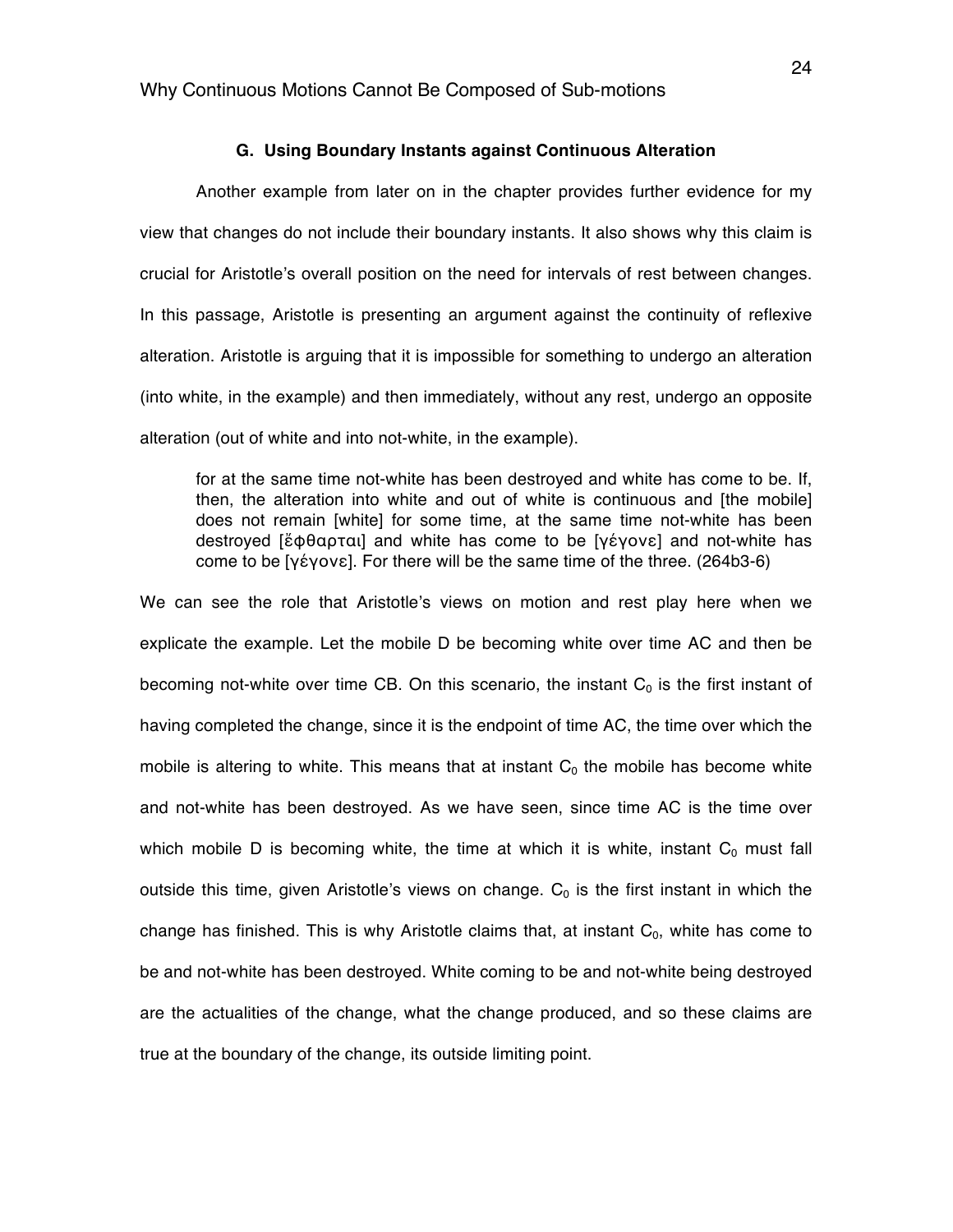Now why does Aristotle say that not-white "has come to be" at this very same instant? This, again, goes back to Aristotle's view of motion: "the actuality of the alterable, as alterable, is alteration." (201a12-3) Something is altering insofar as it is actually being altered: something is whitening insofar as it is actually being whitened. As we saw, Aristotle argues in *Phys.* VI 5-6 that insofar as something is moving it has already moved. If an apple is becoming red, it has already become partly red. If it were still entirely green without having ripened at all, it would not be true to say that it is becoming green, as its potentiality to become red would not have been actualized at all. Thus the apple will already have come to be red (to some degree) at any instant of its ripening.

In our example, mobile D is, ex hypothesi, becoming not-white during the whole time CB, without any break or pause from its previous alteration to white. Given that it is becoming white during the whole time CB, at any instant within that time, it will have actualized its potential to some degree and thus will have come to be not-white to some degree. Now since instant  $C_0$  is not part of the previous time, AC, it must be part of this subsequent time, CB. Instant  $C_0$  is part of the whole time and the mobile immediately starts becoming not-white. This means that, at instant  $C_0$ , it must already have become not-white to some degree. Thus we get a contradiction. At instant  $C_0$ , the mobile has become white and not-white has been destroyed, since it is the terminus of the alteration to white, the first instant at which the mobile has changed. However, because  $C_0$  is, ex hypothesi, part of time CB during which the mobile is becoming not-white, the mobile has also become not-white at  $C_0$ .

The way to resolve this contradiction is to deny that the mobile immediately alters to not-white. If there is a period of rest before the mobile starts altering again, a period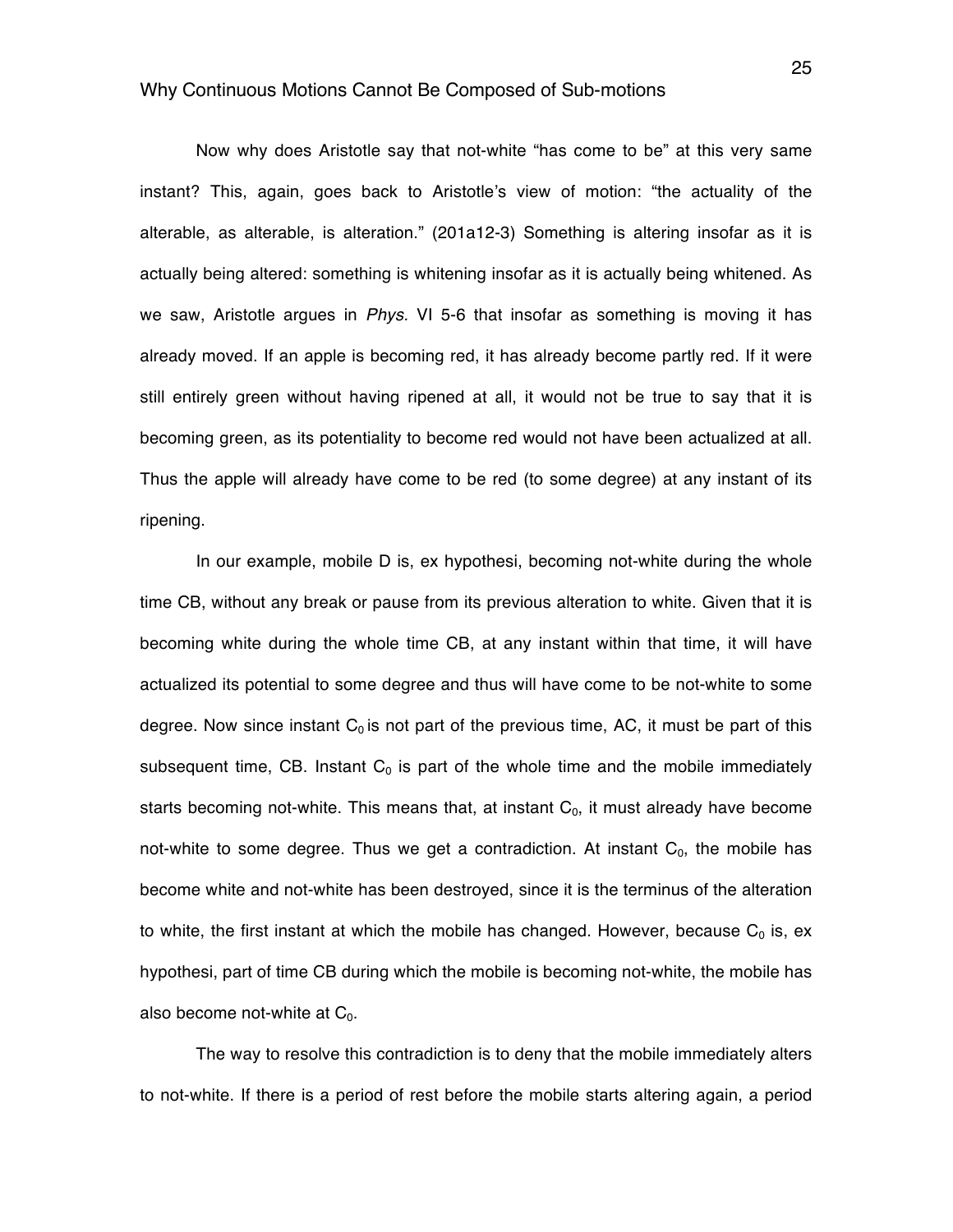that includes its limits, then the contradiction disappears. Generally, Aristotle claims that, in any change, the mobile must have arrived at the terminus and rested there before undergoing any other motion. This is true whether we are talking about alteration, growth and diminution, generation and corruption, or change of place.

Now, one might object that there is another way to avoid the contradiction that does not require such a definite rule: we can just not include instant  $C_0$  with either time AC or time CB. If it is part of neither time, then no problems arise, as there is no need to apply contradictory predicates to the mobile at  $C_0$ . But this means that we do not know what to predicate about the mobile at instant  $C_0$  (e.g. is it white or not-white? has it come to be white?), nor are we in a position to affirm that the initial alteration to white has actually been completed, since we do not have grounds for claiming that at instant  $C_0$  the change has actually been completed. Even more seriously, for Aristotle, an instant that does not measure either motion or rest cannot be its own independent time, or, in fact, be at all. Aristotle defines time as "the number of motion according to before and after." (*Phys*. IV 11, 220a25-6) Time exists as a measure of motion and, incidentally, of rest (*Phys* IV 12, 221b7-23): it has no independent existence. Different times measure different motions or rests. Time is not composed of instants, rather we can take instants or nows because there is a whole motion or rest that they measure. If there is no change or motion or no whole time to measure, there could not be an independently existing instant of time. Thus for Aristotle every instant needs to be part of some continuous whole time.<sup>26</sup>

<sup>&</sup>lt;sup>26</sup> For a comprehensive discussion of Aristotle's views on time see Coope 2005.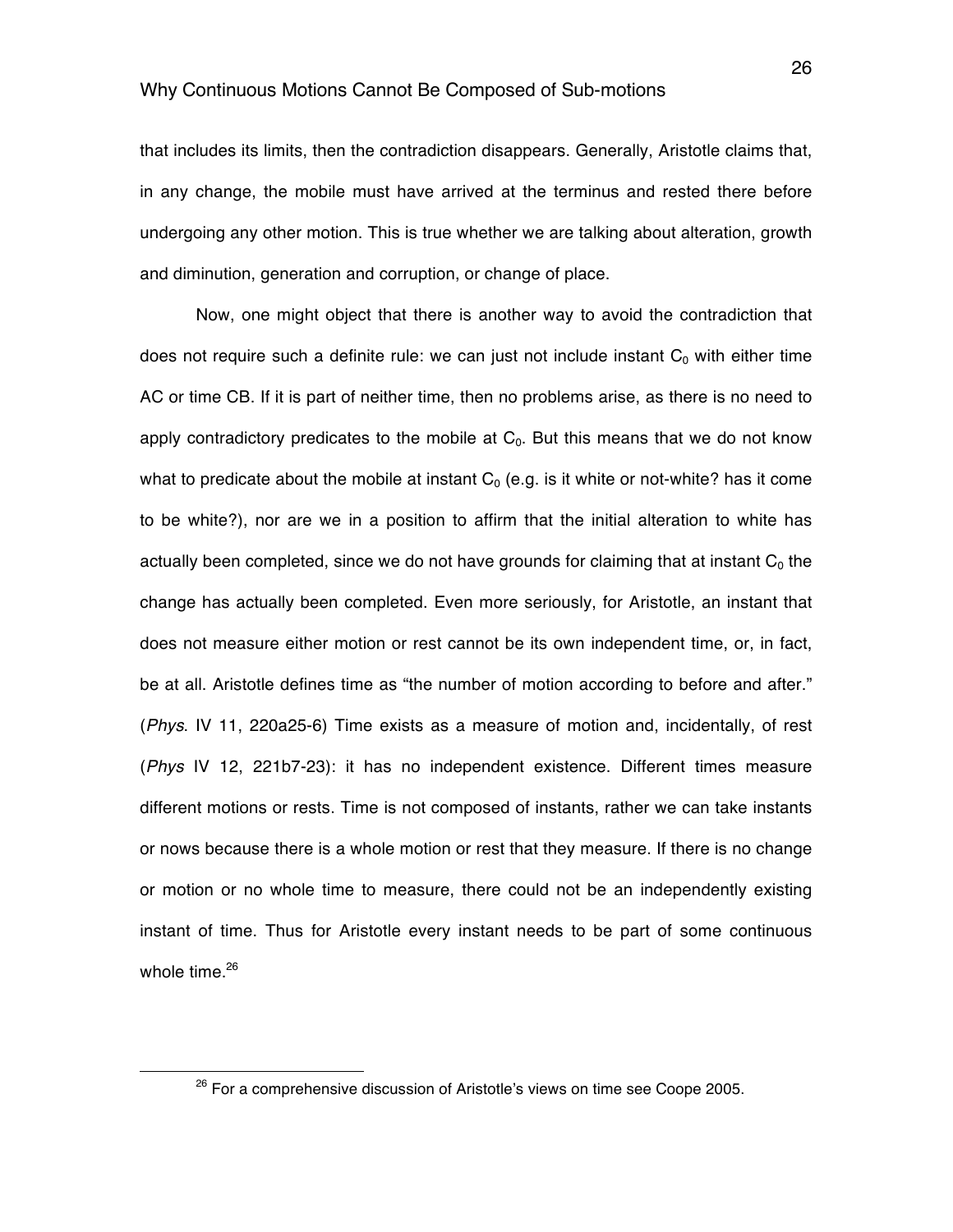## **H. Aristotle's Reasoning Applied to the Actual Midpoints of Local Motion**

Now, how does the **Changes are Open, Rests are Closed Rule** apply to local motion? Why, precisely, does Aristotle claims the mobile must rest at an actual middle, a place that the mobile has come to be at (γέγονε) and then has come to be away from (ἀπογέγονε)? Aristotle's use of the perfect tense here is significant, since much of the force of his reasoning comes from the completed aspect denoted by γεγονέναι, "to have come to be at" or "to have arrived at" and ἀπογεγονέναι, "to have come to be away from" or "to have departed from." as Daniel Graham rightly points out.<sup>27</sup> Both Graham and White argue that Aristotle uses the perfect to signify a continuing state or achievement that is the result and goal of some prior activity or motion. The perfect stresses "an actual continuing state," as Graham puts it, one that is achieved through the completion of a process.<sup>28</sup> As White notes, the process leading to the goal needs to be finished "in a 'semantic' as opposed to a merely temporal sense."<sup>29</sup> It is only appropriate to apply the perfect to the coming to be of something when that thing is in a completed state of being as a result of a successfully completed process. In the case of motion, one motion must have been completed and then the other must have begun. This allows Aristotle to run the same kind of argument we saw in his rejection of reflexive alteration. On my interpretation, instead of fallaciously assuming a first instant of change, we should read Aristotle as implicitly relying on the *Phys* VI claim that whatever is changing has changed to argue for distinct times separated by rest.

 $27$  Graham 1999, 139. Graham does, however, run into the same interpretative difficulty as Sorabji and Bostock when he analyzes Aristotle's argument (VIII 8, 262b23-262a3) that a reflexive motion cannot be continuous (Ibid., 141-143).

<sup>&</sup>lt;sup>28</sup> Graham 1980, 125.

 $29$  White 1980, 255 Cf. Lyons 1972, 113.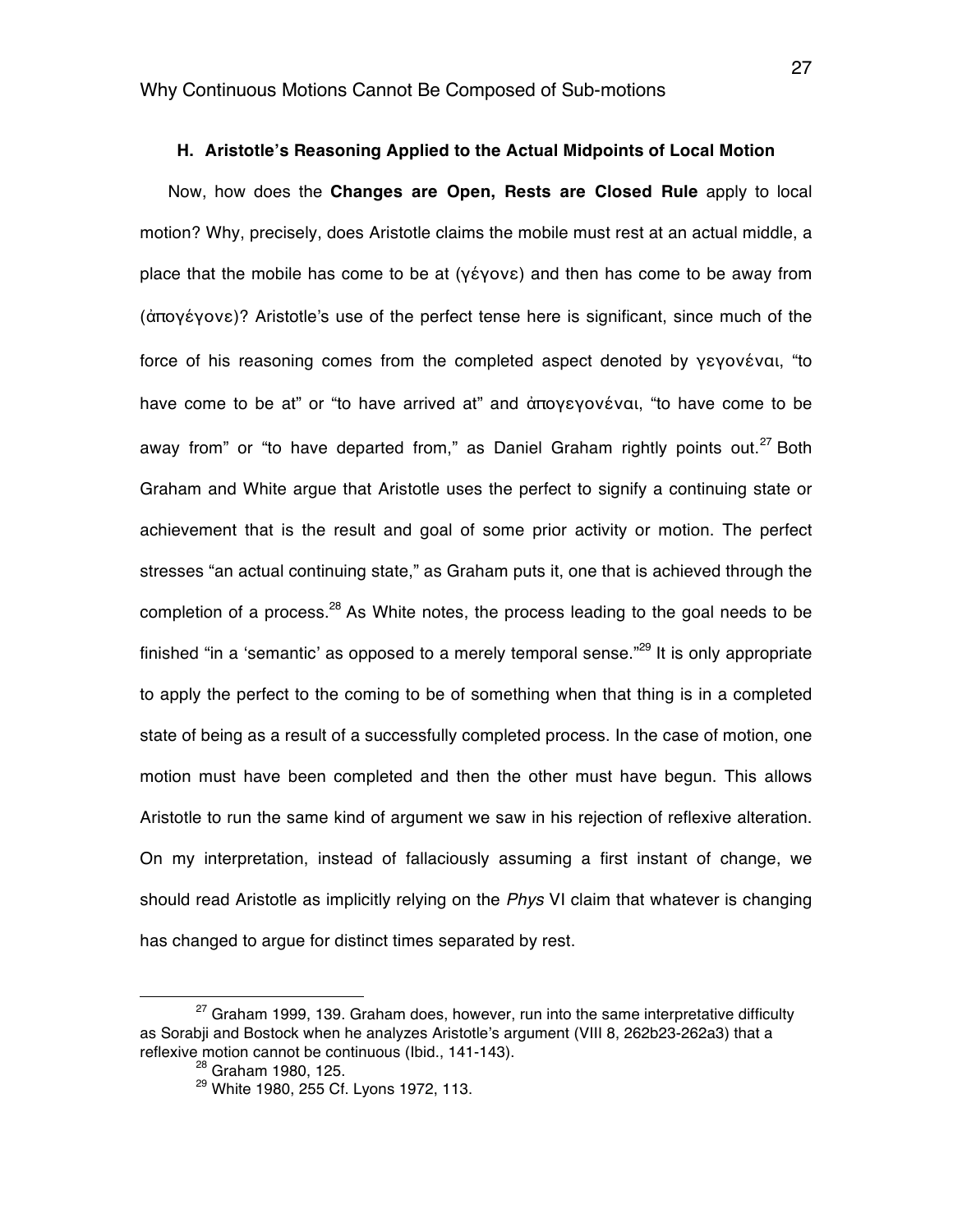So, how does the argument work on my reading? The mobile *has arrived* at B, precisely because B is the actual terminus of its initial motion.<sup>30</sup> The mobile must have completed a motion to B. This is what distinguishes arriving at or coming to be at B from passing through B as a potential part of a larger motion that is not yet fully actualized. This is also what ensures that the **Changes are Open, Rests are Closed Rule** applies. Both when B is a potential middle and when it is an actual middle, the mobile will be at B at some instant. However, when the mobile is just passing through, it is moving to some different destination and so that instant is not an actual boundary or limit that serves as a terminus and fulfills the mobile's capacity.

Given, however, that B is an actual middle, the mobile must be at B and must have moved to B at t1, the instant of arrival. The **Changes are Open, Rests are Closed Rule** implies that  $t_1$  cannot be part of the time over which the mobile was moving to B. Instead, it must go with the subsequent time. The mobile has at  $t_1$  whatever status it will have over the whole subsequent time BC. Ex hypothesi, however, its motion is continuous. We are assuming that there is another motion from B to C that occurs right after the time of the mobile's motion to B without any intervening pause. In our example, Socrates will go right from moving to Moschato into moving to Athens, without any

<sup>&</sup>lt;sup>30</sup> Aristotle's understanding of the implications of γέγονε, "having arrived at" and ἀπογέγονε "having departed from" fit with ancient Greek usage and with ordinary English uses of perfect predications. If you are taking the train from the Piraeus to Athens and the train stops in Moschato, you certainly might say that, "We've arrived in Moschato." Once the train starts up you might say "We've departed from Moschato." If you are on an express train which passes through Moschato but does not stop there, you would probably not speak of arriving at or departing from Moschato. When the train is passing through the Moschato station you might say, "We're in Moschato right now," or "We're just passing through Moschato," but you would avoid speaking of arriving at and departing from. Similarly, if you take the express train and someone later asks you whether you have been to Moschato: you would probably say that you have passed through it. You would not unqualifiedly say that you have been there, however, because you never stopped or rested there. It has never been your destination or even a stopping point. Aristotle's understanding of motion and continuity, then, fits well with how we speak and understand things.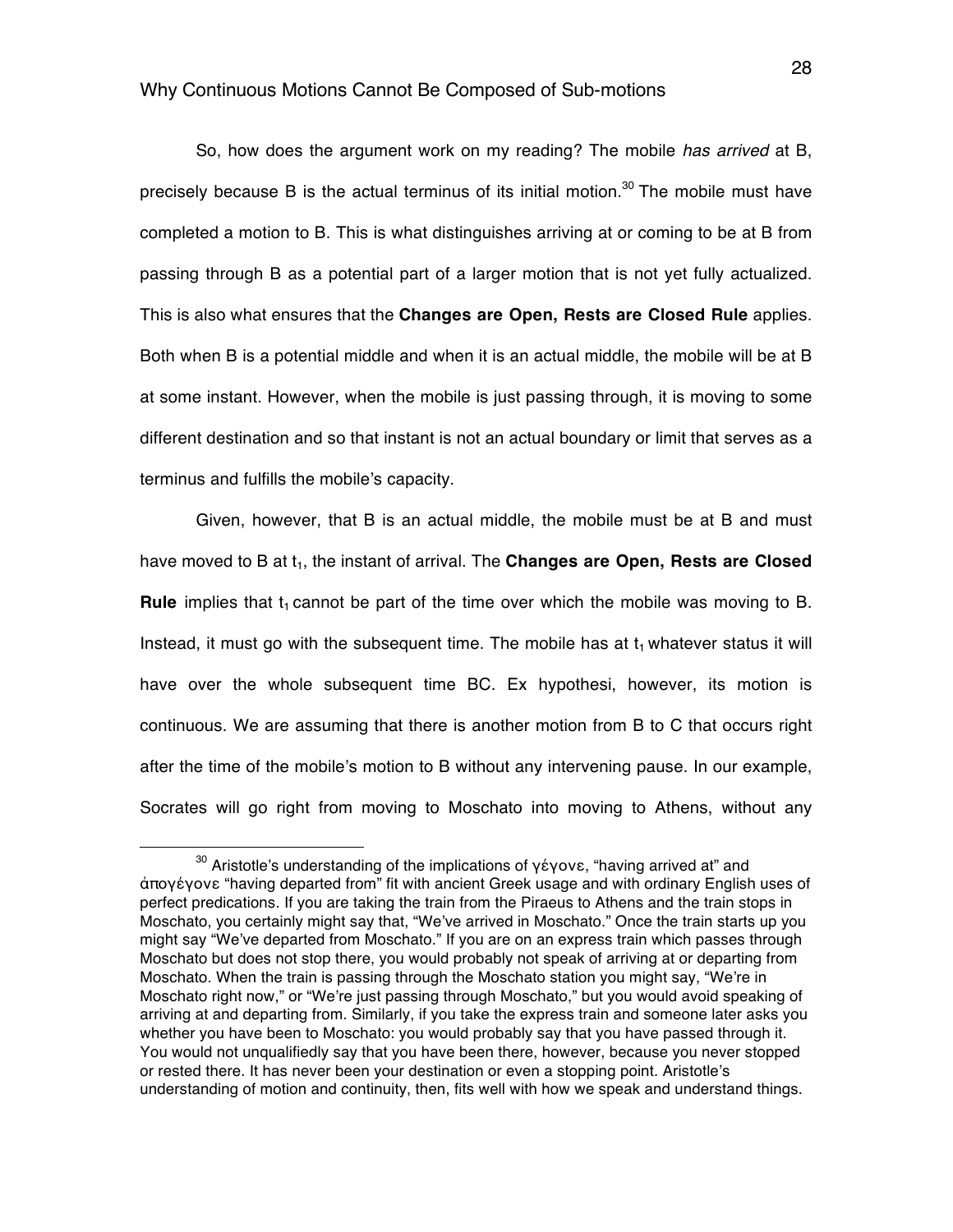pause. This, however, means time BC, the time of the subsequent motion is the only time that can include  $t_1$ . Thus the instant of arrival would also turn out to be part of Socrates' motion from Moschato to Athens.

This implies that Socrates is moving to Athens at  $t_1$ . But, if this is true, then we know from *Phys*. VI that Socrates has moved away from Moschato and towards Athens at  $t_1$ . This is true of all instants that are part of the time of Socrates' motion from Moschato to Athens, so it must be true of  $t_1$ . This, again, produces a contradiction. At  $t_1$ the mobile has arrived at B and is at B, since  $t_1$  is the first instant at which it has completed its motion to B. However, at  $t_1$  it has moved away from Moschato, since, ex hypothesi, it is moving from Moschato towards Athens at  $t<sub>1</sub>$ . These predications cannot be true at the same time—something cannot have arrived at a place and be moving away from it at the same instant.

Applying the **Changes are Open, Rests are Closed Rule** thus allows us to make good sense of the text of Aristotle's argument for thinking that the mobile must stop at an actual middle:

For it is impossible that A has arrived at B and has departed from [it] at the same time. So [it will have done so] at different points in time. Therefore what is in the middle will be time. Hence A will rest at B. (262b1-4)

Arriving at B and then departing from B requires rest. If B is an actual midpoint, the mobile must pause there. We now have a reconstruction of the argument that is based on *Phys.* VI instead of conflicting with it, avoiding the worry about inconsistency put forward by Broadie and Rosen. This interpretation also leaves us with an argument based on defensible premises, not on an obvious mistake, à la Bostock and Sorabji.

We can now formally lay out the premises and conclusion. Let us assume that Moschato is an actual midpoint of Socrates' motion. Therefore, there is some instant of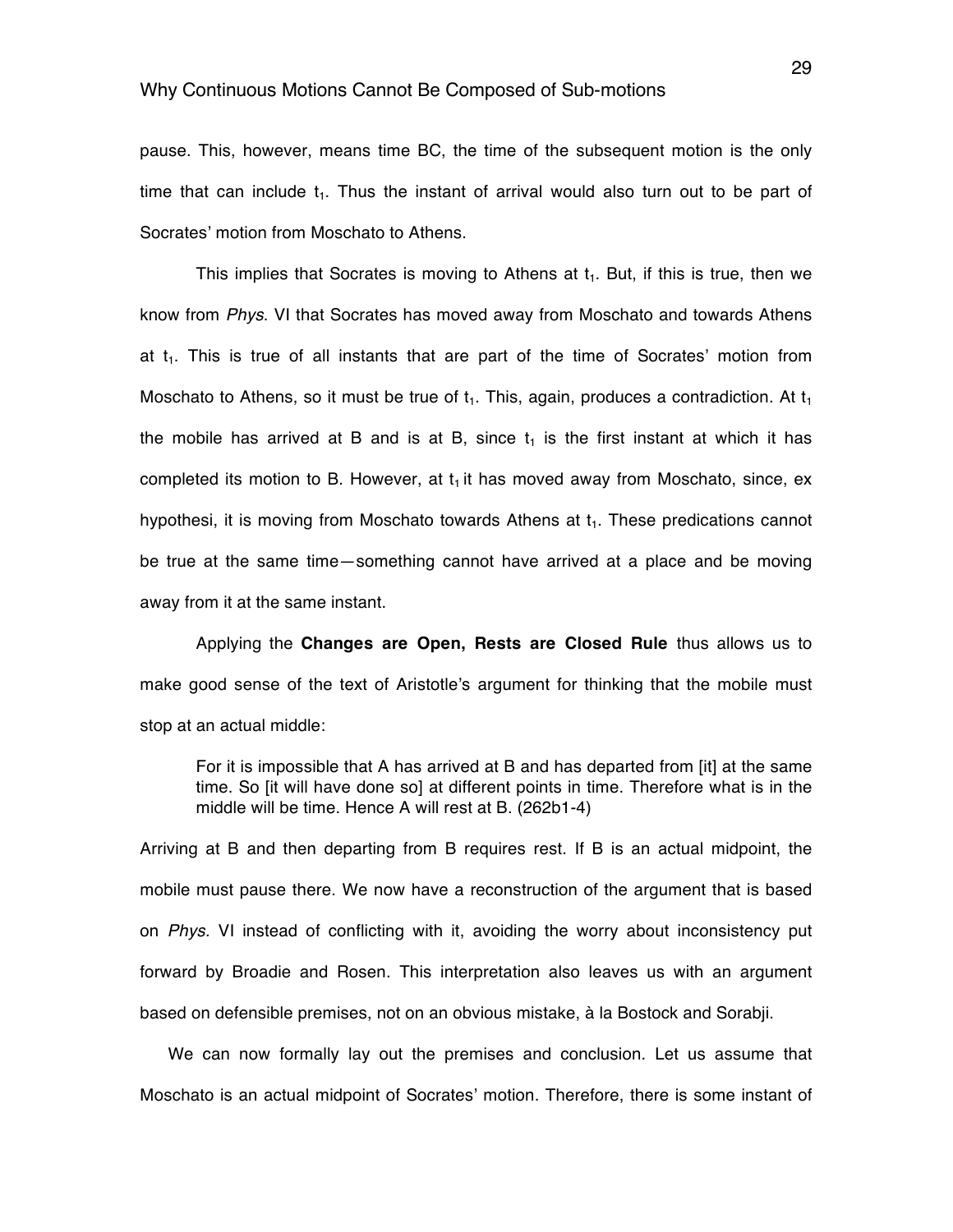time when Socrates has arrived at Moschato and completed his motion to it. We will call this instant of arrival,  $t_1$ .

1)  $T_1$  is the first instant at which Socrates is at Moschato (ex hypothesi)

Let AB be the time of motion from the Piraeus to Moschato, of which  $t_1$  is the closed endpoint. The **Changes are Open, Rests are Closed Rule** then implies

2)  $T_1$  is not included in the whole time AB, the interval of time over which Socrates is moving from the Piraeus to Moschato (from the **Changes are Open, Rests are Closed Rule**)

But  $t_1$  must be part of some larger interval of time, as Aristotle clearly assumes in 263b9-25, when he is determining the mobile's status at a boundary instant. Aristotle is assuming throughout VIII 8 that every instant must be part of some larger interval of time. As I discussed at the end of section G, this fits with Aristotle's understanding of time as a measure of motion. Just as every instantaneous position is grounded in the larger motion or rest it is part of, so any instant of time is grounded in the larger time interval that includes it. Thus  $t_1$  must go with the subsequent time.

3)  $T_1$  must be included in the subsequent temporal interval (from 2 and the fact that the only other temporal interval it could be in is the subsequent one)

Now let BC be the time of Socrates' motion from Moschato to Athens. On the assumption that Socrates goes simultaneously from one actual motion to another, Socrates is moving from Moschato to Athens in the immediately successive temporal interval, so that time would immediately follow time AB.

4) The subsequent temporal interval is temporal interval BC, over which Socrates is continuously moving from Moschato to Athens (ex hypothesi)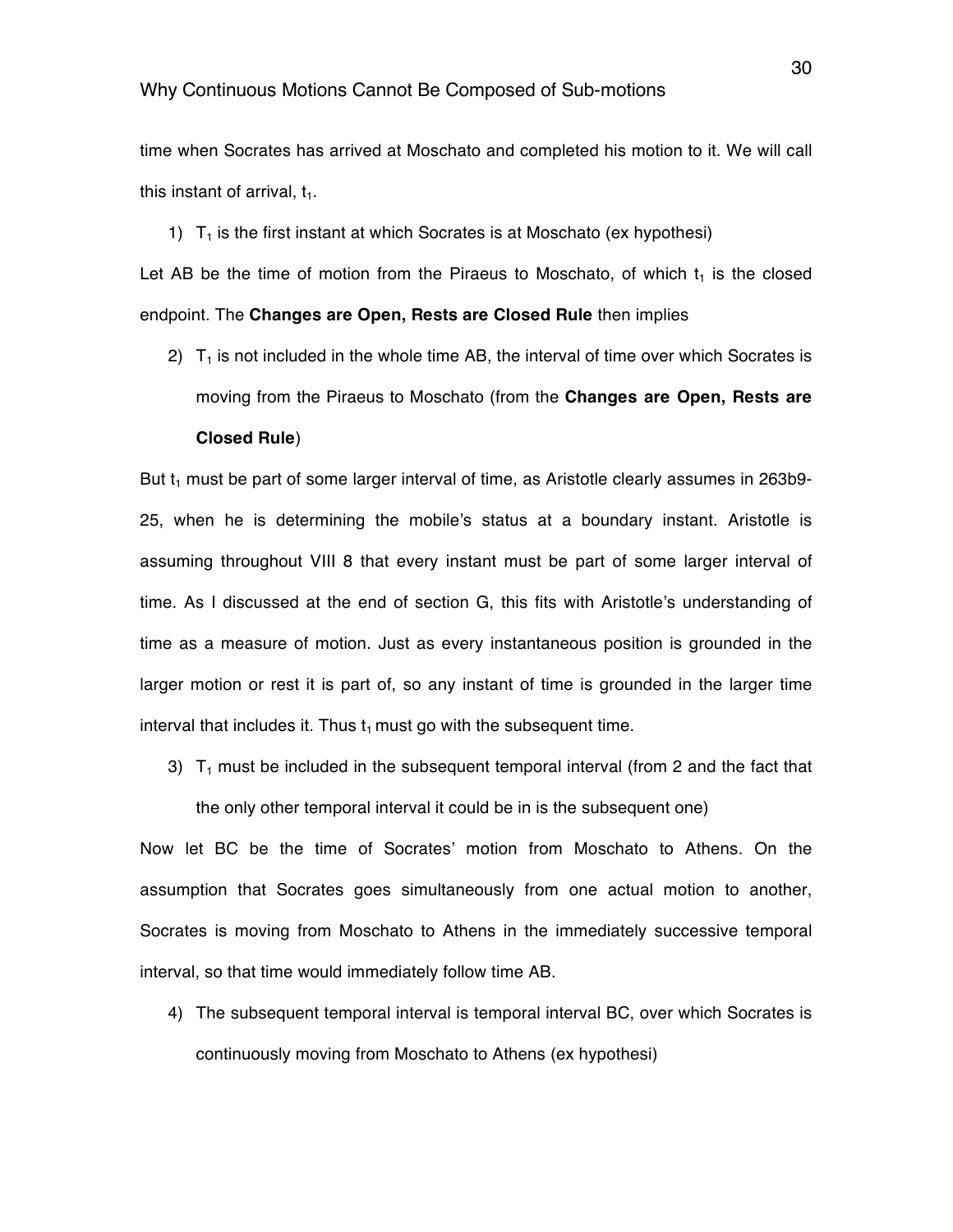Note that the temporal interval BC does not include the instant of arrival at Athens, since, per the **Changes are Open, Rests are Closed Rule**, this instant goes with the subsequent time and is one at which Socrates is no longer moving to Athens. These two premises then imply that:

5)  $T_1$  is included in temporal interval BC (from 3 and 4)

We can now draw out the implications that follow from  $t_1$  belonging to an interval of time in which Socrates is continuously moving from Moschato to Athens:

- 6) Whenever Socrates is moving from Moschato to Athens, Socrates has moved away from Moschato and towards Athens (from VI 6, 236b33-34, on moving and having moved)
- 7) Socrates has moved away from Moschato and towards Athens at  $t_1$  (from 4, 5, and 6)
- 8) At  $t_1$ , Socrates is at Moschato and not at Moschato (from 1 and 7)
- 9) Socrates cannot be at and not be at Moschato at the same time (by definition) Therefore,
	- 10) 4) is false: BC is not the temporal interval that succeeds time AB and includes  $t_1$ (from 8 and 9)

 $T_1$  is not part of time BC and BC is not the temporal interval that succeeds time AB. But this means that  $t_1$  must be part of some other temporal interval that comes before BC, a temporal interval that will have to be an interval of rest. To further see this note that the **Changes are Open, Rests are Closed Rule** implies that there must be an initial limit to Socrates' motion from Moschato to Athens that is outside of it. Following White, we can call this the instant of departure to Athens. Let  $t<sub>2</sub>$  be the instant of departure after which Socrates has left Moschato, but at which he is still at Moschato. Then,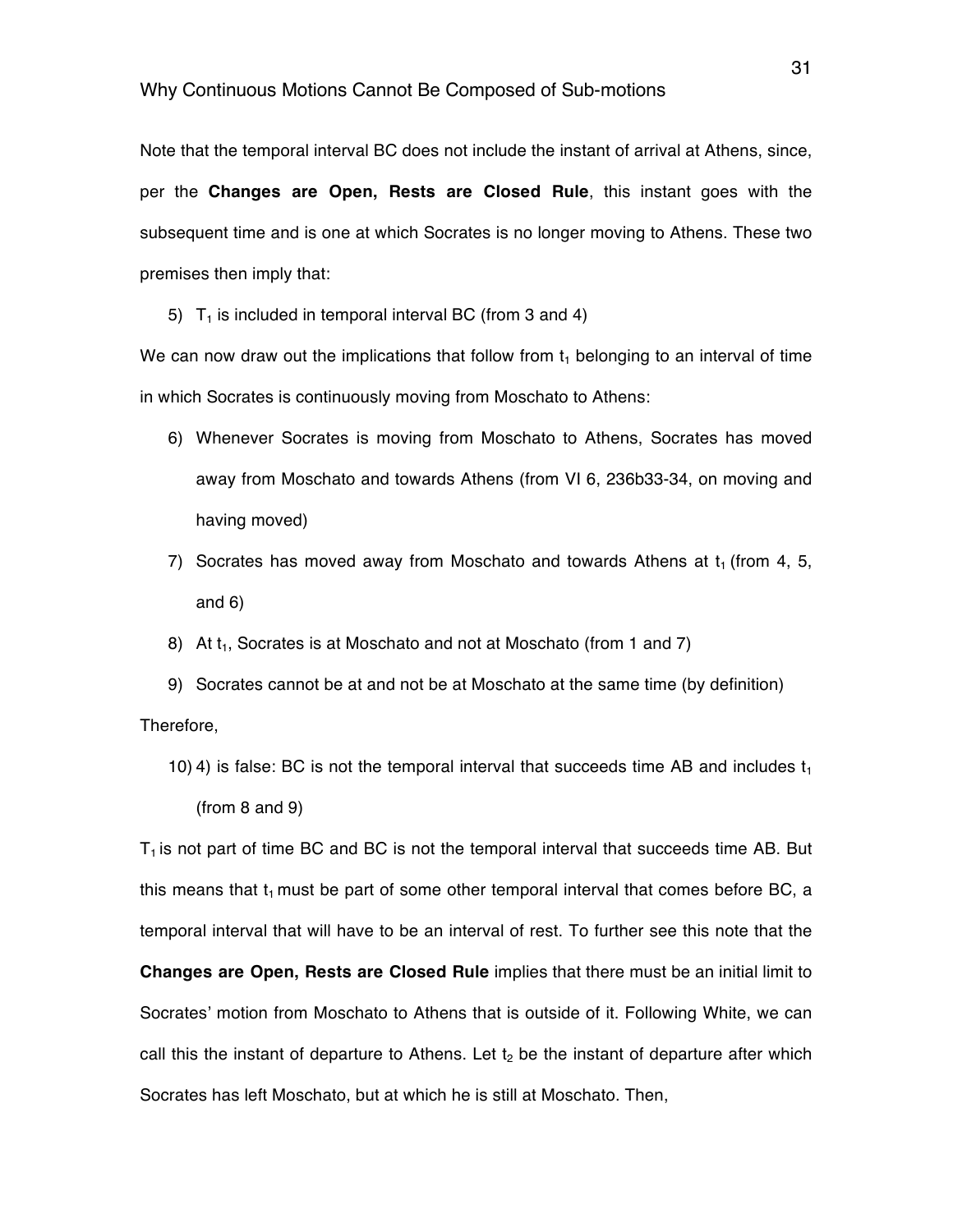11)  $T_2$  is the last instant at which Socrates is at Moschato (ex hypothesi)

But this implies that

12) The whole time BC, the interval of time over which Socrates is moving from Moschato to Athens, is the time that succeeds  $t_2$  (from 11 and definition of instant of departure)

But we just saw that BC is not the time that succeeds  $t_1$ . Since they are succeeded by different temporal intervals,  $t_1$  and  $t_2$  cannot be the same. Instants are individuated by the times they bound, so instants that bound a different time cannot be the same. Thus

13)  $T_1$  and  $t_2$  are not the same instant (from 10 and 12 and because different temporal intervals succeed them)

But,

14) Every time is separated from every other time by an interval of time. (by definition)

Therefore,

15) There is an interval of rest between  $t_1$ , the instant of arrival, and  $t_2$ , the instant of departure. (from 13 and 14)

During the interval between the instant of Socrates' arrival at Moschato and the instant of departure,  $t_2$ , the instant after which he has left Moschato, he must rest at Moschato. Therefore,

16) Socrates is at rest for the interval from  $t_1$  to  $t_2$ .

Therefore,

17) The motion of Socrates from the Piraeus to Athens is not continuous.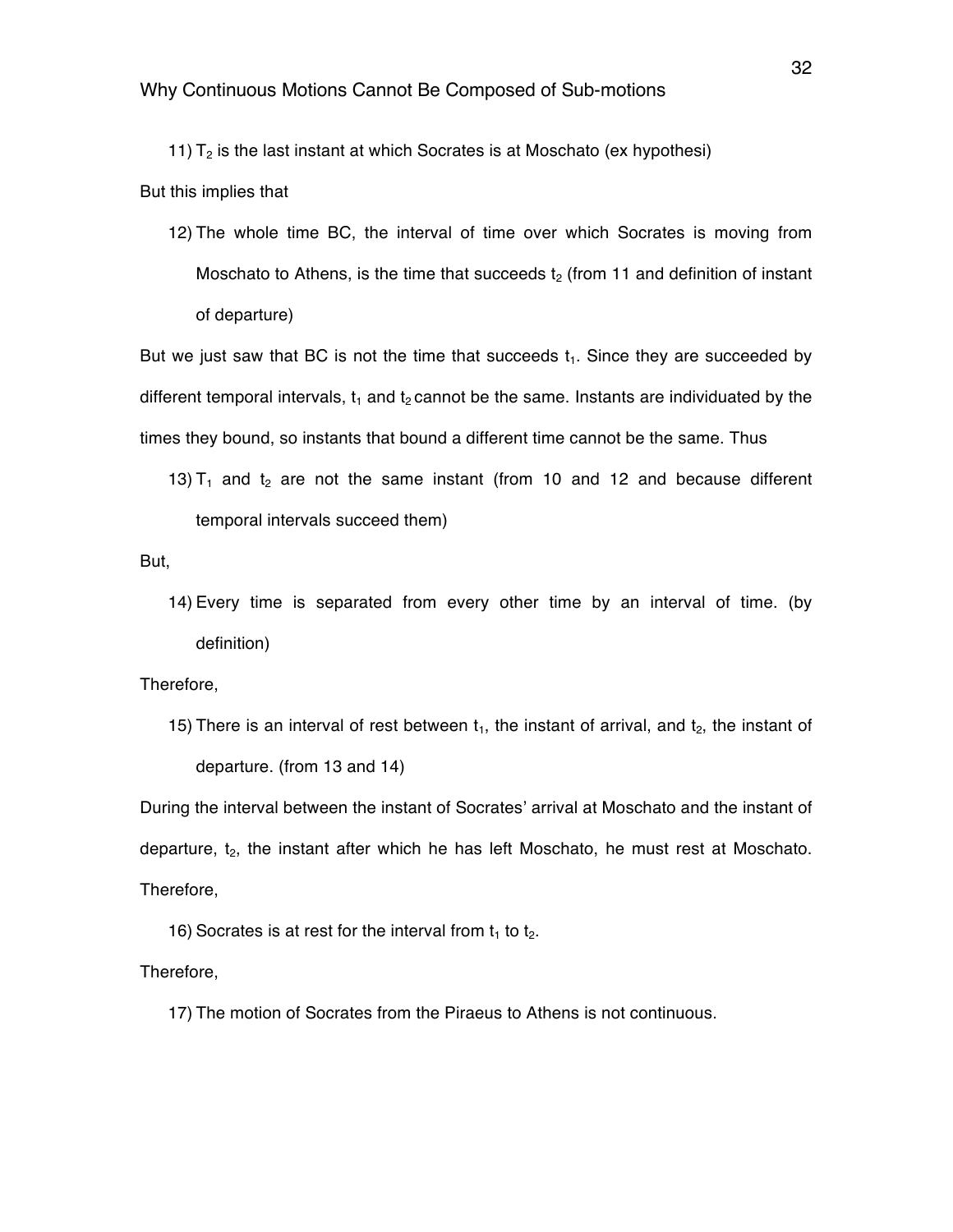## **I. Reflexive and Complex Rectilinear Motions**

At this point, the advocate of Zeno might present a revised objection by turning to reflexive motions or rectilinear motions in a series of distinct directions. Perhaps when the mobile is moving directly from A to C it would have to stop for an intermediate point on its route to be an actual midpoint. But consider cases where, after moving forward to B, the mobile then moves down to D or back to A. In these instances, B clearly serves as an actual terminus: the mobile's intermediate goal is to get to B and once it arrives there it then moves in a different way, either back to A or down to D. In such cases, what prevents the instant of arrival from also being the instant at which the mobile starts its next motion, either back to A or down to D? Here, again, Aristotle can employ his rule to show that these complex rectilinear or reflexive motions must involve intervals of rest and thus cannot be continuous.<sup>31</sup>

Consider a case where the mobile arrives at B and then moves downward to D.  $T_3$ , the instant of arrival, is the first instant of having changed. At  $t_3$  the mobile is at B and has arrived at B. But, again, the **Changes are Open, Rests are Closed Rule** means that  $t<sub>3</sub>$  goes with the subsequent time. If during this whole subsequent time the mobile is moving to D, then at  $t_3$  it will have already moved away from B and towards D. But the mobile cannot have arrived at B and have moved away from B at the same instant. So again we have two distinct instants that must be separated by an interval of rest. Similar reasoning applies to the case of reflexive motion: the mobile cannot have arrived at B while simultaneously having moved back towards A and away from B. Thus even in

<sup>&</sup>lt;sup>31</sup> Aristotle gives additional arguments for claiming complex rectilinear or reflexive motions cannot be continuous, but insists that the fact that motions requiring actual middles involve an interval of rest makes "most apparent," (μάλιστα φανερόν), (262a12) the impossibility of such motions being continuous.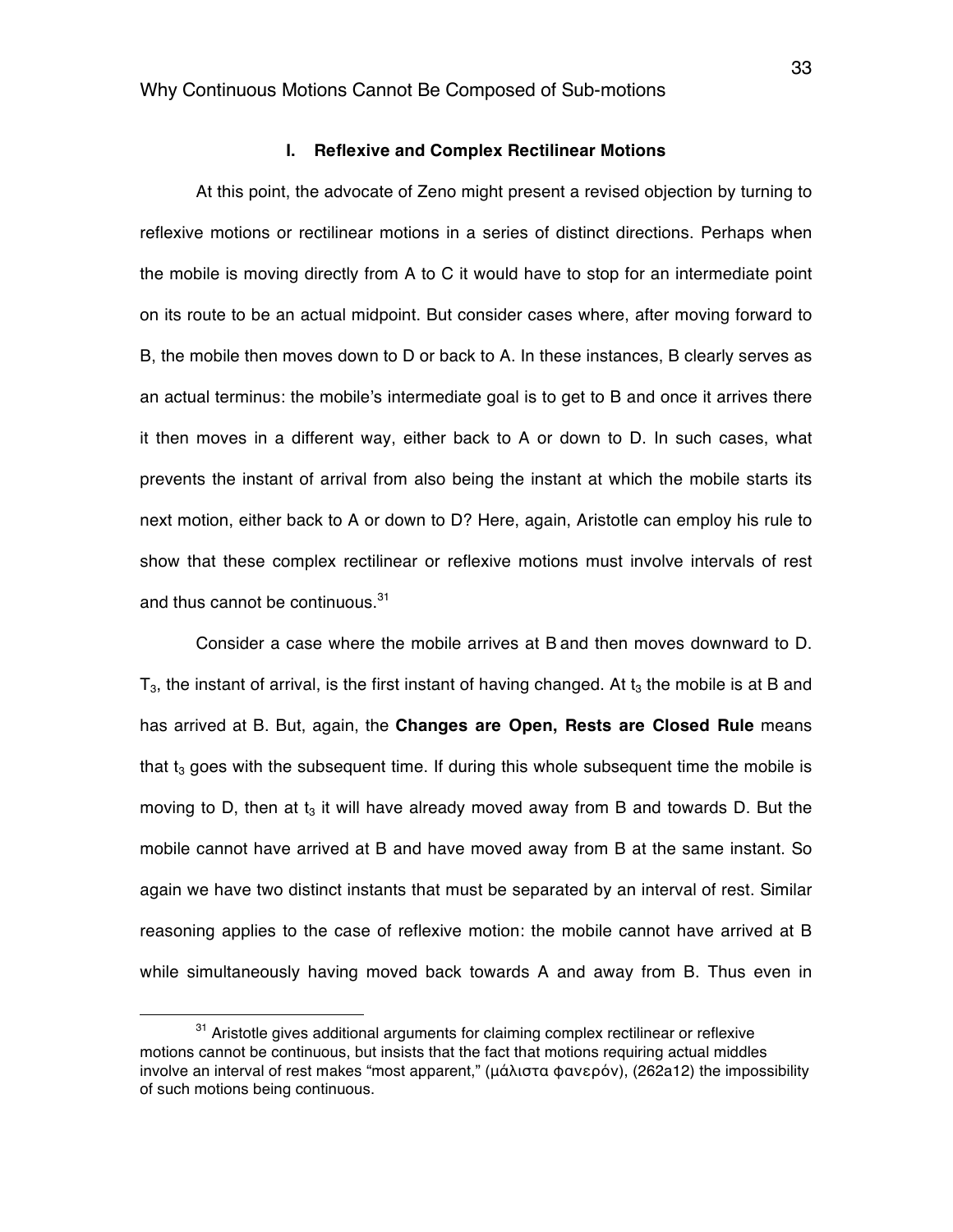cases where the mobile changes directions at the actual middle, there must be an interval of rest, destroying the motion's continuity.

Aristotle goes on to use this result as the basis for a general rule that shows that

only circular motion can be continuous:

For circular motion is from the same to the same, but rectilinear motion is from the same to the other. And motion in a circle is never over the same [points], but rectilinear motion is repeatedly over the same [points]. It is possible for a thing that comes to be always in different points to move continuously; but it is not possible for a thing that comes to be repeatedly in the same points. (264b18-b28)

Here Aristotle articulates what I will call the no-backtracking rule:

**No backtracking**: if a motion from starting point A traces part of its course again before returning to the starting point A, that motion cannot be continuous. $32$ 

This rule comes from Aristotle's arguments for an interval of rest. When the mobile starts backtracking, whether this is by turning around at the end of a rectilinear motion, reversing course on a semicircle (264b24-5), or in some other way, the point of turnaround must be an actual middle. It is the actual end of the motion out and the beginning of the actual motion back. In consequence, the mobile must arrive at and depart from the turnaround point, necessitating an interval of rest (given the **Changes are Open, Rests are Closed Rule**) and destroying the continuity of the motion. **No backtracking** means that any movement of place that involves a retracing of steps will fail to be continuous. It gets Aristotle to the overall target of the chapter: the priority of circular motion.<sup>33</sup>

 $32$  As my formulation of this rule makes clear, I agree with Graham in restricting the claim that motion in a circle never covers the same points to the motion of a single revolution (Graham 1999, 153-4).

 $33$  Aristotle had initially used the argument to rule out infinite rectilinear motion, paving the way for his claim that only circular motion can be infinite and continuous (*Phys.* VIII 8, 262a13- 263a4). Since Aristotle assumes that the universe is finite (as he argued at *Phys.* III 5; cf. *Phys.* III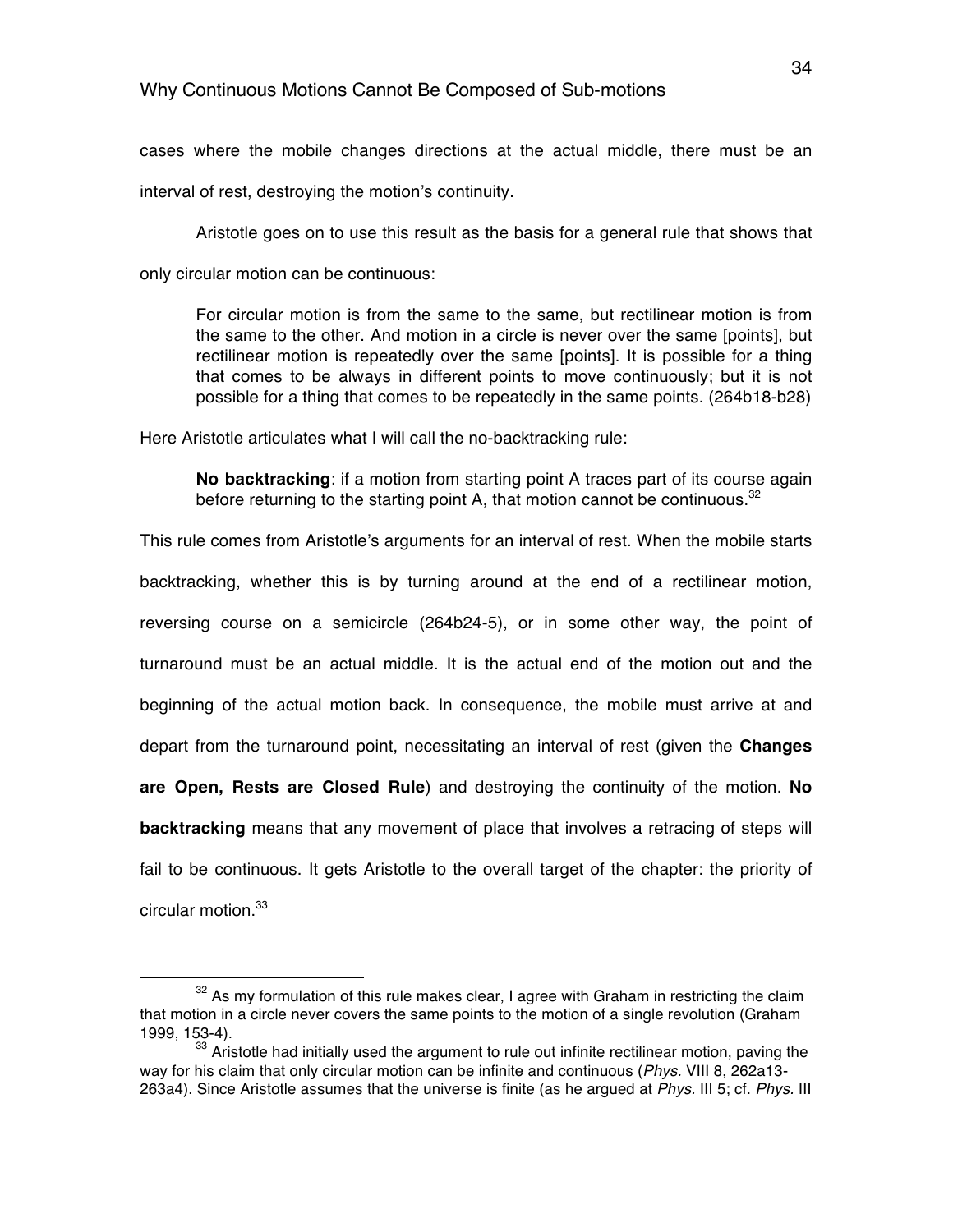This principle also rules out the possibility of continuous series of alterations or continuous series of generation and corruption because these also involve actual middles. As we saw earlier, the white thing must actually come to be black in such a way that it is not at that same instant partly white again. Thus it must rest in this state for some finite time before turning back to white. Similarly, the dead thing must actually come to be alive and cannot be dead again at the same instant: it must rest in its living state for some finite time before dying again. This is the central ground for Aristotle's rejection of the sort of continuous universal flux associated with Heraclitus and sketched out in the *Theaetetus*. <sup>34</sup> If, as I have argued, Aristotle's argument for rest follows from his rule, then Aristotle can directly apply it to alteration and substantial change to rule out perpetual flux.<sup>35</sup>

#### **J. Motions involving Multiple Movers**

I have articulated and defended Aristotle's reasons for thinking that a continuous motion cannot be composed of actual sub-motions. I then argued that this reasoning applies both to reflexive rectilinear motions and rectilinear motions with multiple termini. We now need to consider a different kind of case that commentators raise. Both Graham and Rosen object to Aristotle's reasoning by mentioning the example of violent projectile

 $\overline{a}$ 

<sup>6</sup> 207a16-20), any infinite rectilinear motion would require turning around at some point i.e. moving rectilinearly in a different direction.

Note that, as I suggested above, some motions that are not purely circular, such as elliptical motions, will be able to pass the **No Backtracking** test. However, these tests do rule out any motion that consists solely of some combination of rectilinear motions.

<sup>34</sup> Cf. Heraclitus B60; *Theaetetus* 152d-e, 160d and following.

<sup>&</sup>lt;sup>35</sup> Graham recognizes that Aristotle's rejection of flux seems to be appealing to his previous arguments about resting, but finds Aristotle's reasoning for ruling out continuous cycles unconvincing, because Graham has not made found Aristotle's earlier argument satisfactory (Graham 1999, 156-157).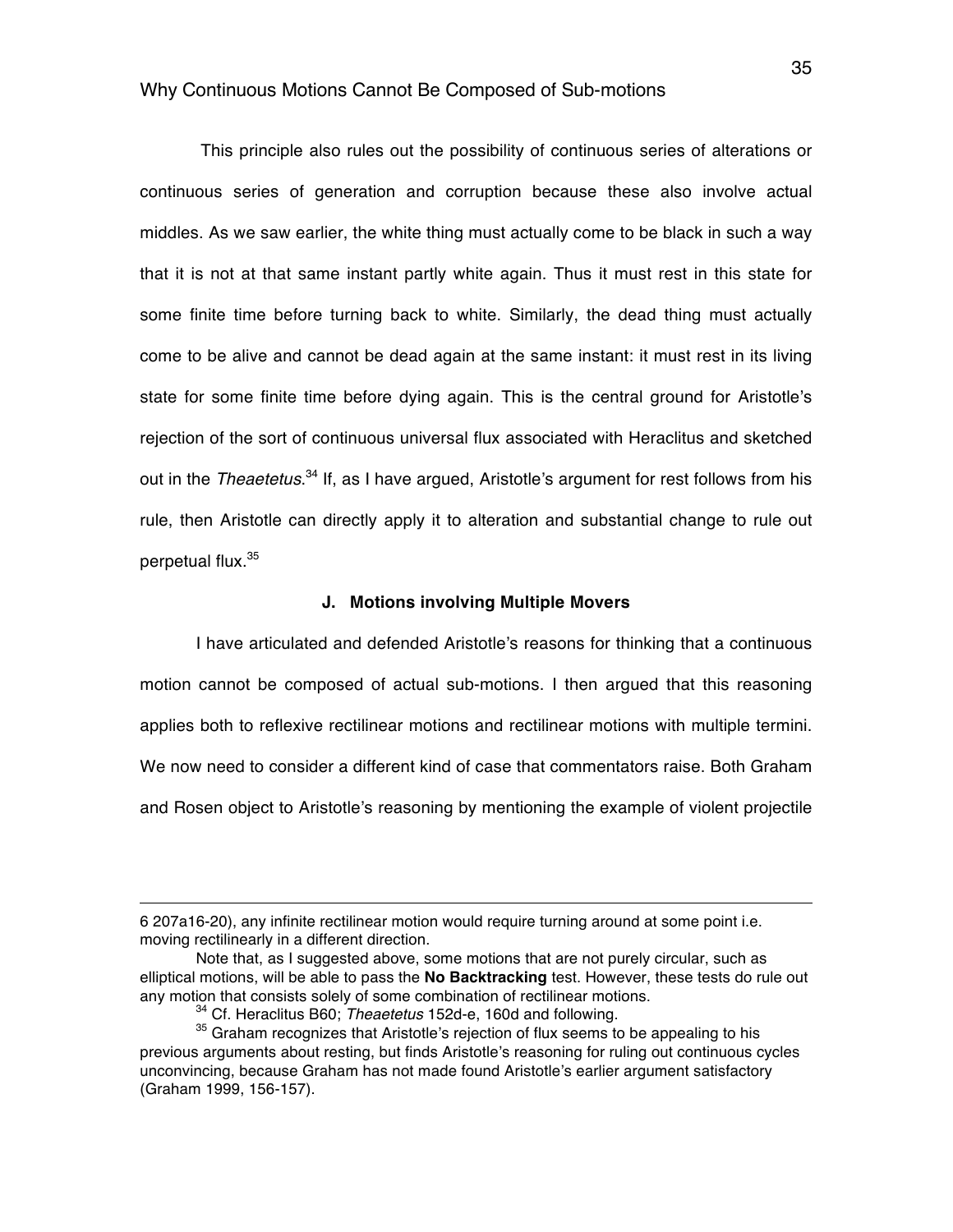motion: surely, the apple thrown upwards does not need to pause before coming down.<sup>36</sup> Considering this case helps to clarify Aristotle's reasoning. Does the argument Aristotle gives in *Physics* VIII 8 imply that an apple thrown upwards pause before descending? I will examine the relevant conditions for Aristotle's interval of rest argument by looking at this and several other putative counter-examples that commentators suggest. On my interpretation, Aristotle's reasoning does not apply in these cases because the changes of direction occurring in them do not, in fact, occur as a result of actually distinct submotions with their own termini. Instead, the relative powers of the multiple movers explain these changes of direction. Since the mobile need not have arrived at and then departed from any specific point, the interval of rest argument does not apply. In my view, Aristotle's reasons for thinking that such motions cannot be everlasting and continuous rest on the definitional conditions he lays out for a motion to count as continuous, not on his argument for an interval of rest. Even if such motions are not divided in time, Aristotle insists they are not continuous because their movers are not sufficiently unified.

On my reading, the uppermost point of the apple's flight (20 feet, say) is not an actual middle in Aristotle's sense, and thus is not governed by the **Changes are Open, Rests are Closed Rule**. This case is importantly dissimilar from the case of a mobile getting to its intermediate goal and reversing course (like the runner reaching the post marking the halfway point of the race and turning around). The runner's motion consists of two sub-motions: the one to the halfway point and the one back from that point. The runner is only allowed to move back after she has arrived at the intermediate point. By

<sup>36</sup> Graham 1999, 142; Rosen, 206.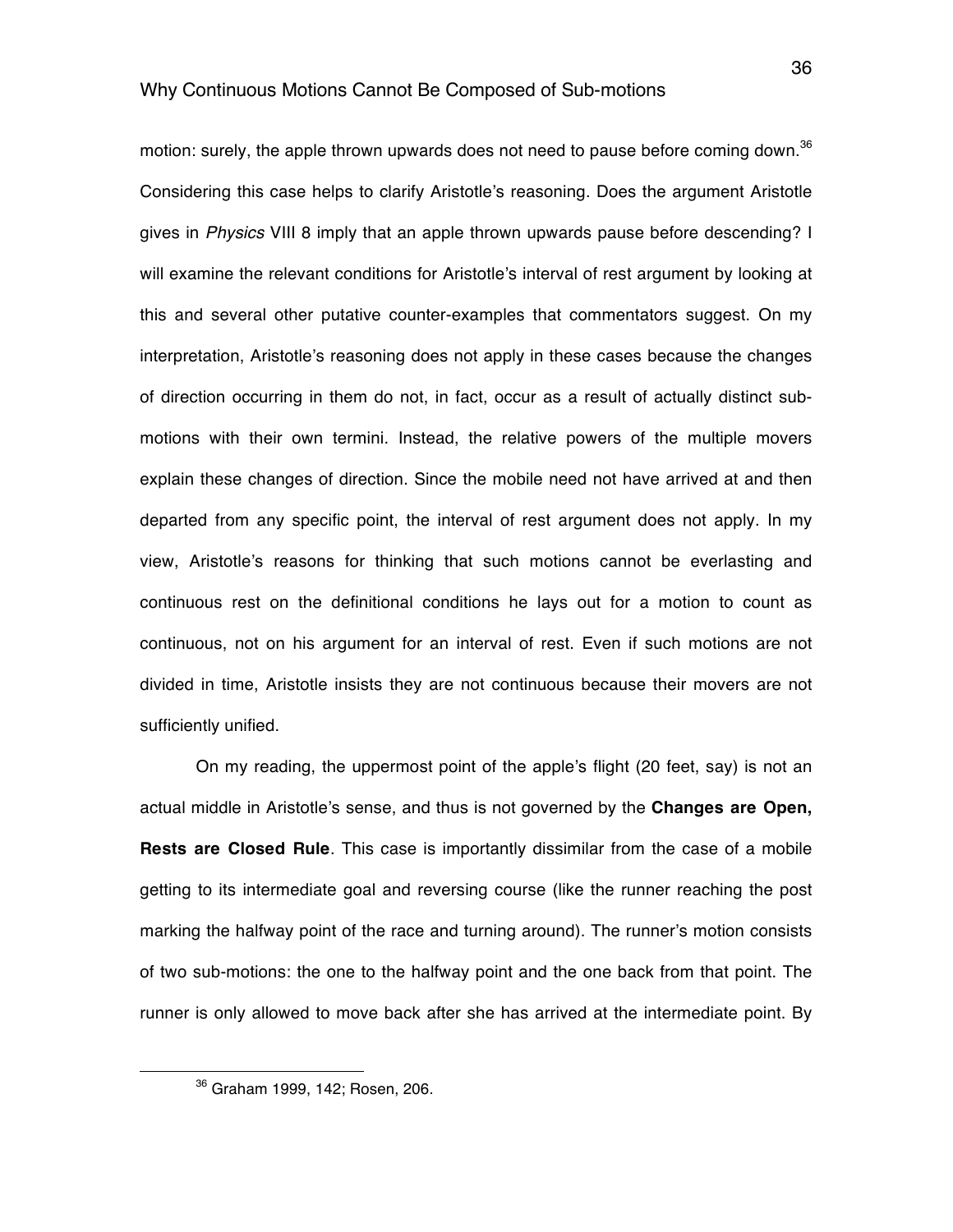contrast, the apple does not perform one motion to a precise point 20 feet up in the air and then initiate a distinct sub-motion back down. Instead, for Aristotle, the ball's motion is the result of two opposed powers, the power of the thrower that propelled it upwards and the ball's heaviness that carries it back to the earth. Aristotle thinks that the combined effect of these two powers determines the ball's trajectory (VII 2, 244a23025). The zenith of the ball's motion does not play any explanatory role in its flight. It is not a terminus ad quem or terminus a quo.

The relative unimportance of the point of maximum height can be brought out by considering a case where the ball is thrown forwards and slightly up e.g. thrown at a fivedegree angle. In this case, there will be some point in the course of the motion, call it H, at which the ball reaches its greatest vertical distance from the ground. Does the ball need to arrive at and depart from H, and thus rest at H? On my interpretation, Aristotle's view does not require a pause in such a case because there are not actual sub-motions to and then away from H. H is not a terminus or a goal for which the ball is moving. It is just the point at which the ball happens to reach its greatest height, before the power of its heaviness overcomes the power of its upward propulsion. Since H is not a terminus, the ball need not arrive at or depart from H and the **Changes are Open, Rests are Closed Rule** is not relevant. We cannot rightly apply the Ancient Greek perfect in either of these scenarios, saying that the mobile has come to be at the zenith, because in both scenarios reaching this point is not an achievement that is the result and goal of the mobile's prior motion. Instead, the zenith's status as the highest point is coincidental on the way the relative motive powers interact.

This clarification is relevant to several other suggested counter-examples. Suppose that Socrates is on a moving walkway propelling him forward at a velocity of 5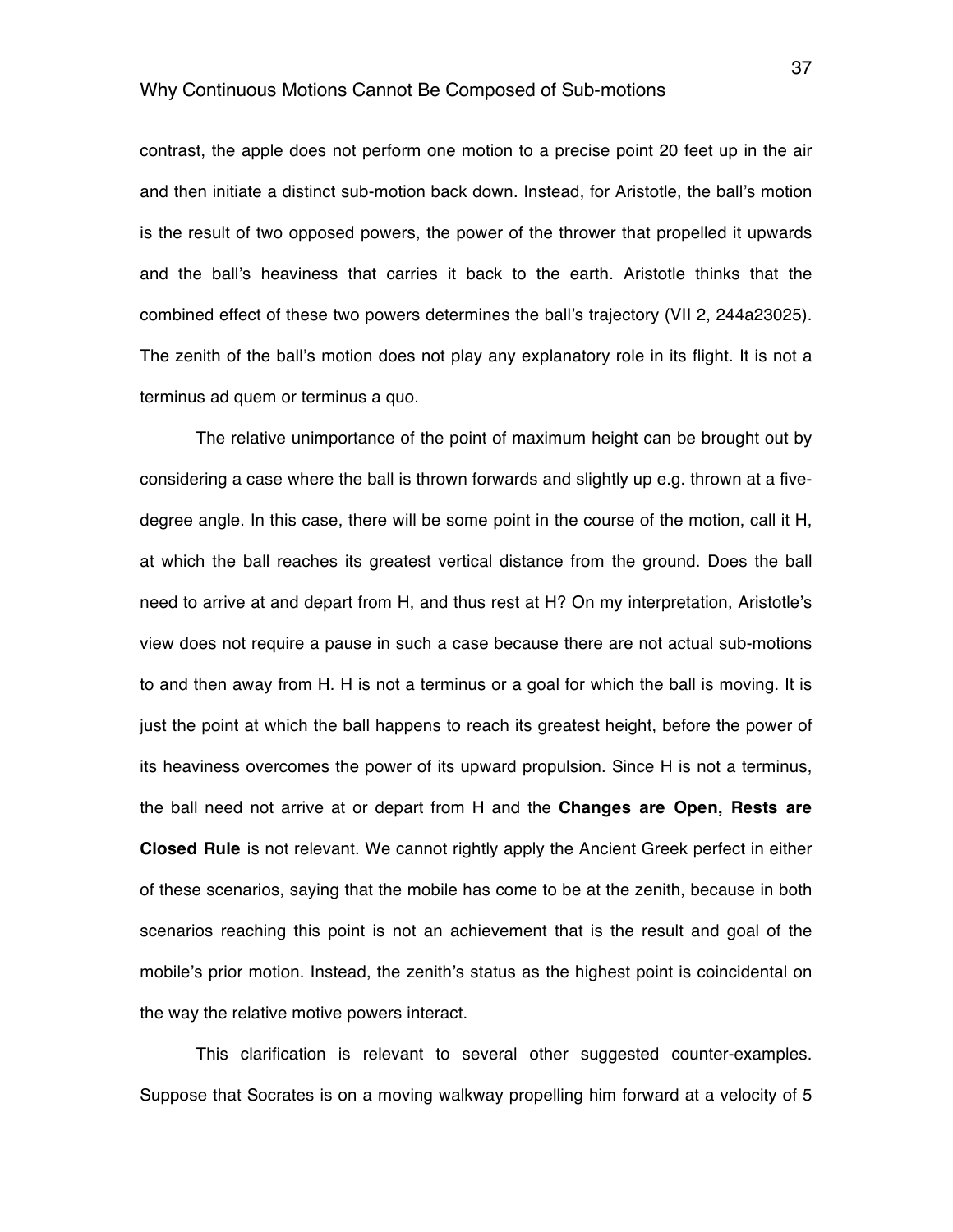km/h, when he turns around and starts to walk the other way, continuously accelerating until he is walking at the velocity of 7 km/h. At the end of his acceleration Socrates will be moving at 2 km/h in a direction opposite to his initial course. At some point along this acceleration, Socrates' own velocity will perfectly cancel out the velocity of the moving walkway, but there is no reason to think that he must pause for an interval of rest at this point. The point where the relative velocities cancelled each other out will not be a terminus a quo or ad quem. Since, again, there are no actual sub-motions to or from this point and it is not a continuing state or achievement that completes Socrates' motion, Aristotle's argument does not apply.<sup>37</sup>

Graham presents another case in a similar vein: "contrary motion along a continuous sine wave.<sup>38</sup> For example, the position of a pendulum moving back and forth can be described using a sine wave: it seems to continuously move up to maximum amplitude and then back down, without pausing. Again, on my interpretation, the point of maximum amplitude does not serve as an actual middle in Aristotle's sense and so the argument does not apply. The pendulum's motion is produced by the interaction between two causes: the tension force pulling the pendulum towards its pivot point and the downward force of the pendulum's weight. Neither force is directed at getting to the point of maximum amplitude. While it follows from the way that the pendulum's tension and weight interact that there will be points of maximum amplitude, these points themselves do not play any special explanatory role. They do not serve as termini to which the pendulum is moving or from which it begins its motion. The points of maximum

 $37$  This type of example was helpfully suggested to me by an anonymous referee.

<sup>38</sup> Graham 1999, 152, cf. 132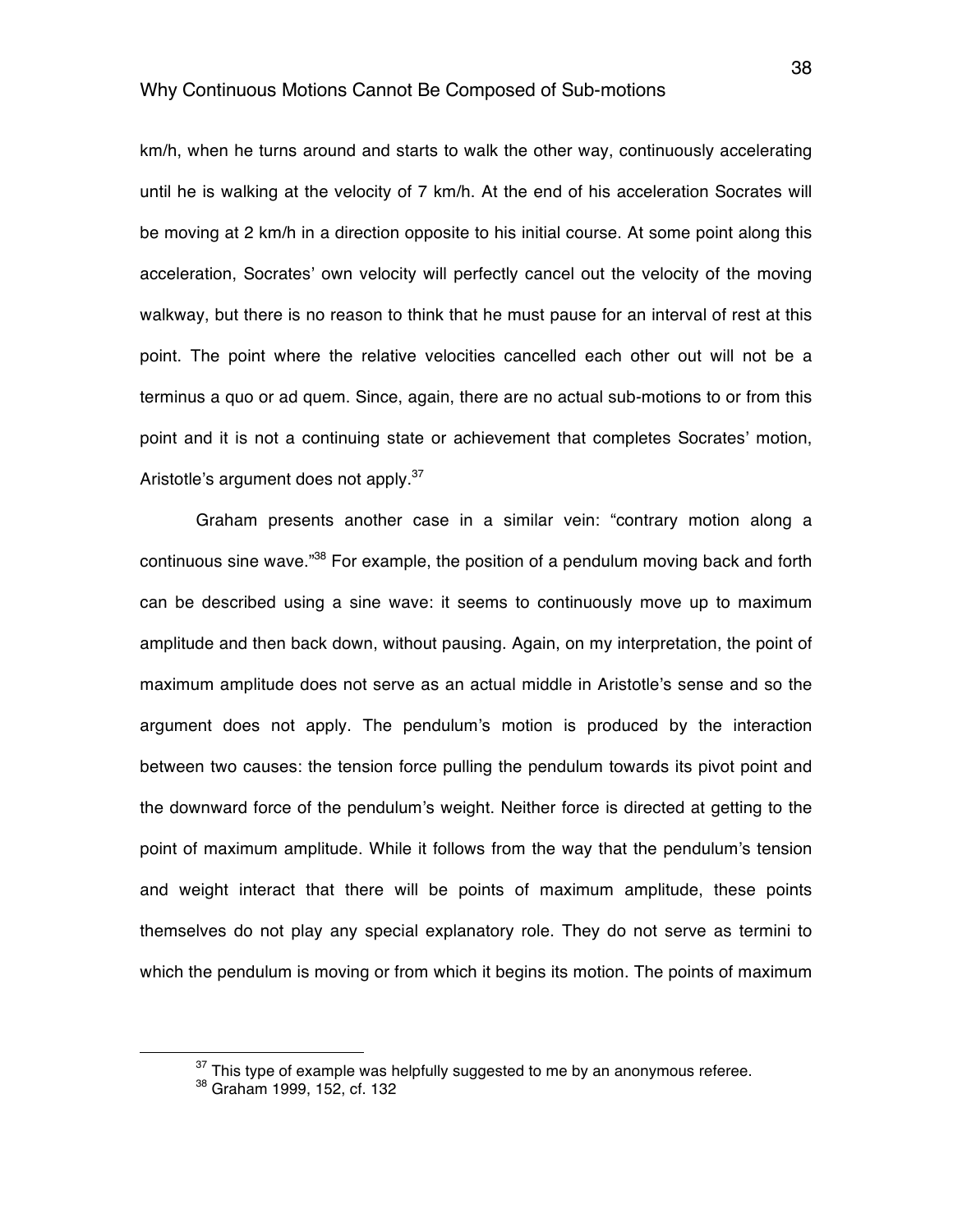amplitude are also not continuing states or achievement that complete the pendulum's motion. So, once again, Aristotle's case for an interval of rest does not apply.<sup>39</sup>

More generally, then, in the case of any motion that does not involve multiple distinct termini, there need not be any interval of rest in between changes of direction. When multiple movers and the relative action of their powers explain why the mobile changes directions, the mobile's motion is not explained in terms of sub-motions and thus it need not have arrived at and then departed from any specific point. The argument that has been our focus does not rule such motions out.

On my reading of *Phys* VIII, Aristotle rules such cases out for other reasons. They are not continuous precisely because all these sorts of cases involve multiple causes of motion. In the case of the pendulum we have the tension pulling the pendulum towards the pivot point and the downward force of its weight; in the case of Socrates, we have the moving walkway and Socrates himself; and, in the case of the apple, we have the power of the thrower and the heaviness of the apple. Aristotle uses the multiple causes at work in such cases to maintain that they cannot count as continuous unified motions.

For Aristotle, projectile motions may appear continuous, because they consist of a series of contiguous motions with no temporal gaps in between, but they are not (*Phys* VIII 10, 267a13-14). To rule out their continuity Aristotle does not appeal to the sort of interval of rest reasoning he employs in VIII 8, but to the fact that, on his theory, the thing causing the motion is not one (VIII 10, 267a14-15). On Aristotle's theory of projectile motion, the original mover (e.g. the person throwing the apple) not only moves the

<sup>39</sup> Cf. Galileo 1954, p. 254.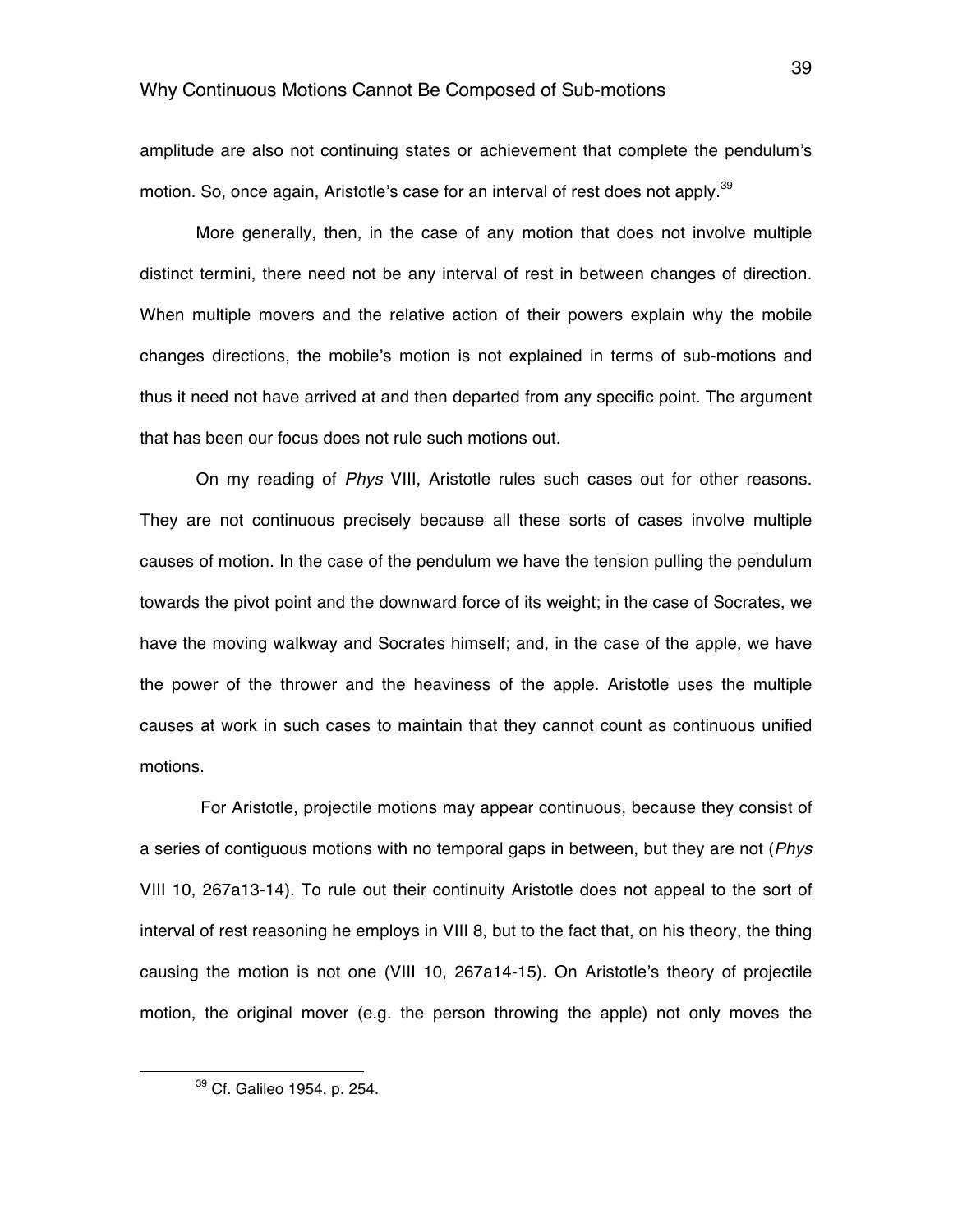projectile and the medium immediately surrounding it (e.g. the surrounding air), it imparts its power of movement to the part of the medium it is in contact with (so the surrounding air now has a power to move the apple in the direction that the person threw it). (267a2- 12) The apple is originally moved by the person's hand. After leaving the person's hand, however, the apple is moved by the air that was moved by the hand, which then imparts its power of movement to the air that is now in contact with the ball and so on. On Aristotle's view, when the power of movement cannot be fully imparted to each successive phase of the medium, the power of the medium's phases to move the projectile will gradually diminish. When this power is wholly gone, the projectile will cease moving (267a9-12).

Given this account, Aristotle maintains that the movement of a projectile is not continuous because the mover is not one thing, but a series of contiguous things (the original mover, followed by a contiguous series of phases of the medium). Aristotle's definition of continuous motion, given in V 4, 228b2-4 and referred back to in book VIII (e.g. VIII 8, 262a2-3), required that the motion be of one thing (ἑνός), where this requires that the thing being moved be one *and* that the mover be one. Projectile motion fails to meet this last condition. Similarly, the multiple movers involved in the case of the pendulum or Socrates on the walkway prevents them from meeting the definition. A lack of temporal gaps is not enough for continuity.

Aristotle carefully sets his own astronomy up to meet his conditions. While contemporary physics takes regular planetary orbits to be produced by the interactions of two bodies, with an elliptical orbit being the result of the interaction of the velocity, position, and mass of the sun with that of the planet, Aristotle's understanding is importantly different. For him, the motion of the heavens is produced by a number of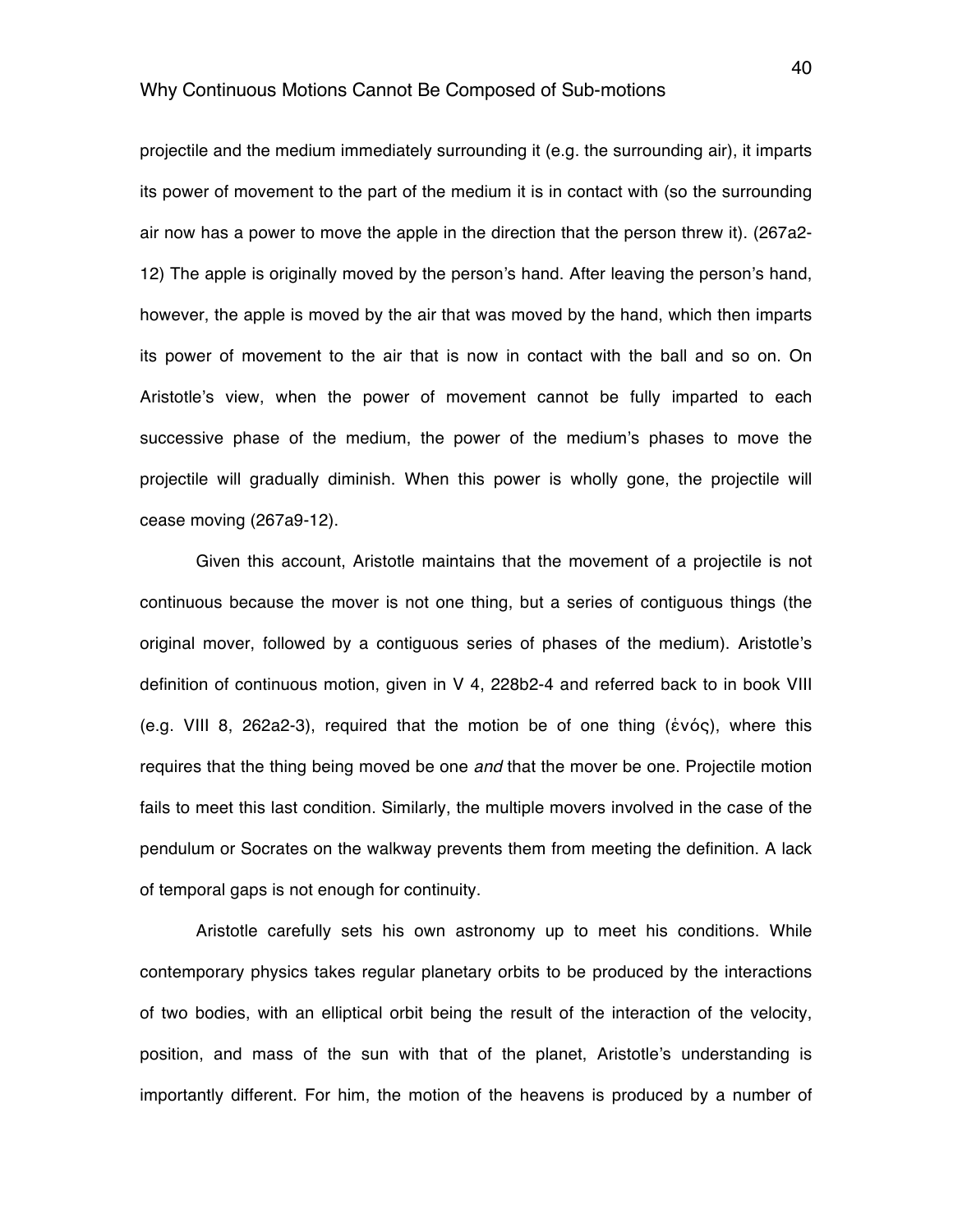spheres. Each sphere has its own unified motion that it continuously undertakes (though the motions of some of the inner spheres counteract the motion of some of the outer spheres) and each of these motions is produced by a single mover. (*Metaphysics* Λ 8, 1074a1-17).

Aristotle also appeals to the unity of motion in VIII 8 itself. At several points, Aristotle appeals to a principle about the unitary and harmonious goals of a continuous locomotion, with the clearest statement coming from the following passage:

For everything which is moving continuously, if it is not put off by anything, was being borne earlier to what it went to by locomotion, e.g., if it went to B, it was also being borne to B, and not just when it was near, but as soon as it began to be moved; for why now rather than earlier? (264a9-14)

Here Aristotle is claiming that a continuously moving mobile can be said to be moving towards its goal for the whole time of the motion, from the very beginning to the end. For example, the runner moving from T to V can be said to be moving to V at any time during his run. On my view, Aristotle takes this to follow from his stipulation that a continuous motion be "the motion of one thing and in one time and in what is undivided according to species." (VIII 8, 262a2-3; cf. V 4, 228b2-4) If the mobile was only moving towards its goal in one part of the motion, then the other part of its motion would be of a different species, since it has a different goal, and motions are differentiated by their goals. We can formulate the general rule as follows:

*Always Goal-Directed*: the mobile, while engaged in continuous motion, can

always be said to be moving towards every terminus of that motion.

Aristotle uses this rule to provide another argument that reflexive motion cannot be continuous (264a14-264b1) and also employs it to rule out constant flux (264b4-9).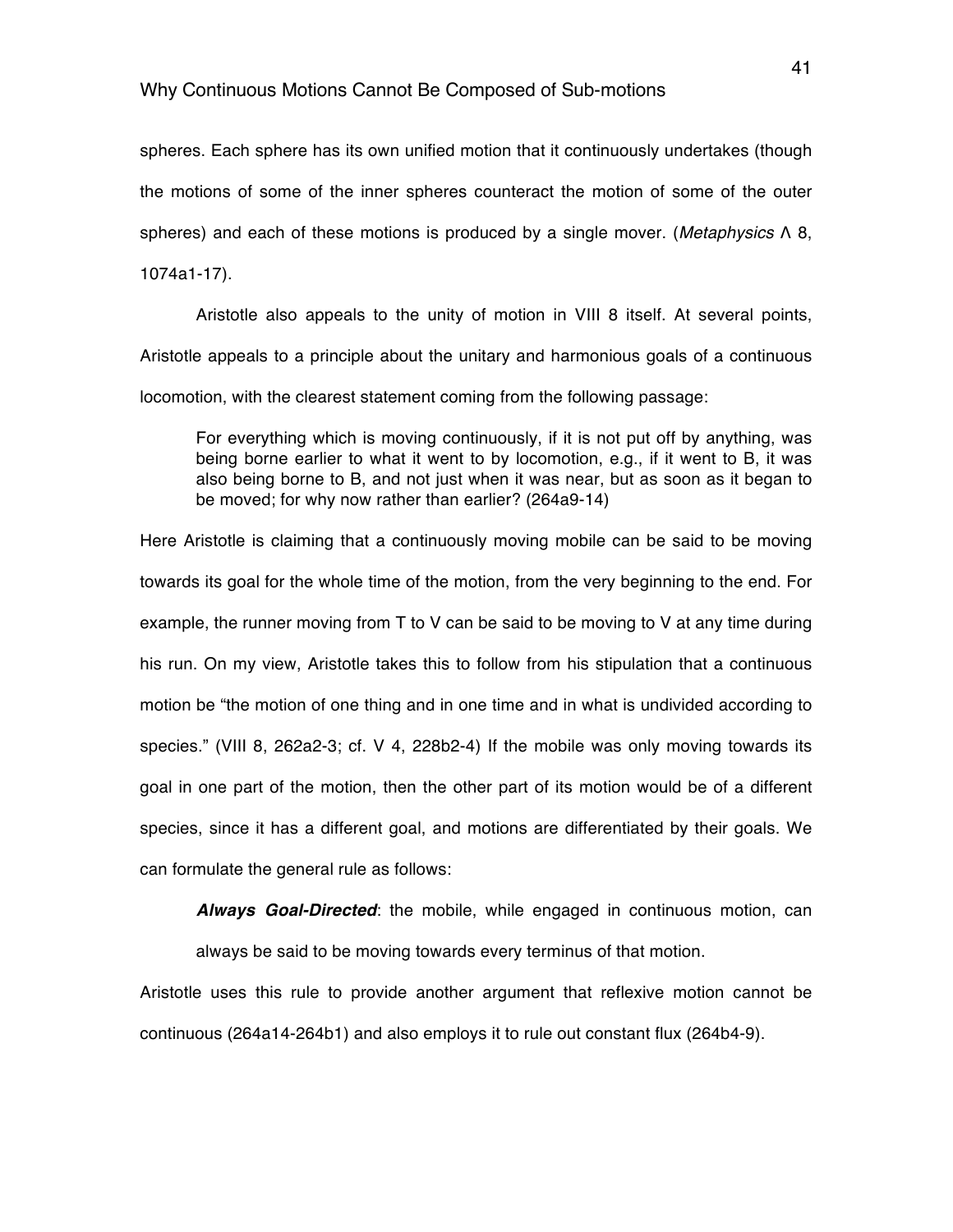This rule would prevent motions with multiple movers from being continuous. Either they have multiple different termini or they have no terminus. If they have multiple termini, then they would have to be always moving towards each of the termini, but they are not. In the case of reflexive motion, the mobile is first moving away from A and towards B and then moving away from B and towards A: the two phases have different and conflicting termini. In the case of complex rectilinear motion, the mobile is not moving down towards D while moving forward to B and vice versa. If, however, there are cases without defined termini, such as the motion of the pendulum or the apple, they, too, fail to be goal directed by lacking any goals or termini that define and delimit their motion. Thus they would not possess the kind of unified species necessary to count as continuous. On my reading, Aristotle's position here rests on different grounds than his argument about sub-motions.

So, on my interpretation, the **Changes are Open, Rests are Closed Rule** does not apply to cases of projectile motion or motions with multiple movers. Aristotle's claim that multiple interacting movers cannot produce a continuous motion succeeds or fails on a different basis. Aristotle requires a single motive cause and a single species of motion with a single goal for continuity and this rules such motions out. He does not, however, need to claim that such motions involve temporal interruptions.

## **K. Conclusion**

Aristotle sums up his *Phys.* VIII 8 response to Zeno's dichotomy paradox in this way:

So, to the one asking whether it is possible to go through infinite things (ἄπειρα), either in time or in length, one must say that in a way it is and in a way it is not. For if the things are in actuality (ἐντελεχείᾳ) it is not possible, but if they are in potentiality (δυνάμει) it is possible. For someone who moves continuously has gone through infinite things incidentally (κατὰ συμβεβηκὸς), but not without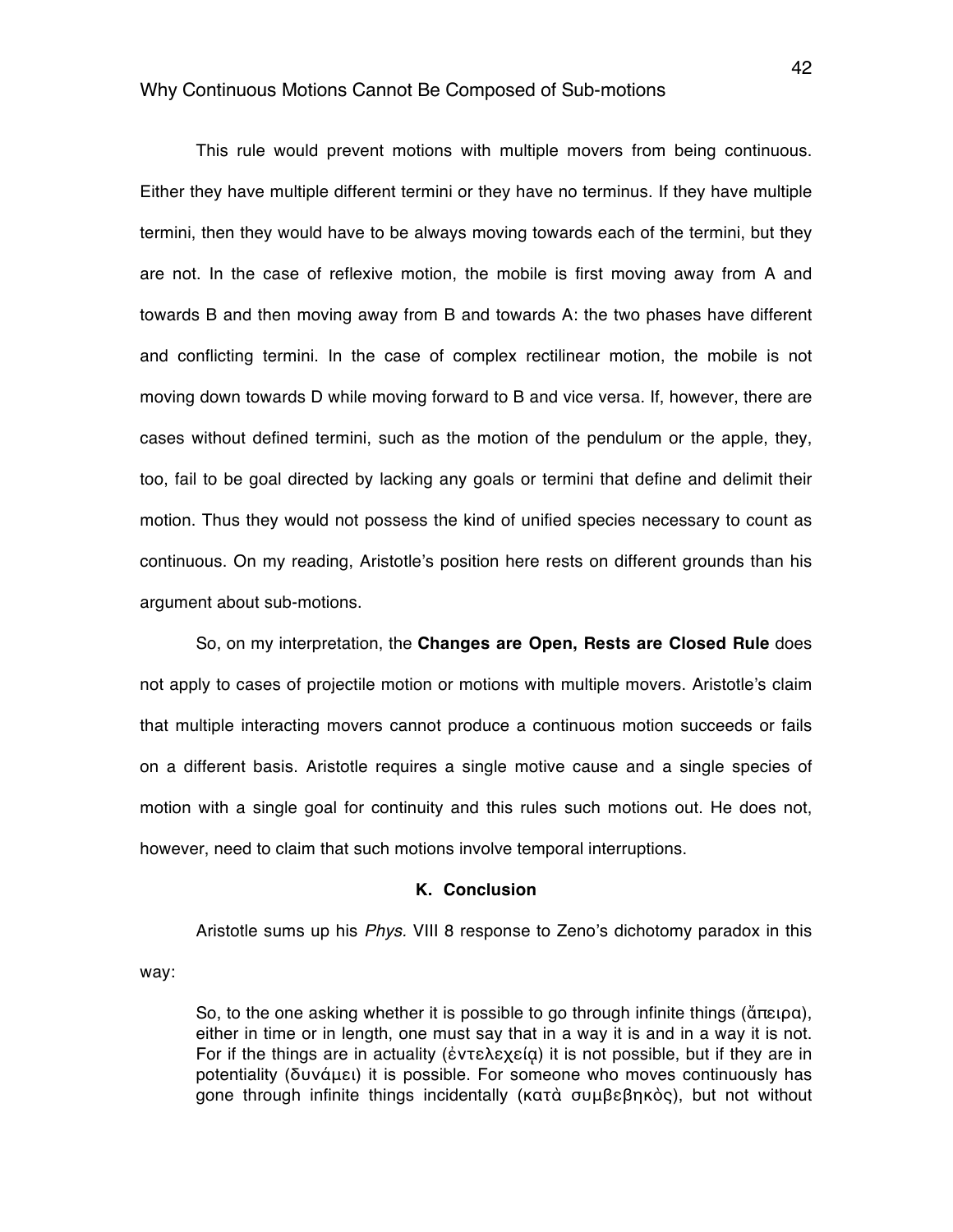qualification (ἁπλῶς δ' οὔ). For it belongs incidentally to the line to be infinite halves, but its substance (οὐσία) and being (τὸ εἶναι) is different.<sup>40</sup> (VIII 8, 263b3-8)

We are now in a position to better understand Aristotle's response to Zeno. In one sense, Aristotle accommodates the classical modern response to Zeno: the mobile does go through infinitely many points in a way, since there is no limit to the number of points it occupies at different instants. This is what Aristotle means when he says that the mobile goes through the infinite δυνάμει, in capacity.<sup>41</sup> If we take Zeno as claiming that any motion is infinitely divisible, his claim is true, but unproblematic. If we take Zeno to be claiming that any motion is composed of an infinite number of actual motions, Aristotle insists that he is making a false claim. It would be problematic if it were true, but, in fact, a whole continuous motion cannot be composed of multiple actual motions. If Socrates were actually moving to the midpoint, he would have to arrive at and depart from the midpoint, necessitating rest.

To defend Aristotle's reasoning, I laid out his **Changes are Open, Rests are Closed Rule** and showed that it is consistent with his views on the beginning of change in book VI. On my interpretation of Aristotle's argument, he argues that the instant of arrival, the first instant at which the mobile has come to be at the actual middle, cannot be part of the subsequent time of motion. If it were, the mobile would be moving towards the next terminus and thus would need to have already left. This means that the instant of arrival must be separated from the time of departure by an interval of rest. My interpretation of the **Changes are Open, Rests are Closed Rule** allowed us to make

 $40$  The last line of this passage nicely brings out the fact that Aristotle's response here is in line with his general view about continuous things. For Aristotle the endpoints of a line are there in actuality, but the points in between are there in potentiality, they are not there in full actuality until the line is divided. Cf. *Metaphysics* Δ 11, 1019a7-11.

 $41$  Cf. Coope 2012.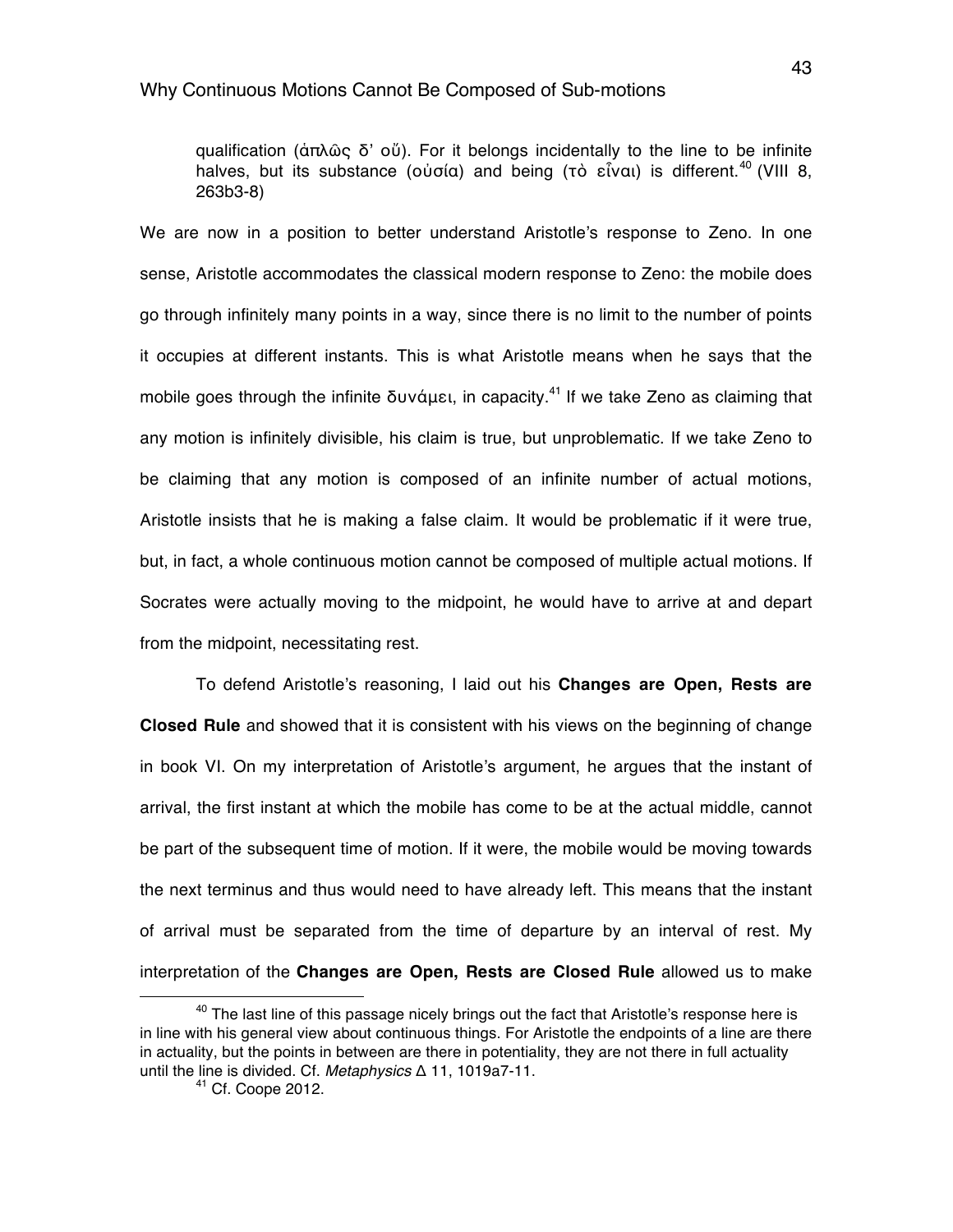good sense of the text of Aristotle's argument for thinking that the mobile must stop at an actual middle. I then showed how Aristotle's reasoning applies generally to rule out any continuous reflexive motion or continuous complex rectilinear motion. On my interpretation, however, the argument does not apply to every change of direction. When, as in the case of projectile motion, multiple movers and their relative powers explain why the mobile changes directions, distinct sub-motions are not involved. Aristotle holds that such motions cannot be continuous, not because they involve intervals of rest, but because they involve multiple causes of motion.

Aristotle is correct about the implications of his views on change: his rule implies that there cannot be successive actual sub-motions without intervals of rest. Given that most interpreters take Aristotle's position to beg the question or rest on a premise that is obviously mistaken, this is meaningful interpretative progress. By providing an account of Aristotle's reasoning based on a rule that follows from his general account of change and also has some intrinsic plausibility, I have shown that Aristotle's position is more defensible and plausible than commentators currently acknowledge, even if the rule on which he relies can be challenged. Aristotle's view of change implies that continuous motions cannot be composed out of multiple actual motions with different termini. In a truly continuous motion, the mobile does not actually arrive at and depart from each halfdistance but goes through them all in capacity (δυνάμει) by going through the whole distance and actually arriving at the end. $42$ 

<sup>&</sup>lt;sup>42</sup> I would like to thank Benjamin Morison for providing extensive feedback and direction on an ancestor of this paper and Samuel Baker, Hendrik Lorenz, and John Cooper for their beneficial suggestions and comments. I received helpful questions and suggestions on earlier versions of this material from audiences at a 2009 Princeton Philosophical Society meeting, the 2010 Fordham Graduate Philosophy Conference, the 2010 Society for Ancient Greek Philosophy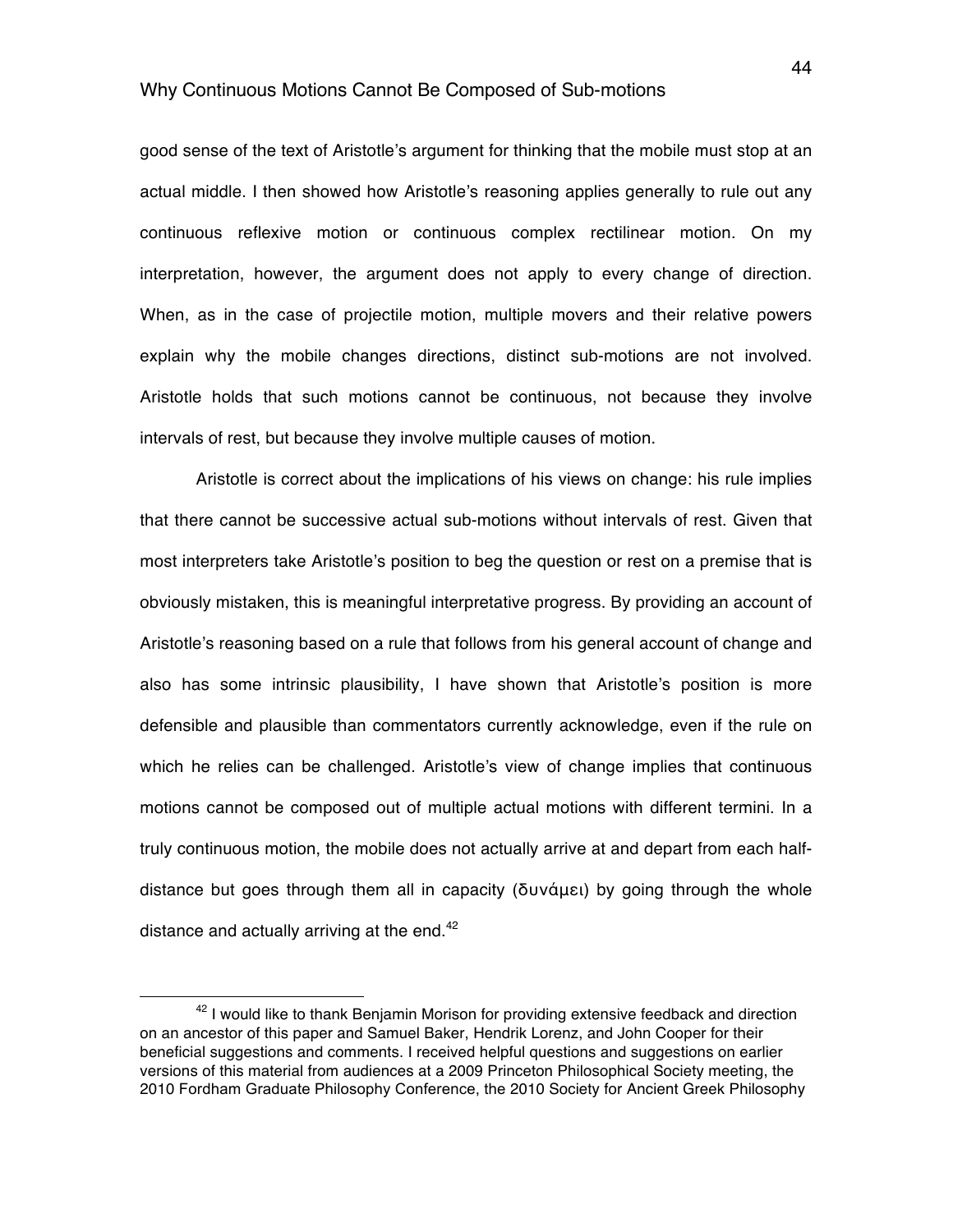Annual Meeting, the 2011 Central Division APA meeting, and Boston University's Department of Philosophy. I am also grateful for very useful comments and challenges from several referees.

 $\overline{a}$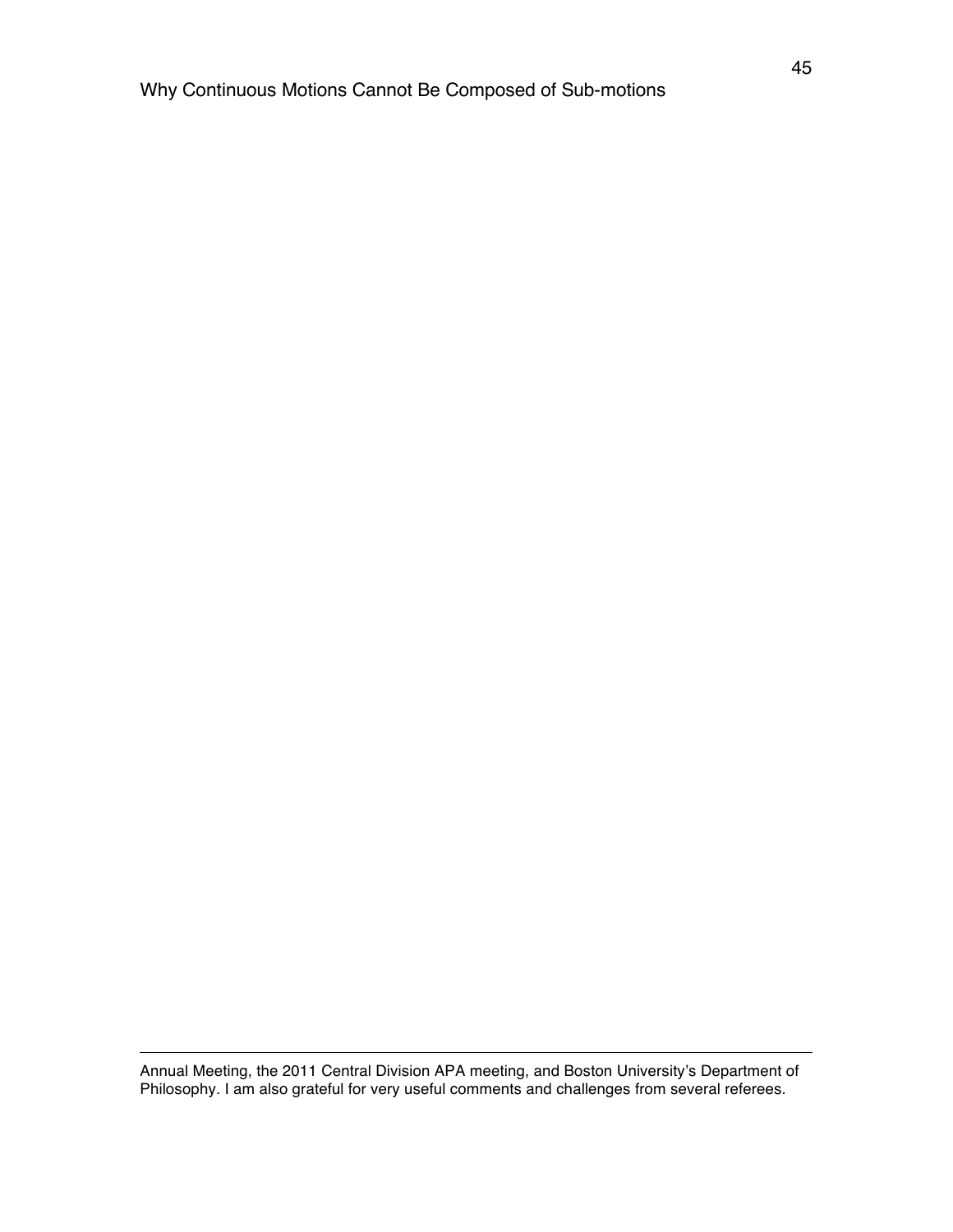#### BIBLIOGRAPHY

- Beere, Jonathan, *Doing and Being: An Interpretation of Aristotle's* Metaphysics *Theta*, (Oxford: 2009).
- Bowin, John, "Aristotle on the Unity of Change: Five *Reductio* Arguments in *Physics* viii 8," *Ancient Philosophy* 30 (2010): 319-345
- Bostock, D., 'Aristotle, Zeno, and the Potential Infinite', in *Space, Time, Matter, and Form: Essays on Aristotle's* Physics, (Oxford: 2006), 116-127.
- Burke, Michael (2000). The Staccato Run: A Contemporary Issue in the Zenonian Tradition. *Modern Schoolman* 78 (1):1-8.
- Coope, Ursula, 2005. *Time for Aristotle: Physics IV.10-14*. Oxford.
- —, 2012, 'Aristotle on the Infinite,' in Christopher Shields (ed.), *Oxford Handbook of Aristotle*, (Oxford: 2012), 267-286.
- Cooper, John, 2016. "Aristotelian Infinites," *Oxford Studies in Ancient Philosophy* 51 (2016), 161-206.
- Galilei, Galileo, 1638, *Dialogues Concerning Two New Sciences*, H. Crew and A. de Salvio (trans.), Dover Publications, Inc., New York, 1954, 1974.
- Graham, D. W., (1980), "States and performances: Aristotle's test," *Philosophical Quarterly* 30 (119):117-130.
- —, (1988). "Aristotle's definition of motion," *Ancient Philosophy* 8 (2):209-215.
- —, (trans. and comm.), *Aristotle:* Physics *Book VIII* [*Physics* VIII] (Oxford: 1999).
- Grünbaum, A., *Modern Science and Zeno's Paradoxes* (Middletown, CT, 1967).
- Hasper, P.S., 'Zeno Unlimited', *Oxford Studies in Ancient Philosophy* 30 (2006), 49-85.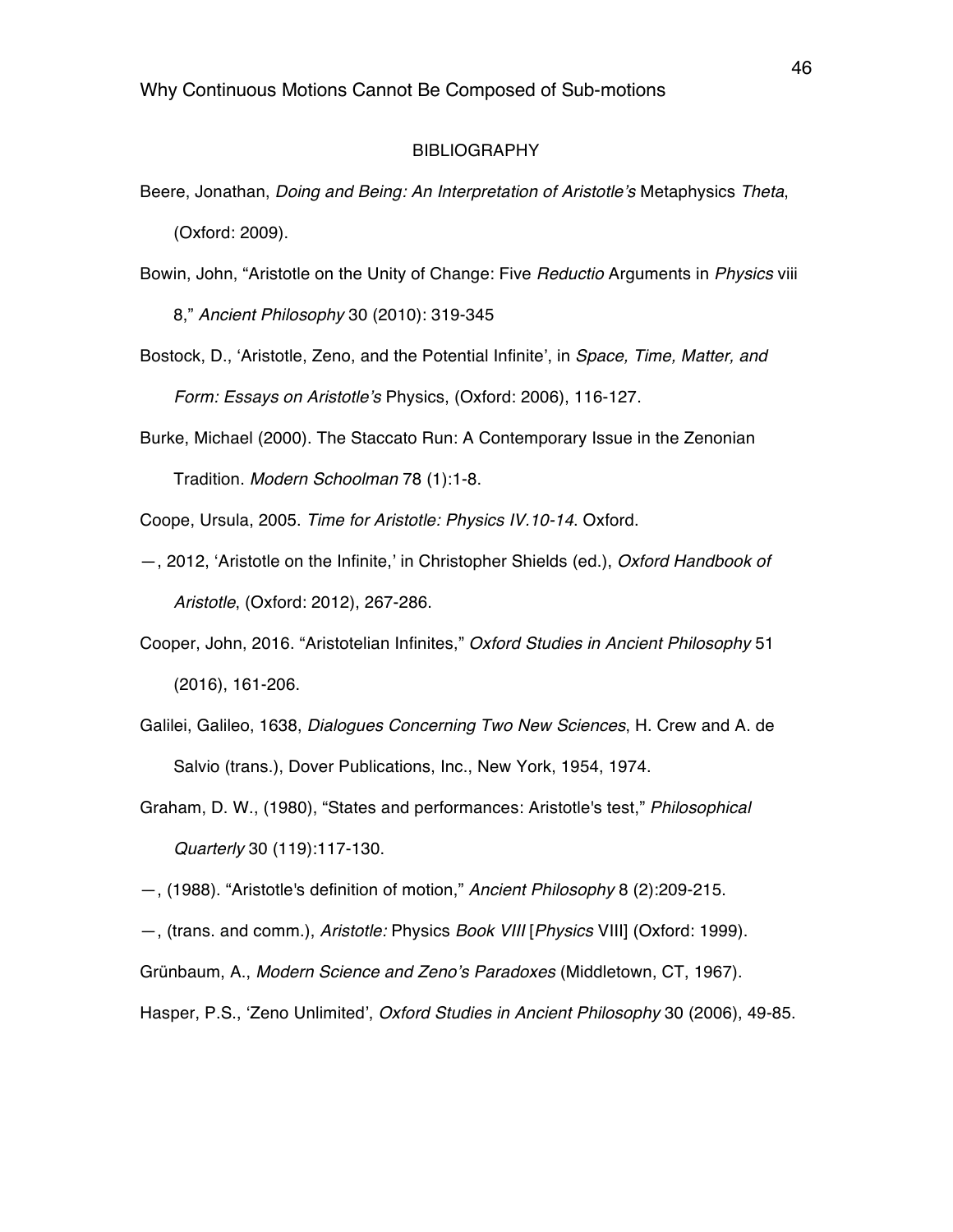Kirk, G. S., Raven J. E. and Schofield M. (eds), (KRS) 1983, *The Presocratic Philosophers: A critical History with a Selection of Texts*, 2nd Edition, Cambridge, UK: Cambridge University Press.

Kosman, L. A. (1969). Aristotle's definition of motion. *Phronesis* 14 (1):40-62.

Laraudogoitia, J. P. (2006). "A look at the staccato run." *Synthese* 148 (2):433 - 441.

- Laraudogoitia, Jon Pérez, (2013), "Supertasks", *The Stanford Encyclopedia of Philosophy* (Fall 2013 Edition), Edward N. Zalta (ed.), URL = <http://plato.stanford.edu/archives/fall2013/entries/spacetime-supertasks/>.
- Lee, Chunghyoung (2013). "The staccato roller coaster: a simple physical model of the staccato run." *Synthese* 190 (3):549-562.
- Lyons, John (1972). *Structural Semantics: An Analysis of Part of the Vocabulary of Plato,* Oxford: Oxford University Press, 111-118.
- Rosen, Jacob, 2015. "Physics V–VI versus VIII: Unity of Change and Disunity in the Physics," 206-224 in Mariska Leunissen (ed.), *Aristotle's Physics, a Critical Guide*, Cambridge University Press.
- Ross, W.D. trans. 1936. *Aristotle's Physics: A Revised Text with Introduction and Commentary*. Oxford: Oxford Clarendon Press.

Russell, B., *Introduction to Mathematical Philosophy* (London: 1919).

Salmon, W. C., *Zeno's Paradoxes*, 2<sup>nd</sup> edn. (Indianapolis: 2001).

Schaffer, Jonathan, 'Is There a Fundamental Level?', *Nous*, 37 (2003): 498-517.

- Sorabji, R., 'Aristotle on the Instant of Change', *Proceedings of the Aristotelian Society,* supplementary volume 50 (1976), 69-114.
- –––, *Time, Creation, and the Continuum: Theories in Antiquity and the Early Middle Ages* [*Time*], (Ithaca, NY, 1983).